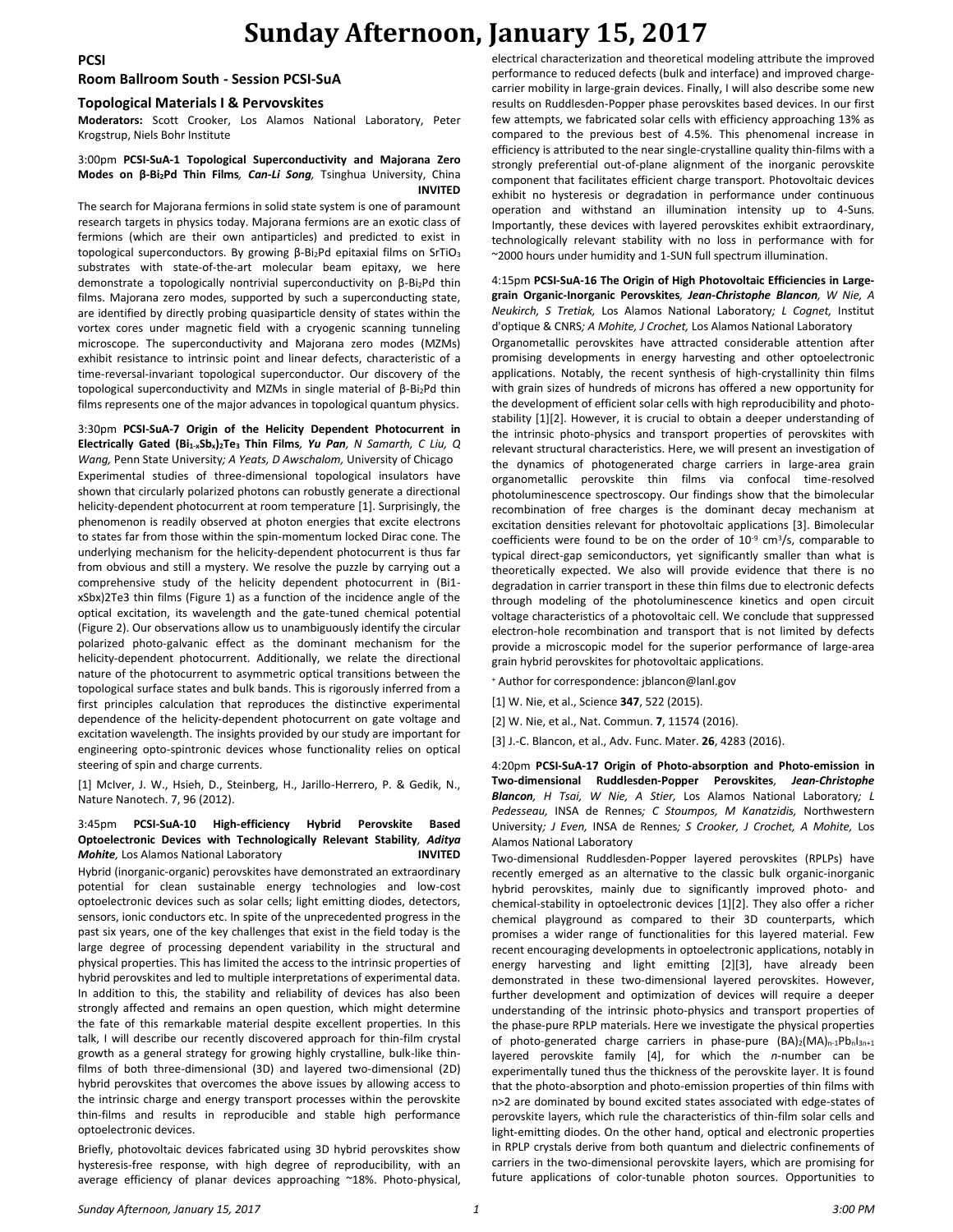## **Sunday Afternoon, January 15, 2017**

control and switch between these states is also relevant for novel technology.

<sup>+</sup> Author for correspondence: jblancon@lanl.gov

[1] I. C. Smith, et al., Angew. Chem. Int. Ed. **53**, 11232 (2014).

[2] H. Tsai, et al., Nature **536**, 312 (2016).

[3] M. Yuan, et al., Nat. Nanotechnol. **11**, 872 (2016).

[4] C. C. Stoumpos, et al., Chem. Mater. **28**, 2852 (2016).

#### 4:25pm **PCSI-SuA-18 Tin Oxide Atomic Layer Deposition on Hybrid Lead Halide Perovskites for Tandem Photovoltaics***, Axel Palmstrøm, K Bush, J Raiford, M McGehee, S Bent,* Stanford University

Hybrid lead halide perovskites are promising candidates for low cost, thin film light absorbers; they have a tunable band gap and have demonstrated efficiencies as high as 22.1%. As such, these materials are of interest for wide-bandgap absorbers in tandem photovoltaics. Hybrid lead halide perovskites have rough surfaces and are sensitive to temperature and oxidative conditions, making many deposition processes incompatible with this material. Typical perovskite solar ells employ spin-deposited organic selective transport layers and evaporated metal contacts on top of the perovskite absorber. These organic selective transport layers have two main drawbacks for tandem solar cells: first, the rough perovskite surface requires thick organic layers for complete coverage, resulting in significant optical losses and second, these organic materials are incompatible with the types of sputter processes used to deposit high quality transparent contacts (such as indium-tin oxide). We apply tin oxide by atomic layer deposition (ALD) as a dual-purpose layer to achieve electron selectivity and sputter protection with high optical transmission.

In this work, we investigate by x-ray diffraction thin film perovskite stability under various ALD reaction conditions on three perovskite materials:  $CS_{0.25}FA_{0.75}Pb_{0.5}Sn_{0.g13}$  (1.2 eV),  $Cs_{0.17}FA_{0.83}Pb(Br_{0.17}I_{0.83})_3$  (1.6 eV) and  $Cs<sub>0.17</sub>FA<sub>0.83</sub>Pb(Br<sub>0.5</sub>I<sub>0.5</sub>)<sub>3</sub>$  (1.8 eV). We then investigate the role of a LiF/C<sub>60</sub> surface passivation layer on the stability and performance with tetrakis (dimethylamino)tin(IV) and water that degradation is driven by metal organic precursor exposure, rather than by moisture, and that  $LiF/C<sub>60</sub>$ improves surface stability. Finally we demonstrate the efficacy of an optimized tin oxide layer for realizing both high efficiency and stability in perovskite-perovskite and perovskite-silicon tandem devices. We achieve an NREL certified 23.6% efficiency and over 1000 hr stability with a monolithic perovskite-silicon tandem architecture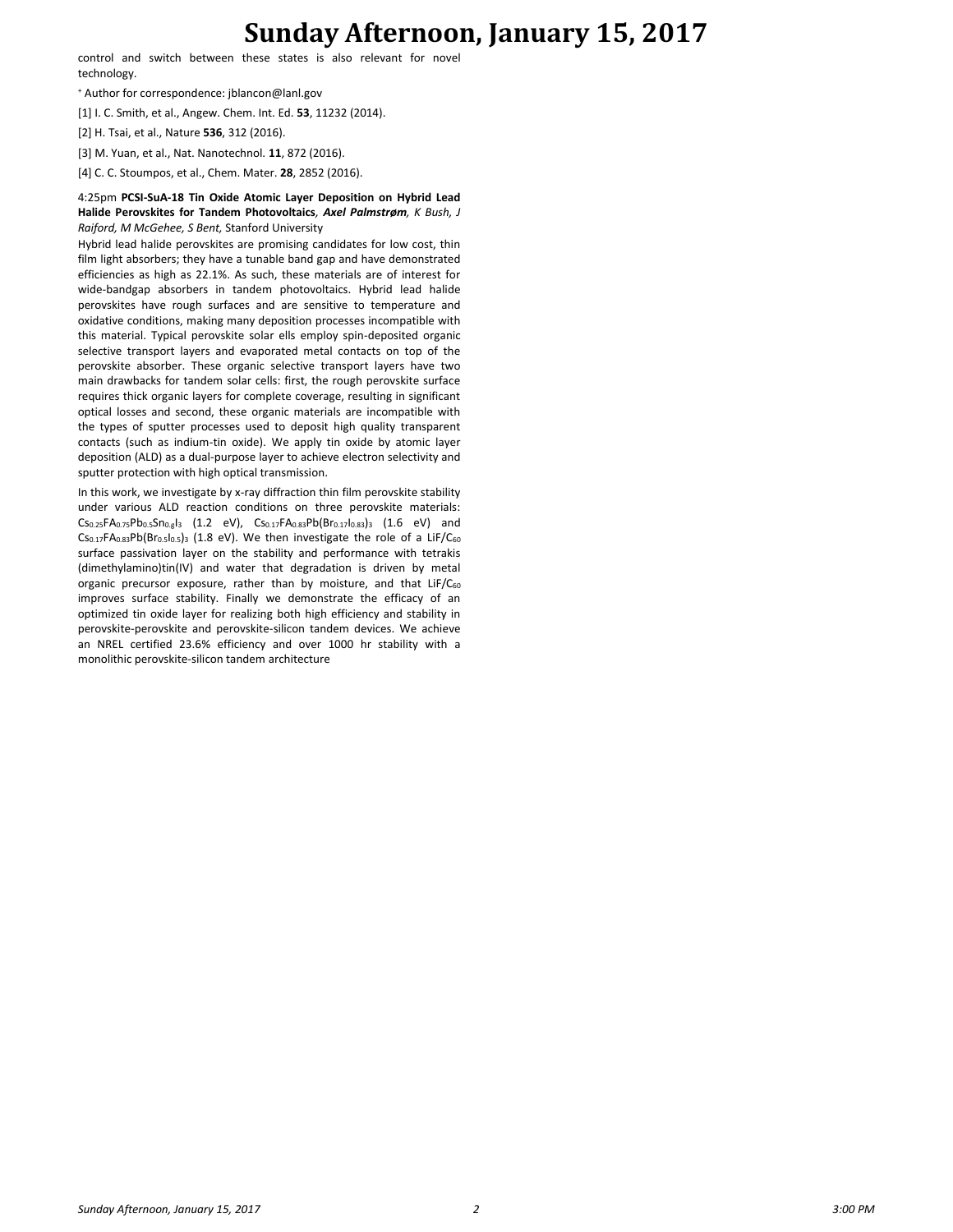## **Sunday Evening, January 15, 2017**

**Room Ballroom South - Session PCSI-SuE**

#### **Energy & Van der Waals Heterostructures I**

**Moderators:** Leonard Brillson, Ohio State University, Arend van der Zande, University of Illinois at Urbana Champaign

#### 7:30pm **PCSI-SuE-1 Understanding Surface Chemistry of Atomic Layer Deposition: Toward Renewable Energy Applications***, Stacey Bent,*  Stanford University **INVITED**

With the intensifying interest in functional nanoscale materials for applications in electronics and energy conversion, methods for fabricating materials with atomic-level control are becoming increasingly important. Atomic layer deposition (ALD) is a method that provides excellent capabilities for depositing thin films, nanoparticles, and other nanoscale materials. This talk will describe research into the surface chemistry occurring during ALD, focusing on the ALD of metal oxides of interest for renewable energy applications. Deposition of binary, ternary, and doped metal oxides at a range of important interfaces has already been demonstrated using ALD. However, a fundamental understanding of the growth process for metal oxides is still lacking. Moreover, it is often difficult to correlate the material properties and growth characteristics with the process parameters due to the limited understanding of the underlying surface chemistry. In this talk, we will describe the results of both *in situ* and *ex situ* studies investigating nucleation in metal oxide deposition, using zinc tin oxide (ZTO) as a model system. Based on a combination of quadrupole mass spectrometry, infrared spectroscopy, low energy ion scattering, and density functional theory, we propose mechanisms explaining the presence of a nucleation delay that occurs when the metal oxide processes are mixed. The application of ALD metal oxides to renewable energy applications will also be presented. We will examine both a photovoltaics application, in which ALD is used to deposit layers in thin film solar cells, and an application in clean fuel synthesis for which ALD produces active electrocatalysts.

#### 8:00pm **PCSI-SuE-7 Li-ion Synaptic Transistor for Low Power Analogue Computing (LISTA)***, Alec Talin,* Sandia

Neuromorphic networks that emulate brain plasticity and adaptive learning will revolutionize artificial intelligence and computing. The key element for neuromorphic networks is the artificial synapse, which emulates the function of its biological counterpart using strictly solid-state components. Necessary attributes of an artificial synapse are non-volatile memory and history-dependent analogue states. These synapse characteristics can be realized using two-terminal memristive devices. However, two-terminal memristors cannot readily utilize existing computational algorithms designed for CMOS circuits, thus requiring development of new algorithms. Recently, three-terminal, transistor-like memristive devices utilizing an ionic liquid gate to control source-drain resistance by injection or extraction of oxygen vacancies have been demonstrated at Harvard and IBM. This functionality enables the implementation of spike time dependent plasticity (STDP) by converting the time difference between source (pre-neuron) and drain (post-neuron) spikes into a gate voltage. The exact channel conductance state achieved through a set of voltage pulses determines the synapse weight. The Harvard and IBM approach, however, has two principal drawbacks: 1) it requires a liquid gate to effectively inject or withdraw oxygen vacancies 2) switching is slow (~seconds) even at 160 <sup>o</sup>C due to the sluggish motion of oxygen ions in solid lattices at or near room temperature. To address these shortcomings, we describe an alternative synaptic transistor based on insertion/extraction of Li-ions from a Li<sub>x</sub>CoO<sub>2</sub> channel. Similarly to oxygen vacancies, Li-ions act as dopants, contributing a mobile electron or hole every Li-ion insertion or extraction, depending on the specific material. Compared to O-vacancies, however, Liions move as interstitials with much lower activation energy. Since Li diffusivity at room temperature is relatively high, the ionic liquid gate is replaced in our device by a solid Li electrolyte to realize all-solid state synaptic transistors.

#### 8:15pm **PCSI-SuE-10 The World of 2D: It's All About Interfaces***, Joshua Robinson,* Penn State **INVITED**

The last decade has seen nearly exponential growth in the science and technology of two-dimensional materials. Beyond graphene, there is a huge variety of layered materials that range in properties from insulating to superconducting. Furthermore, heterogeneous stacking of 2D materials also allows for additional "dimensionality" for band structure engineering. In this talk, I will discuss recent breakthroughs in two-dimensional atomic layer synthesis and properties, including novel 2D heterostructures and

novel 2D nitrides. Our recent works demonstrate that the properties of 2D materials, especially those grown via CVD, are extremely sensitive to the substrate choice. I will discuss substrate impact on 2D layer growth and properties, doping of 2D materials with magentic elements, selective area synthesis of 2D materials, and the first demonstration of 2D gallium nitride (2D-GaN). Our work and the work of our collaborators has lead to a better understanding of how substrate not only impacts 2D crystal quality, but also doping efficiency in 2D materials, and stabalization of nitrides at their quantum limit.

#### 8:45pm **PCSI-SuE-16 One-dimensional Metals in Twin Grain Boundaries of MoSe2***, Y Ma, H Coy Diaz, S Kolekar,* University of South Florida*; J Avila, M Asensio,* Synchrotron SOLEIL*; J Carmelo,* University of Minho*; Matthias Batzill,* University of South Florida

Electrons confined in one-dimension (1D) behave fundamentally different from the Fermi-liquid in higher dimensions. Material line defects are one dimensional but the search and proof of 1D electron behavior in such defects has been so far unsuccessful. In this presentation we show that a line defect in the 2D semiconductor MoSe2 is metallic and hosts 1D electrons. Scanning tunneling microscopy of monolayer MoSe2 films grown by MBE on other van der Waals materials reveal a high density of these line defects (figure). Furthermore, low temperatures STM shows the formation of a charge density wave (Peierl's transition) as is expected for any 1Dmetal. Importantly, the high density of these crystallographically aligned defects enables the characterization of the electronic properties by angle resolved photoemission spectroscopy (ARPES) and thus, for the first time, a direct k-space resolved measurement of the electronic structure of a material's line defect. The measured Fermi-wave vector agrees with the measured periodicity of the charge density wave in STM. Further important verification of 1D behavior of these metallic states comes from the Tomonaga Luttinger liquid behavior of the density of states at the Fermilevel. The most 'exotic' property of 1D quantum liquids is, however, the separation of spin- and charge- excitations. Our ARPES measurements (figure) clearly exhibit the splitting of the spectral line into 'spinon' and 'holon' excitations. To understand these distinctive k-dispersion lines one has to go beyond the traditional Tomonaga Luttinger formalism for 1D electrons. Using a 1D Hubbard model with finite-range interactions enables to exactly reproduce our experimental data, demonstrating the observation of spin-charge separation in these line defects. Our results also imply that isolated quantum wires can be formed in twin boundaries of 2D transition metal dichalcogenides, which should enable quantum transport on these individual quantum line defects in the future.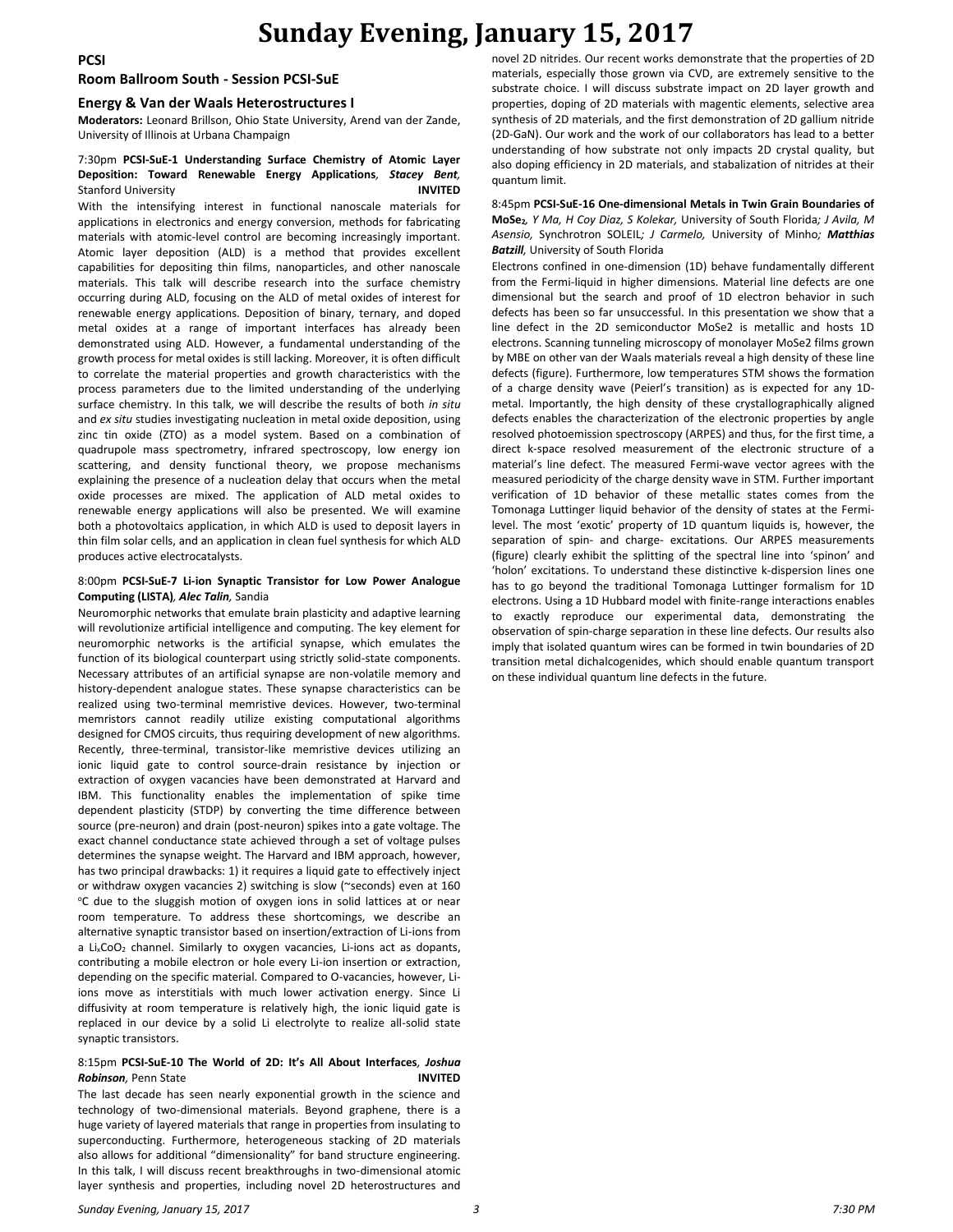#### **Room Ballroom South - Session PCSI-MoM**

### **Nanostructured Surfaces/Oxides I/Semiconductor Growth I/New Techniques I**

**Moderators:** Aaron Arehart, The Ohio State University, Stacey Bent, Stanford University, Shane Johnson, Arizona State University, Frances Ross, IBM T. J. Watson Research Center

#### 8:30am **PCSI-MoM-1 Quantum dots created by atom manipulation with the scanning tunneling microscope***, Stefan Fölsch,* Paul-Drude-Institut für Festkörperelektronik, Germany **INVITED**

Atom manipulation with the scanning tunneling microscope (STM) makes it possible to create ultimately small structures at surfaces. We extended this technique to III-V semiconductor surfaces [1,2] and found that their electrostatic potential landscape can be precisely designed by the controlled positioning of charged adatoms. In this way, quantum dots with identical, deterministic sizes can be created one atom at a time. By using the lattice of the InAs(111)A surface to define the allowed atomic positions, the shape and location of the dots is controlled with effectively zero error. The dots are assembled from +1 charged indium adatoms, leading to the confinement of intrinsic surface-state electrons [3,4]. This approach enables one to construct quantum dots with a perfectly defined level structure, as well as dot assemblies whose quantum coupling has no intrinsic variation but can nonetheless be tuned over a wide range.

In a related experiment, we found that the tunneling conductance of a single organic molecule adsorbed on InAs(111)A can be controlled by the adatom-induced gating potential, with the STM tip and substrate acting as source and drain contacts, respectively [5]. Depending on the potential, the molecular charge state can be tuned from neutral to -1, as well as to bistable intermediate states. Moreover, the molecule changes its orientational conformation upon charging. This coupling between charge and conformation induces a conductance gap more than one order of magnitude larger than normally found, for example, in electron transport through single molecules in the regime of strong electron-vibron coupling. The observed behavior can be rationalized within the framework of charge transport through a gated molecular quantum dot with strongly coupled charge and orientational degrees of freedom.

The discussed results illustrate that atom manipulation in combination with scanning tunneling spectroscopy provides detailed insight into the quantum-physical properties of artificial surface structures at the smallest size scales. Understanding and controlling these properties – and the new kinds of behavior to which they can lead – will be crucial for integrating atomic-scale devices with existing semiconductor technologies.

<sup>+</sup> Author for correspondence: foelsch@pdi-berlin.de

- [1] S. Fölsch *et al*., Phys. Rev. Lett. **103**, 096104 (2009).
- [2] J. Yang *et al*., J. Phys. Condens. Matter **24**, 354008 (2012).
- [3] S. Fölsch *et al*., Nature Nanotech. **9**, 505 (2014).
- [4] Y. Pan *et al*., Phys. Rev. Lett. **115**, 076803 (2015).
- [5] J. Martínez-Blanco *et al*., Nature Phys. **11**, 640 (2015).

#### 9:00am **PCSI-MoM-7 Distance-Dependence of Chemical Interactions and Image Contrast Reversal in Noncontact Atomic Force Microscopy: A Case Study on Highly Oriented Pyrolytic Graphite***, Omur Dagdeviren, J Goetzen, E Altman, U Schwarz,* Yale University

The structural and chemical nature of surfaces governs a material's ability to interact with its surrounding. Designing nanodevices requires tailoring surfaces to meet specific needs and revealing underlying fundamental principles, which determine surface reactivity at the atomic scale. A particularly interesting case occurs when the surface site exhibits varying attraction with distance. To shed light on this issue, noncontact atomic force microscopy experiments combined with scanning tunneling microscopy experiments have been carried out where the evolution of the atom-specific chemical interaction leads to contrast reversal in the force channel. Due to the importance of sp<sup>2</sup>-hybridized carbon surfaces in functional nanostructures, we have used highly ordered pyrolytic graphite surface and metal probe tips as the model system. Our experiments reveal that at larger tip-sample distances, carbon atoms exhibit stronger attractions at hollow sites while upon further approach, hollow sites become energetically more favorable. The analysis suggests the fundamental factors promoting contrast reversal are local varying decay lengths and an onset of repulsive forces that occurs for distinct surface sites at different tip-sample separations. In addition to these, a change of

the hybridization state of carbon atoms from  $sp^2$  to  $sp^3$  under the influence of an approaching reactive probe can also result in contrast reversal. Our experiments address the unexpected nature of contrast reversal due to different governing mechanisms, which are determined by local properties of the sample as well as interacting materials. Combined with in-depth computational analysis, such experiments will lead to a deeper understanding of the fundamental effects that govern how materials interact with their surroundings at sub-nanometer scale. Entangling these fundamental principles with design will enable fabrication and synthesis of better nanodevices with graphene and other layered materials as well as nanotubes.

9:05am **PCSI-MoM-8 Epitaxial Graphene Induced Surface Reconstruction in Ge(110)***, Gavin Campbell,* Northwestern University*; B Kiraly,*  Northwestern University, Netherlands*; R Jacobberger,* University of Wisconsin-Madison*; A Mannix,* Northwestern University*; M Arnold,*  University of Wisconsin-Madison*; N Guisinger,* Argonne National Laboratory*; M Hersam, M Bedzyk,* Northwestern University

Understanding and engineering the properties of single-crystal surfaces has been critical in developing functional microelectronics at the nanoscale. Previously achieved through covalently bonded adatoms at surfaces, here we report how weakly bonded van der Waals' solids influence the development of new surface reconstructions in the EG/Ge(110) system. Employing scanning tunneling microscopy (STM), in-plane X-ray diffraction (XRD), and crystal truncation rod scattering (CTR) we investigate EG/Ge(110) and present a Ge(110) reconstruction stabilized by the presence of epitaxial graphene unseen in bulk semiconductor surfaces [1]. The combined STM and XRD results show the EG/Ge(110) interface, upon annealing, rearranges into a (6x2) superstructure persistence over large areas of the EG/Ge(110). CTR studies confirm the vdW gap and reveal that graphene sits atop the surface reconstruction with a 0.34 nm spacing. This structure represents a new avenue towards nanoscale engineering, using a vdW atomic layer to induce new stable surface reconstructions.

9:15am **PCSI-MoM-10 Emerging Memory Technologies and the Future of Computing***, Matthew Marinella,* Sandia National Laboratories **INVITED** The most significant bottleneck in modern computing is that between the processing and storage of information. Decades of improvement in microprocessor technology have rendered the energy and time requirements for computation insignificant compared to those for reading and writing to off-chip main memory and storage. Improvements in computational efficiency are now swamped at the system level by memory access – and solving this von-Neumann bottleneck is one of the key challenges to enable the next generation of computing. Fortunately, several compelling memory technologies are emerging which may solve this challenge. Chief among these are a class of devices in which the state of the memory is stored as the resistance across its terminals. These technologies include redox resistive memory (ReRAM), conducting bridge memory (CBRAM), phase change memory (PCRAM), ferroelectric tunnel junctions (FTJ), and spin transfer torque (STT-RAM). All of these technologies can be integrated into the back end of line with a standard CMOS logic process. Monolithic integration of memory with logic drastically reduces the latency and energy of memory access. Voltage controlled technologies like ReRAM, CBRAM, and PCRAM can be configured in a dense crossbar with an area as small as 4*F* <sup>2</sup> when using an inline select device (where *F* is the minimum lithographic feature size). When layered, these devices can reach densities of 100 terabits per cm<sup>2</sup>, which can enable extraordinarily dense information storage integrated close to the computation. Magnetic and ferroelectric memories are capable of nearly infinite endurance with a very low switching energy, and hence may offer a replacement for the large SRAM cell for caches. It is also possible to use emerging memories to perform logic operations, further increasing the efficiency and performance of a computing system. However, several challenges remain before the full potential of emerging memory technologies will be realized. Chief among these are improving retention, endurance, and bit error rates through better understanding of the basic physics of switching. In addition, the development of suitable in-line select devices will be required to enable maximum density. This presentation will discuss the basic physical mechanisms, state of the art, and future prospects for these key emerging memory technologies and their role in the Beyond Moore era of computing.

Sandia National Laboratories is a multi-mission laboratory managed and operated by Sandia Corporation, a wholly owned subsidiary of Lockheed Martin Corporation, for the U.S. Department of Energy's National Nuclear Security Administration under contract DE-AC04-94AL85000.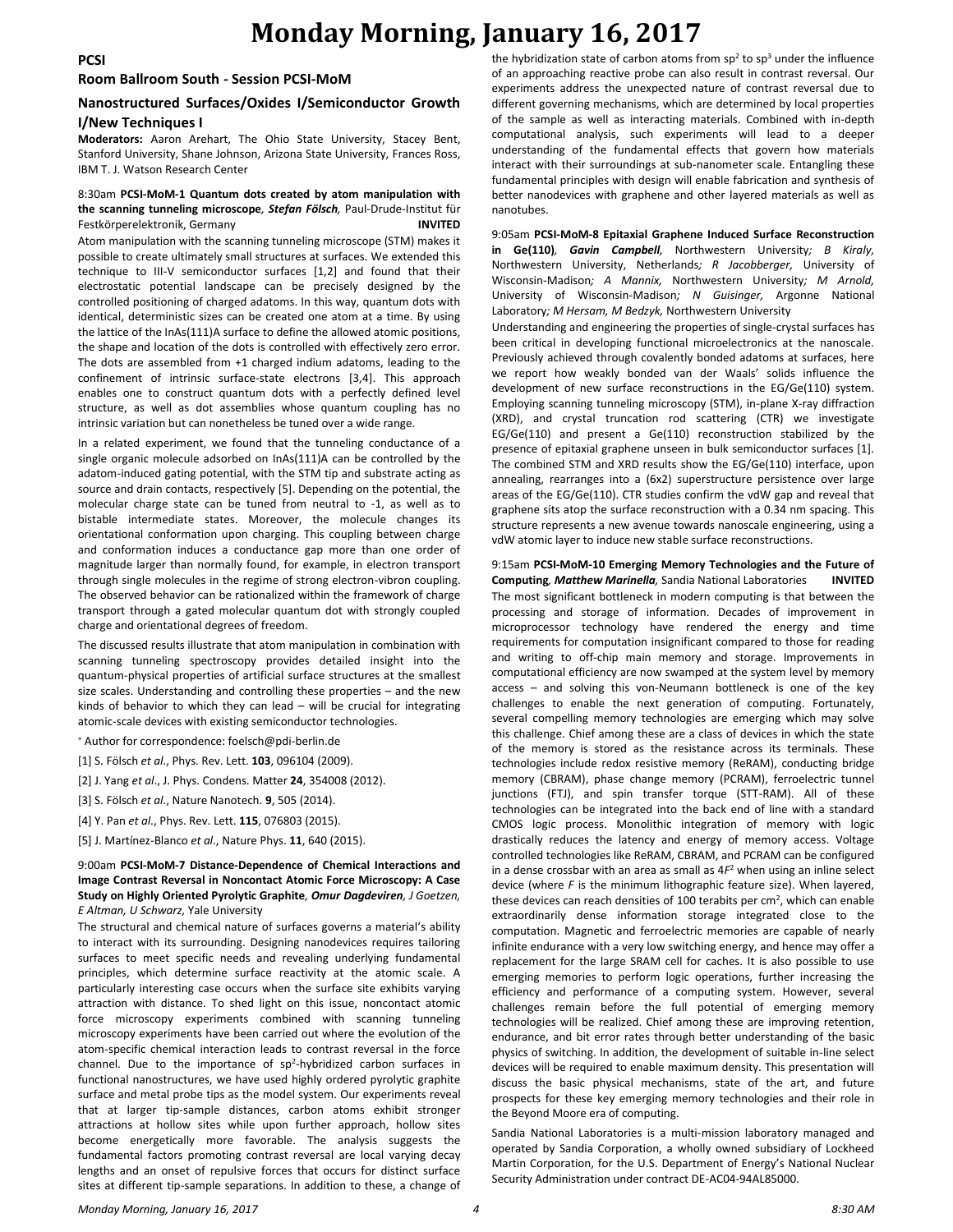9:45am **PCSI-MoM-16 Optochemical Sensing using Metal Oxide Nanoparticles: Adsorption and Detection***, James Whitten, S Kim, R Somaratne, C Granz, S Sengupta,* The University of Massachusetts Lowell While a large amount of literature exists related to the use of metal oxide nanoparticles for chemical sensing, most of those studies have involved measuring chemical resistance changes of heated metal oxide nanoparticle films upon exposure to gases or vapors. One disadvantage of this type of sensor is the relatively high electrical power needed for heating the film. However, many metal oxide nanoparticles are photoluminescent, with their emission spectrum related to the presence of defects and surface states. This offers a new opportunity for chemical sensing, since adsorption is expected to affect the emission spectrum. Zinc oxide is a particularly interesting photoluminescent metal oxide with a bimodal room temperature emission spectrum that consists of an excitonic recombination peak at 380 nm and a visible, defect-related peak in the 500-600 nm range. Examples of other photoluminescent metal oxide nanoparticles include zirconium oxide and cerium oxide. The goals of this work are to measure and understand the changes in the photoluminescence spectra of metal oxide nanoparticles upon exposure to various gases and vapors. In addition to atmospheric gases, reactive gases such as sulfur dioxide, methanethiol, hydrogen chloride and chlorine have been investigated. Experiments using nitrogen saturated with various organic vapors have also been performed, including methanol, benzene, toluene and pyridine. Photoluminescence measurements have been carried out in real-time using a custom-built UV LED-based fluorometer, and these have been accompanied by surface science studies on the powders to determine if irreversible chemisorption occurred. It has been found that molecules that chemisorb on ZnO nanoparticles, such as benzene and pyridine, cause an irreversible decrease in the intensity of visible emission peak and an increase in that of the UV peak. For physisorbates, such as methanol, the changes are completely reversible. Density functional theory (DFT) calculations have also been performed in an attempt to correlate the strength of adsorption to the photoluminescence changes.

#### 9:50am **PCSI-MoM-17 Strained MoO3/MoS<sup>2</sup> Heterostructures: Facile Fabrication,Structure and Electronic Properties***, Vijay Saradhi Mangu, S Brueck, F Cavallo,* University of New Mexico

Few atomic-layer-thick MoO<sub>3</sub>/MoS<sub>2</sub> heterostructures are receiving increasing attention for application in opto-electronics as a result of their unique mechanical and electrical properties. For instance, this material combination can support a high strain field without undergoing plastic deformation, due to its nano-scale thickness. Strain significantly affects the band structure of MoS<sub>2</sub> and MoO<sub>3</sub>, allowing a variety of different electronic heterostructures without altering the chemical composition of the bilayer on nm-scale transverse dimensions. Despite all this interest, the fabrication technology of MoO<sub>3</sub>/MoS<sub>2</sub> heterostructures is still relatively primitive, and the fundamental electronic properties of this material combination have not been investigated in detail. We develop a facile process to fabricate few-layer  $MoO<sub>3</sub>/MoS<sub>2</sub>$  heterostructures on textured substrates, and therefore achieve mechanically strained films. In our approach a ~1-3 mmthick MoS<sub>2</sub> flake is extracted from a bulk crystal via mechanical exfoliation and transferred to bulk Si patterned into a matrix of ultra-sharp tips. After this process step the  $MoS<sub>2</sub>$  flake is only supported by the ultra-sharp tips and hence mostly suspended over the substrate. A thermal annealing step in air/Ar atmosphere results in: (i) formation of  $MoO<sub>3</sub>$  at the top and bottom surface of the MoS<sub>2</sub> flake, (ii) delamination of few-layer Mocompounds at the bottom surface of the transferred flake (i.e., the one in contact with the Si tips), (iii) conformal contact of the delaminated layers to the substrate pattern. We obtain ultra-sharp tips of Mo-compounds with height ranging from 350 to 500 nm, and base of ~350 nm, as measured by scanning electron microscopy (SEM). The remaining portion of the  $MoS<sub>2</sub>$ flake stays intact, and it is removed by mechanical exfoliation. We demonstrate that different annealing conditions result in guided selfassembly of a variety of Mo-compounds. Specifically, we vary annealing temperature, air partial pressure, and annealing time to gain some insight on the chemical and physical processes which result in delamination and guided self-assembly of the ultra-thin films. The geometry, structural quality and spatially varying strain are characterized by optical contrast, electron microscopy, Raman and photoluminescence spectroscopies. The effect of different annealing conditions on carrier type and carrier concentration is estimated by X-ray photo-electron spectroscopy.

9:55am **PCSI-MoM-18 Photoinduced Electron Transfer Across Single Crystal Oxide Electrolyte Interfaces***, Bruce Parkinson,* University of Wyoming

Oxide single crystals are attractive substrates to study the fundamentals of photoinduced electron transfer process at interfaces. A variety of crystals are available in both synthetic and natural forms, including  $TiO<sub>2</sub>$ , SnO<sub>2</sub> and ZnO, all of which have different surface chemistries, band gaps and conduction and valence band energies. We have studied the binding and photoinjection yields of various dyes, photoactive polymers, quantum dots and semiconducting nanotubes adsorbed on these carefully prepared atomically flat single crystal surfaces. The atomic flatness of the crystals allows imaging of the adsorbate structures possible using scanning probe microscopies. The experiments can be used to provide fundamental insights into solar energy conversion devices such as the dye-sensitized solar cells where we have developed and verified a physical model for predicting the electron collection yields in these systems [1]. We have also performed simultaneous total internal reflectance and photocurrent spectroscopy measurements on ZnO single crystal electrodes with adsorbed dyes to correlate the absorption spectra of the adsorbed monomer and aggregate species with the photoinjection yields measure with photocurrent spectroscopy and adsorbed dye structures as indicated by atomic force microscopy [2]. Using anatase TiO<sub>2</sub> single crystals we were the first to demonstrate photoinjected electron quantum yields of greater than one as a result of multiple exciton generation in adsorbed PbS quantum dots [3] opening the door for devices that exceed the Shockley/Queisser limit for photovoltaic energy conversion efficiency. Recently we have measured photoinjection from purified semiconducting carbon nanotubes on atomically flat synthetic crystals of  $SnO<sub>2</sub>$  [4] where multiple exciton generation and collection is also possible.

[1] Kevin J. Watkins, B. A. Parkinson and M. T. Spitler, , J. Phys. Chem. B, 119(24), 7579-7588, (2015)

[2] John G. Rowley and B. A. Parkinson,", Langmuir, 29, 13790-13796. (2013)

[3] Justin B. Sambur, Thomas Novet and B. A. Parkinson, "Multiple Exciton Collection in a Sensitized Photovoltaic System", Science, 330, 63-66, (2010) [4] Lenore Kubie and B. A. Parkinson, unpublished results.

11:00am **PCSI-MoM-31 The Atomic-Scale Mechanisms of Ternary Semiconductor Alloy Growth: Self-limited vs. Accumulating Anion Processes***, Joanna Millunchick, G Rodriguez, C Tait, E Anderson,* University of Michigan **INVITED**

Alloys of compound semiconductors are necessary to create heterostructures for optoelectronic and electronic devices. Growth of alloys that vary the cation component, eg: AlGaAs or InGaP, is fairly straight forward because there are few reactions between the cation species. Growth of mixed anion alloys, such as InAsSb and GaSbBi, are more complex because of the strong tendency for the individual anion species to interact. In the case of InAsSb, for instance, the displacement of Sb with impinging As is well documented. Furthemore, it is proposed that Sb atoms are weakly physisorbed on the surface. We investigate this hypothesis by scanning tunneling microscopy coupled with *ab initio* total energy calculations. We show that rather than remaining weakly physisorbed, Sb roughens the surface by increasing the coverage of divots (vacancy clusters) and two dimensional islands. Our calculations show how that Asterminated surface reconstructions may transform into mixed heterodimer terminated configurations, which causes the roughening by pulling atoms from the terrace. Thus we propose an alternative model for interfacial broadening by intermixing rather than by surface segregation. Another example of a complex mixed anion alloy is the Bi-containing materials system. The growth of GaAsBi and GaSbBi often leads to low Bi incorporation, droplets on the surface, and nonuniformity in the composition. We have developed a kinetic Monte Carlo simulation that explicitly takes cation and anion reactions into account that is capable of examining the unique characteristics of Bi-containing III-V semiconductor alloys. A phase diagram for a range of growth rates was generated using this simulation that predicts both Bi content and droplet formation. Furthermore, we propose a new kinetic model that captures the dynamics of incorporation and droplet formation in the growth of these alloys.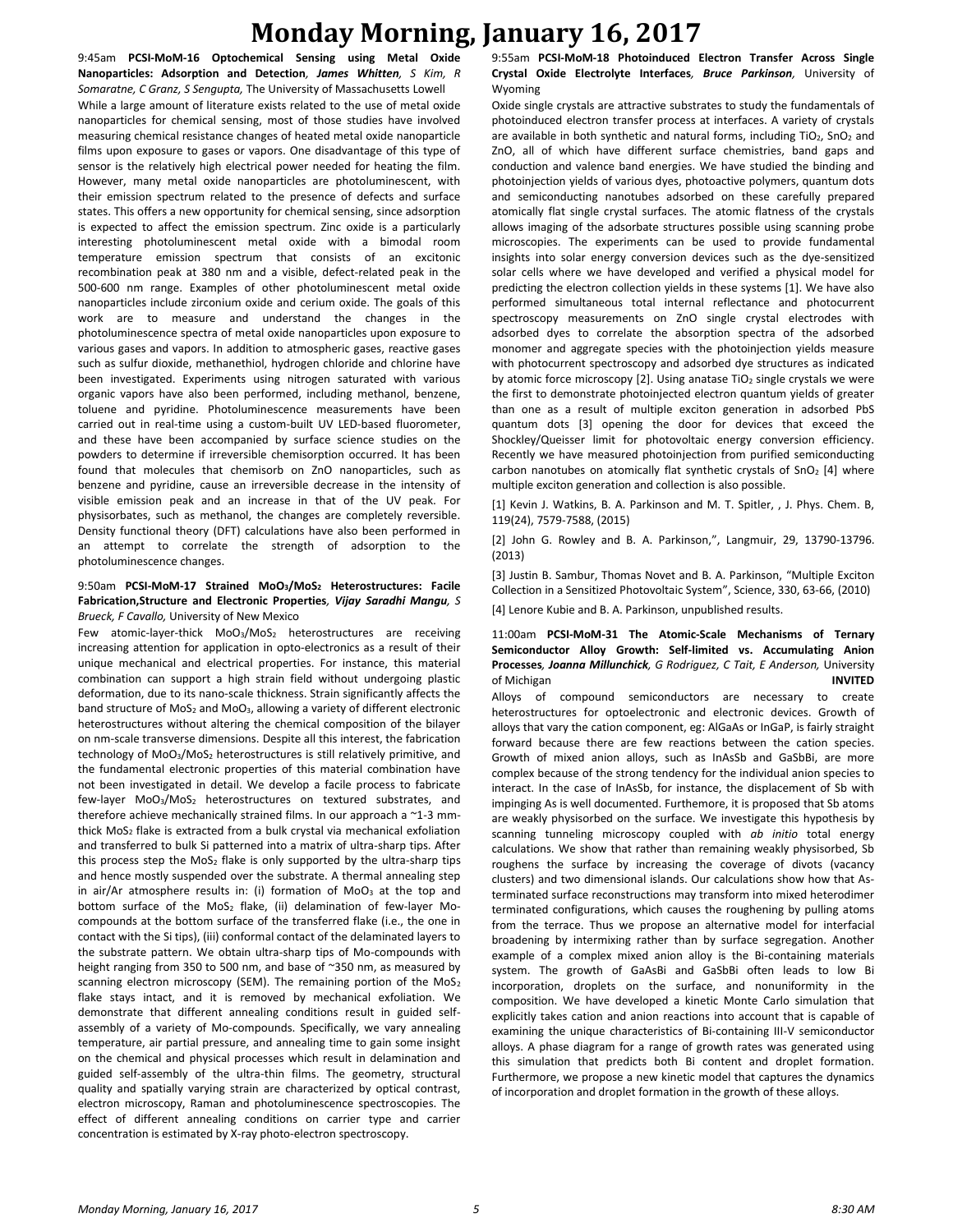11:30am **PCSI-MoM-37 Preparation of InSb Surfaces for Molecular Beam Epitaxy Growth and Re-growth***, Mihir Pendharkar, J Lee, P Iyer, B Shojaei, A McFadden, J Schuller, C Palmstrom,* University of California, Santa Barbara

Molecular Beam Epitaxy of III-V semiconductors has allowed for a continued improvement in the understanding of materials and the discovery of novel physical phenomenon. The narrow band gap of InSb coupled with its low electron effective mass have generated significant interest for its applications in high electron mobility transistors and infrared detectors and metasurfaces. Lack of lattice matched wide band gap III-V substrates and the challenging thermal desorption of the InSb surface oxide, has led to the growth of InSb on highly lattice mismatched materials. Performance of functional InSb devices based on mismatched substrates has been limited due to very high defect and dislocation densities.

In this work, preparation of InSb (001) substrates by atomic Hydrogen cleaning, in Ultra High Vacuum, and subsequent growth of InSb epi-layers by Molecular Beam Epitaxy, has been demonstrated. The efficiency of Hydrogen cleaning on the surface of InSb, for removal of the surface oxide, was studied by X-Ray Photo-Electron Spectroscopy (XPS), Reflection High Energy Electron Diffraction (RHEED) and Scanning Tunneling Microscopy (STM). The developed surface preparation technique has allowed for the first demonstration of an InSb quantum well on an InSb substrate, with record electron mobility.

Re-growth of III-V epi-layers of InSb, after ex-situ device fabrication, has also been demonstrated. A combination of wet chemical etching and in-situ atomic Hydrogen cleaning has been used to achieve an epi-ready surface. The demonstrated ability of growth and re-growth on InSb (001) surfaces is expected to be a paradigm shift in the discovery and development of new electronic and photonic devices using (Al,Ga)xIn1-xSb material system as a template.

11:35am **PCSI-MoM-38 Mechanisms of Light-Assisted Epitaxy of III-V and II-VI Alloys***, Kirstin Alberi, K Park, D Beaton,* National Renewable Energy Laboratory*; M Scarpulla,* University of Utah

The synthesis of semiconductor epilayers, heterostructures and interfaces is often limited by adatom incorporation processes, dopant solubility and native defect formation. Modern uses of semiconductors therefore depend on our ability to control these processes during growth. Some degree of control is typically achieved by tuning the substrate temperature and chemical potential of the system. However, these variables may be inadequate for substantially manipulating some growth mechanisms. External stimulation of the growth surface through photon irradiation provides an additional process variable. Investigation of the mechanisms by which photon irradiation alters semiconductor growth suggests that the most substantial changes occur via electronic processes. Photogenerated carriers can directly modify adatom incorporation sites through enhanced desorption and passivation of dangling bonds [1,2]. Splitting of the quasi-Fermi levels caused by the presence of non-equilibrium carrier concentrations also affects the formation energy of native defects and built-in electric fields at the growth surface [3]. These mechanisms and the potential to exploit them to solve challenges related to the growth of metastable semiconductor alloys and heterovalent heterostructures as well as the impact on defects will be discussed.

<sup>+</sup> Author for correspondence: Kirstin.Alberi@nrel.gov

[1] D.A. Beaton, A. Mascarenhas and K.Alberi, Insight into the epitaxial growth of high optical quality GaAs1-xBix, *J. Appl. Phys*., **118**, 235701 (2015)

[2] D.A. Beaton, C. Sanders and K. Alberi, Effects of incident UV light on the surface morphology of MBE grown GaAs, *J. Crystal Growth*, **413**, 76 (2015)

[3] K. Alberi and M.A. Scarpulla, Suppression of compensating native defect formation during semiconductor processing via excess carriers, *Scientific Reports*, **6**, 27954 (2016)

11:40am **PCSI-MoM-39** *Ab initio***-based Approach to Adsorption of In atom with Strain Relaxation on InAs Wetting Layer Surface Grown on GaAs(001)***, Ryo Kaida, T Akiyama, K Nakamura, T Ito,* Mie University, Japan InAs/GaAs(001) lattice mismatched system has been paid much attentions to fabricate low dimensional nanostructures such as self-assembled quantum dots (QDs) by molecular beam epitaxy (MBE) [1]. Despite the importance of the InAs/GaAs(001) system, there has been few theoretical studies for the QD formation mechanisms because of the difficulty of understanding the behavior of InAs wetting layer (WL) grown on GaAs substrate by *ab initio* calculations. We previously revealed that the growth of InAs and resultant surface structural change cannot proceed without eliminating lattice strain in the InAs WL at 0.96 monolayer (ML) [2]. Furthermore, we recently clarified that misfit dislocation (MD) formation as one of promising candidates for strain relaxation mechanisms starts at the InAs/GaAs(001) interface from 0.5ML during the growth [3]. These findings suggest that the InAs growth and its surface structural change are closely related to the lattice relaxation mechanisms on the InAs WL. In order to clarify the relationship between the growth process and the strain relaxation, lattice relaxation mechanisms on the InAs WL, we investigate the adsorption behavior of In atom on InAs WL surfaces including various lattice strain conditions on the basis of *ab initio* calculations.

Figure 1 shows the calculated adsorption energy of In atom on the (4×3) reconstructed surface consisting of In-As dimers as a function of hypothetical lattice constant of the InAs WL, which corresponds to the strain relaxation of the InAs WL. The calculated adsorption energy on the (4×3) surface with lattice constant *a*=5.76 Å, which corresponds to InAs WL without strain relaxation, is larger than that for adsorption of In atom under the MBE condition at 730 K (-2.63 eV). This indicates the adsorption does not occur without strain relaxation [3]. In contrast, the adsorption energy of In atom drastically decreases when lattice constant is larger than 6.08 Å, and becomes close to the value for fully relaxed InAs WL of -2.63 eV. The reduction of adsorption energy around *a*=6.08 Å thus manifests that the adsorption of In atom and resultant surface structural change toward the (2×4) reconstruction [4] can be realized by eliminating lattice strain of the InAs WL such as MD formation.

<sup>+</sup> Author for correspondence: 415M605@m.mie-u.ac.jp

[1] S. Tsukamoto *et al*., Microelectronics J. **37**, 1498 (2006). [2] T. Ito *et al*., J. Jpn. Assoc. Cryst. Growth **42**, 192 (2015). [3] R. Kaida *et al*., J. Cryst. Growth, submitted. [4] T. Konishi *et al*., J. Appl. Phys. **117**, 144305 (2015).

11:45am **PCSI-MoM-40 Atom Probe Tomography of Low-Dimensional Materials: III-As Nanowire Heterostructures and Doped Layered Chalcogenides***, Lincoln Lauhon,* Northwestern University **INVITED** We will describe the application of atom probe tomography (APT) to the analysis of facet driven composition fluctuations in GaAs-AlGaAs nanowire core-shell heterostructures and the distribution of Ag dopant atoms in (PbSe)5(Bi2Se3)3. AlGaAs is a ternary semiconductor whose composition can be tuned smoothly from GaAs to AlAs in molecular beam epitaxial growth. However, transmission electron microscopy and APT of GaAs-AlGaAs coreshell heterostructures have revealed facet dependent segregation.[1] Furthermore, APT analysis has linked quantum dot like emission spectra to composition fluctuations that exceed those expected for a random alloy,[1] despite the absence of a miscibility gap at typical growth temperatures. When the shell growth temperature is reduced from 560 °C to below 400 °C, the *non*-randomness of the alloy distribution in the AlGaAs shell is greatly reduced.[2] These observations will be explained in terms of a facet dependent segregation that is kinetically suppressed at reduced growth temperatures.

van der Waals heterostructures in layered or two-dimensional (2D) materials represent an entirely new class of ultrathin heterostructure. Doping of the constituent 2D materials provides a route to tuning electronic properties and forming new types of heterojunctions between semiconductors, metals, and superconductors. A nanoscale perspective on the dopant distribution can provide important insights into electronic structure and physical behaviors. APT analysis of Ag doped (PbSe)<sub>5</sub>(Bi<sub>2</sub>Se<sub>3</sub>)<sub>3</sub> [3] shows that Ag dopes both Bi<sub>2</sub>Se<sub>3</sub> and PbSe layers in (PbSe)<sub>5</sub>(Bi<sub>2</sub>Se<sub>3</sub>)<sub>3</sub>, and correlations in the position of Ag atoms suggest a pairing across neighboring Bi<sub>2</sub>Se<sub>3</sub> and PbSe layers. Density functional theory (DFT) calculations confirm the favorability of substitutional doping for both Pb and Bi and provide insights into the observed spatial correlations in dopant locations. This work demonstrates the feasibility of APT analysis of 2-D materials.

<sup>+</sup> Author for correspondence: lauhon@northwestern.edu

[1] N. Jeon, B. Loitsch, S. Morkoetter, G. Abstreiter, J. Finley, H. J. Krenner, G. Koblmueller, and L. J. Lauhon. *ACS Nano.***9**, 8335 (2015).

[2] Bernhard Loitsch, Nari Jeon, Markus Döblinger, Julia Winnerl, Eric Parzinger, Sonja Matich, Ursula Wurstbauer, Hubert Riedl, Gerhard Abstreiter, Jonathan J Finley, Lincoln J Lauhon, and Gregor Koblmüller. *Applied Physics Letters***109**, 093105 (2016).

[3] Xiaochen Ren, Arunima K Singh, Lei Fang, Mercouri G Kanatzidis, Francesca Tavazza, Albert V Davydov, and Lincoln J Lauhon. *Nano Lett ASAP.* DOI: 10.1021/acs.nanolett.6b02104.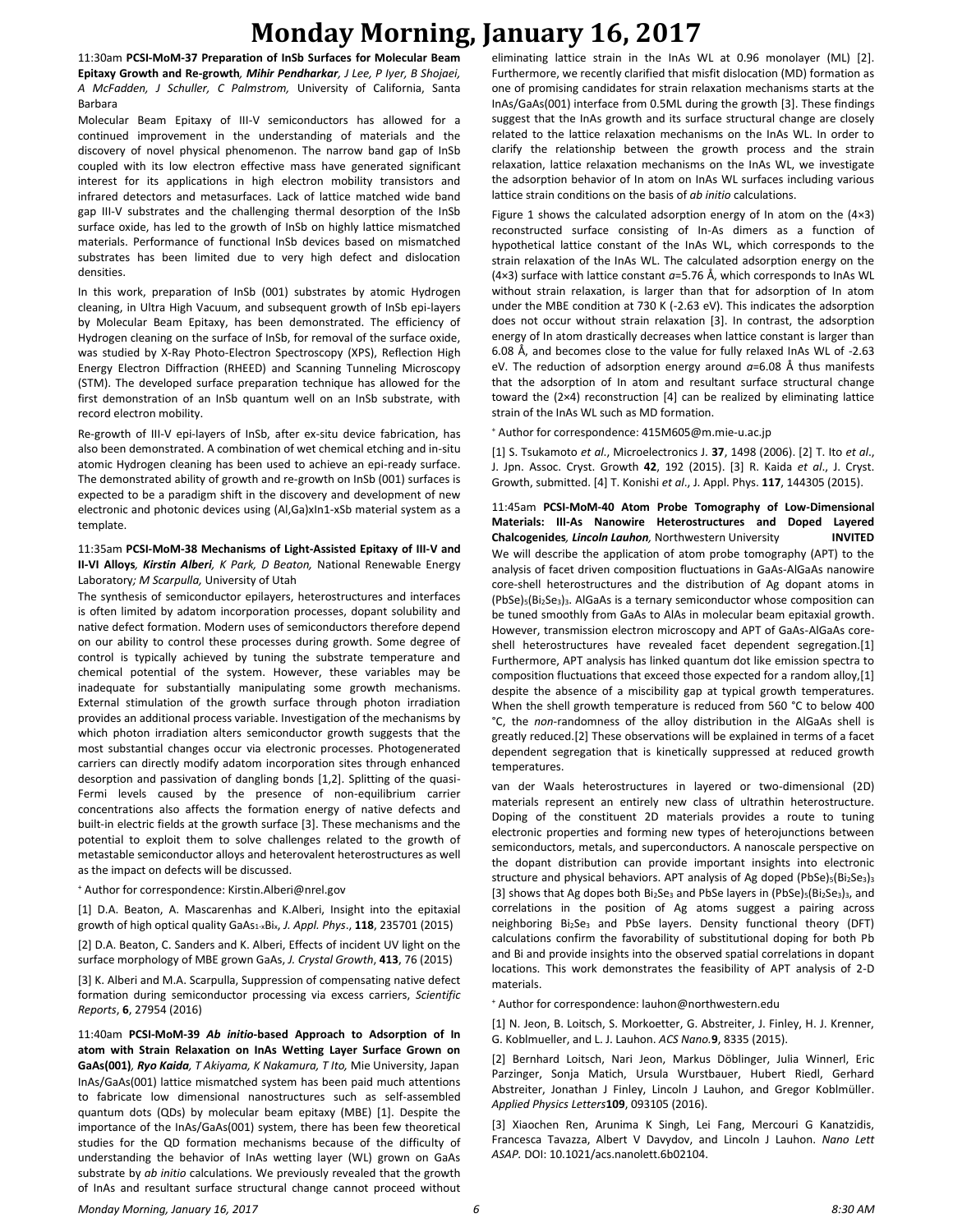12:15pm **PCSI-MoM-46 High Aspect Ratio GaN Nanowires for Tip Metrology and Optical Application***, Mahmoud Behzadirad, M Nami, D Feezell, T Busani,* University of New Mexico

GaN has recently received many attentions for their specific optical properties as a wide band gap semiconductor. GaN, in form of single crystal NWs, is taking an important role in future optoelectronic devices as they can increase surface to volume ratio of the active region and enhance the device efficiency [1, 2]. Since the quality of the NWs after growing determine the efficiency of the final device operation, many researches have been devoted to grow high quality NWs [1, 2, 3]. Bottom-up approach has been employed to acquire desire NWs since late 1990s [3], however, it is difficult to control growing parameters in Molecular Beam Epitaxy (MBE) or Metal Organic Chemical Vapor Deposition (MOCVD), and so the fabrication process is complex and expensive. Likewise, growing high aspect ratio NWs with small diameter (<100 nm) is always challenging. On the contrary, top-down approach has demonstrated promising results in creating high aspect ratio structures as an alternative method for NWs fabrication. However, emerging roughness in side wall of the NWs and as a result poor optical property of the device has been an issue in top-down process which hindered wide application of this cost-effective method in device fabrication. Here, we demonstrate two-step (dry-wet etch) topdown fabrication of high aspect ratio (10-18) single crystal GaN NWs with side wall of sub-nanometer roughness. Two methods are employed to inspect NW side wall quality: i) TEM imaging, and ii) optically pumping of NWS. All NWs with different aspect ratio demonstrated very smooth side wall on TEM imaging as well a sharp lasing peak at ~367 nm when they are pumped with 266 nm laser. We also demonstrate how fabricated NWs can outperform standard Si tip in Atomic Force Microscopy, and potentially create more effective optoelectronic devices as they have less roughness compared to other reported works using the same growing method.

#### 12:20pm **PCSI-MoM-47 Nanoscale Chemical Imaging with Photo-induced Force Microscopy***, Thomas Albrecht,* Molecular Vista

Correlating spatial chemical information with the morphology of multicomponent nanostructures remains a challenge for the scientific community as many such systems are not easily interrogated at the nanometer scale in real space via existing instruments based on optics or electrons. A novel scanning probe technique called Photo-induced Force Microscopy (PiFM) measures the photo-induced polarizability of the sample directly in the near field by detecting the time-integrated force between the tip and sample. Imaging with infrared wavelengths specific to different molecular components, PiFM can resolve the nanometer-scale distribution of individual chemical species in diverse multi-phase and multicomponent materials. When coupled to a widely tunable infrared quantum cascade laser system, a rich spectral analysis mode, which we call hyperspectral imaging, can be realized. A hyperspectral image consists of a PiFM spectrum (which correlates well with bulk FTIR spectra for most species) at each pixel of a (n x n) image. By detecting the molecular infrared absorption via mechanical force measurement on a sharp tip, PiFM achieves spatial resolution that surpasses the diffraction limit by an astonishing factor of ~1000 X. The power and utility of PiFM and hyperspectral imaging will be demonstrated by presenting results on several multi-component nanomaterials, including self-assembled block copolymer patterns, star polymers, polymer blends, asphalt binder, organic photovoltaic materials, and a variety of other materials.

#### 12:25pm **PCSI-MoM-48 Z-Scan Photo-Reflectance Characterization of Resonant Optical Nonlinearities of Surfaces***, Will Chism,* Xitronix Corporation

Z-scan techniques based upon the distortion of a Gaussian laser beam provide a sensitive means to characterize nonlinear refraction and absorption in a wide variety of materials. In general, Z-scan techniques use the transmittance of a Gaussian laser beam through a finite aperture in the far field to determine the sign and magnitude of nonlinear refraction and absorption. Reflection Z-scan techniques are particularly suited to measure surface nonlinearities of materials with limited transparency. At the same time, photo-reflectance (PR) is a well established technique to study the bandstructure and interfacial electric fields of semiconductors and semiconductor microstructures. In general, PR measures the change in reflectivity of a sample whose surface electric field is modulated by the photo-injection of electron-hole pairs. The physical origin of the PR response is a resonant third order nonlinearity involving one probe photon and two DC field quanta. In this paper, Z-scan techniques are applied to the case of a probe laser beam in a PR setup. In particular, the theory of laser beam propagation as it applies to the probe laser beam in a PR apparatus is described and the use of Z-scan PR to independently characterize resonant nonlinear refraction and absorption in silicon-germanium samples exhibiting large absorption is demonstrated.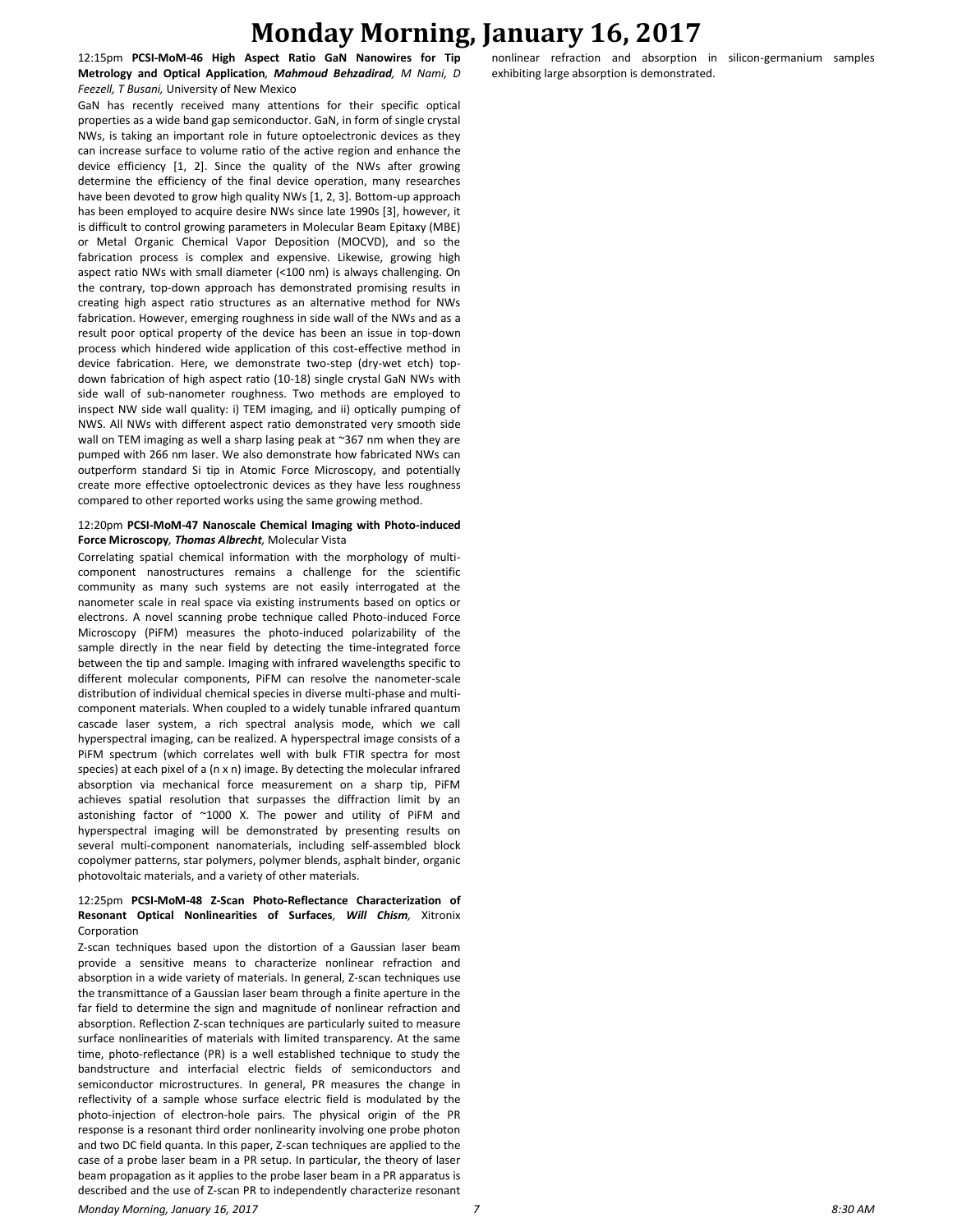**PCSI**

#### **Room Ballroom South - Session PCSI-MoA**

### **Magnetism/Spintronics I/Organics/Nanostructures**

**Moderators:** Martin Brandt, Walter Schottky Institut, Technische Universität München, Paul M. Koenraad, Eindhoven University of Technology, Netherlands, Daniel Loss, University of Basel, Giovanni Vignale, University of Missouri-Columbia

2:00pm **PCSI-MoA-1 Magnetic Dipole-dipole Sensing at Atomic Scale using Electron Spin Resonance STM***, Taeyoung Choi, W Paul,* IBM Almaden Research Center*; S Rolf-Pissarczyk,* Max Planck Institute for the Structure and Dynamics of Matter, Germany*; A Macdonald,* University of British Columbia, Canada*; K Yang,* IBM Almaden Research Center*; F Natterer,*  École Polytechnique Fédérale de Lausanne, Switzerland*; C Lutz,* IBM Almaden Research Center*; A Heinrich,* Ewha Woman University, Republic of Korea **INVITED**

Magnetometry having both high magnetic field sensitivity (energy resolution) and nanoscale spatial resolution has been of great interest and an important goal for applications in diverse fields covering physics, chemistry, material science, and biomedical science. The scanning tunneling microscope (STM) has been one of the most versatile tools for atomic-scale imaging, manipulation, and tunneling spectroscopy.

Here, we successfully combine electron spin resonance (ESR) and STM, coherently driving spin resonance of individual iron (Fe) atoms on surfaces (MgO/Ag(100)) [1]. A radio-frequency electric field (~20 GHz), applied at the tunneling junction, modulates the spin state of the Fe atoms. The spin resonance signal is detected by a spin-polarized tunneling current. The ESR signals from individual Fe atoms differ by a few GHz (~10 μeV) while the ESR linewidth is in the range of only a few MHz (~10 neV). Such a high energy resolution enables us to distinguish spin distributions down to single-atom level and to investigate weak magnetic interactions.

When we placed two Fe atoms close together with controlled atom manipulation, we found that the ESR signal from each Fe atom splits into doublet, of which separation depends on the distance between two atoms. Our measurements show *r* -3.01±0.04 distance-dependent splitting, in excellent agreement of magnetic dipole-dipole interaction. We utilized this precisely measured dipolar interaction to determine the location and magnetic moment of unknown spin centers with sub-nanometer and one hundredth of Bohr magneton precision [2].

Our ESR-STM may promise the STM as a new and unique platform for a quantum sensor, investigating spin-labeled molecular structures and a quantum information processor, modeling quantum magnetism. We gratefully acknowledge financial support from the IBM and Office of Naval Research.

#### <sup>+</sup> Author for correspondence: taeng0@gmail.com

[1] S. Baumann\*, W. Paul\*, T. Choi, C. P. Lutz, A. Ardavan, and A. J. Heinrich, Science **350**, 417(2015).

[2] T. Choi et al., *submitted*.

2:30pm **PCSI-MoA-7 Mechanism of Stabilization and Magnetization of Impurity-doped Zigzag Graphene Nanoribbons***, Y Uchida, S Gomi, H Matsuyama, A Akaishi, Jun Nakamura,* The University of Electro-Communications (UEC-Tokyo), Japan

In recent years, a considerable number of studies have focused on the modification of the electronic structure of graphene by nitrogen or boron doping. It has been reported that N atoms prefer to locate near the socalled zigzag edge of graphene, but it is not always understood why this should be so. In addition, every study has suggested a different interpretation of the appearance of impurity levels of dopants located near the zigzag edge of graphene nanoribbons (GNRs). Here, we propose the charge transfer model that satisfactorily explains the structural stability and the electronic structure of the impurity-doped zigzag GNR (ZGNR).

*Monday Afternoon, January 16, 2017 8 2:00 PM* The structural stability and the electronic structure of doped ZGNR have been investigated using first-principles calculations based on the density functional theory. The formation energy of doping increases as a function of the distance between the N (B) atom and the zigzag edge, and two tendencies are observed depending on whether the dopant is an odd or even number of sites away from the zigzag edge. Such an energetic dependence is successfully explained by the charge transfer model; when the N (B) atom dopant is located near the edge, the extra electron (hole) of the N (B) atom transfers to the edge state, resulting in the occupation (vacation) of the originally-unoccupied (occupied) edge state. Since the edge state has amplitude only at odd-numbered sites, only the N-2*p<sup>z</sup>*

orbital at odd-numbered sites can resonate with the edge state; thus, the eigenvalue of the edge state for odd-numbered-site doping becomes lower than that for even-numbered-site doping. The gain in the electrostatic energy between the N cation (B anion) and the extra electron (hole) delocalized at the edge decreases with increasing distance of the N (B) atom from the edge, which leads to the trend of increasing formation energy. On the other hand, when the N (B) atom dopant is located sufficiently away from the edge, the extra electron (hole) is no longer transferred to the edge, but occupies the  $π*$ -band ( $π$ -band), which results in a kinetic energy gain because of the large energy dispersion of the  $\pi^*$ band  $(\pi$ -band) [1].

Such an electron (hole) transfer leads to the compensation (disappearance) of the local spin-magnetic moment at one side of the ZGNR, manifesting in the ferromagnetic ground state of ZGNR. Our findings will open up a route for development of new types of lightweight magnetic materials.

[1] T.Umeki, A.Akaishi, A.Ichikawa, and J.Nakamrua, J. Phys. Chem. C **119**, 6288 (2015).

#### 2:35pm **PCSI-MoA-8 Magnetoresistance and Electrically Detected Magnetic Resonance Study of Leakage Currents in Low-k Dielectrics***, Ryan Waskiewicz, M Mutch, P Lenahan,* Penn State University*; S King,* Intel Corporation

Leakage currents in low dielectric constant thin films utilized in present day integrated circuitry are important reliability concerns. We have initiated a study of the defects involved in electron transport through low-*k* films utilizing both electrically detected magnetic resonance (EDMR) and low field magnetoresistance (MR) measurements. The EDMR and MR response involves spin dependent trap assisted tunneling [1]. The investigated sample structures were p-Si/a-SiOC:H/Ti. In the MR measurement, we observe a response very similar to the EDMR response at resonance, but the MR response occurs around zero magnetic field applied and is due to a mixing of singlet and triplet defect electron states. We investigate the gamma radiation response of leakage currents in dense and porous a-SiOC:H thin films, which are utilized in industry. (The changes generated are likely also relevant to high electric field behavior in these films.)Representative EDMR and MR spectra for the porous films as a function of bias during irradiation are illustrated in Fig. 1. Before gamma irradiation, we observe a weak MR response and nearly no EDMR response. Along with changes in leakage currents after 15 Mrad irradiation, we observe a large increase in both MR and EDMR response although the MR response remains larger than then EDMR response. A qualitatively similar response is observed in the dense films (not shown). The response of these films as a function of applied bias has also been studied with both EDMR and MR measurements. The amplitude of both the EDMR and MR responses increase linearly with applied Ti gate bias. At a negative bias, both responses are below detection limits. This bias response allows us to draw some conclusions about defect energy levels, which will be provided during the conference. This bias response also suggests that the defects responsible for the EDMR and MR are the same defect. As a continuation of this study, we will further study the response of these films with stressing and attempt to identify the defect(s) responsible for transport, now tentatively identified as Si dangling bonds before irradiation and C dangling bonds after irradiation [2]. This project is sponsored in part by the Department of Defense, Defense Threat Reduction Agency under grant number HDTRA1-16-0008. The content of the information does not necessarily reflect the position or the policy of the federal government, and no official endorsement should be inferred.

<sup>+</sup> Author for correspondence: rjw5352@psu.edu

[1] M. Mutch, P. Lenahan, and S.King, *J. Appl. Phys.* **119**, 094102 (2016).

[2] R. Waskiewicz, M. Mutch, P. Lenahan, and S.King, *IEEE Int. Integr. Reliab. Work. Final Rep.* 2016.

#### 2:40pm **PCSI-MoA-9 Interface Characterization via Spin Dependent Charge Pumping***, Mark Anders, P Lenahan,* Penn State University*; A Lelis,* U. S. Army Laboratory

Electrically detected magnetic resonance (EDMR) has been very useful in the study of point defects in semiconductor/insulator heterojunctions. Nearly all of these EDMR interface studies have utilized spin dependent recombination (SDR). Although SDR EDMR is quite sensitive (>107 times the sensitivity of EPR). It utilizes a recombination current, so it is only highly sensitive to deep level defects. We show that a new EDMR technique, spin dependent charge pumping (SDCP) [1], overcomes this limitation, allowing EDMR measurements of defects with levels in most of the band gap. SDCP is also significantly more sensitive than SDR based interface methods. In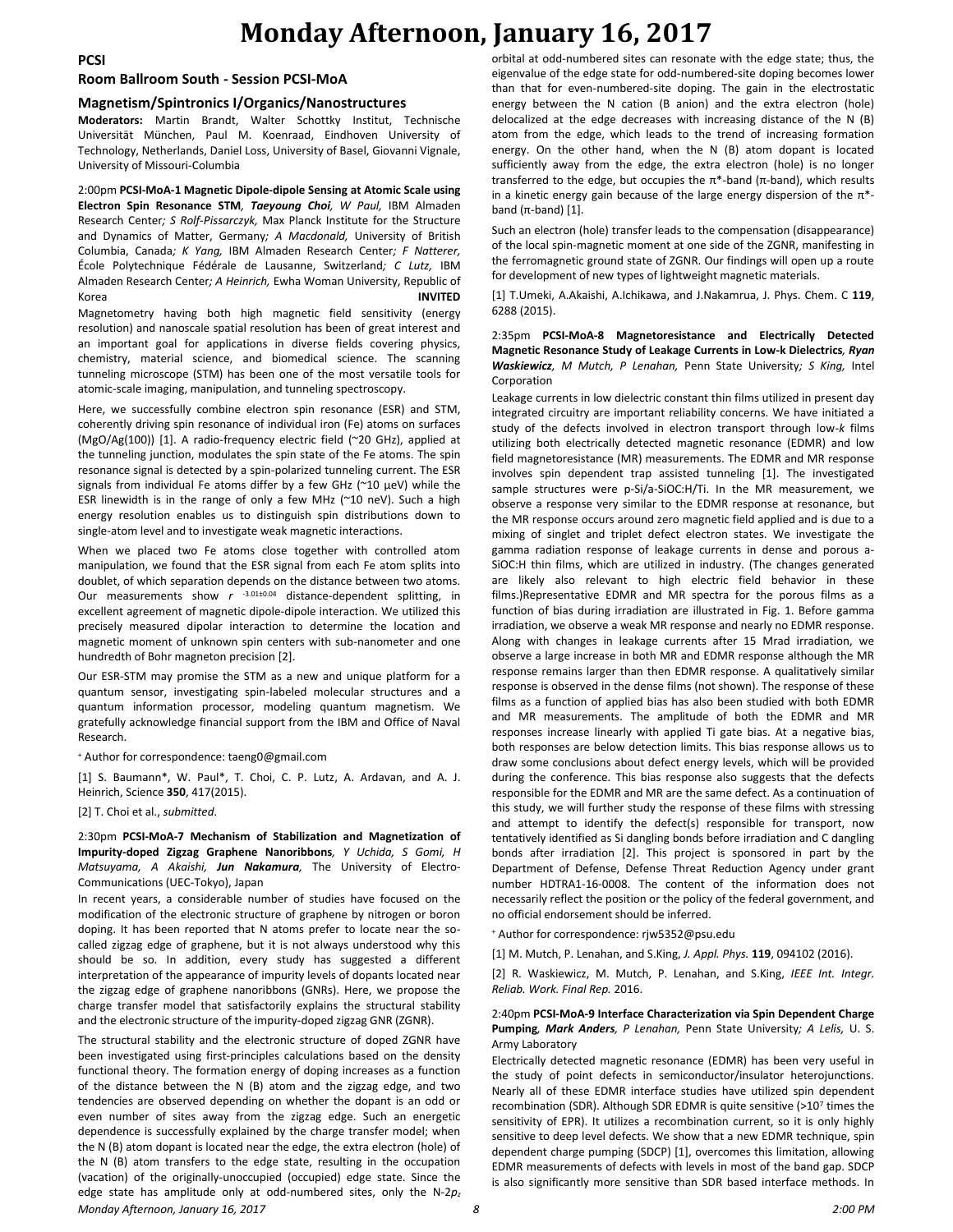# **Monday Afternoon, January 16, 2017**

SDCP, a trapezoidal waveform is applied to the gate which cycles the Fermi level from near the conduction to valence band edges. Interface traps are filled, then emptied which creates a current that allows measurement of defects throughout most of the band gap. Like SDR EDMR, we find the sensitivity of SDCP is very nearly field and frequency independent, allowing for a wide range of resonance frequency and field SDCP measurements from 5600 Gauss to 35 Gauss. In addition, we find that there is a strong SDCP response near zero magnetic field. We believe this response involves physics similar to the low field magnetoresistance observed in organic semiconductors. SDCP at low resonance field and frequencies allows for: (1) partial separation of spin-orbit coupling and hyperfine effects on magnetic resonance spectra, (2) observation of otherwise forbidden halffield effects [2] which make EDMR, at least in principle, quantitative, and (3) observation of Breit-Rabi shifts [3] in superhyperfine measurements. We present results on 4H-SiC nMOSFETs, but the approach utilized should be widely applicable to other heterointerfaces such as Si/SiO<sub>2</sub>, Si/High-K, and SiGe/insulator systems. Although the abstract length is too short to discuss all results, we illustrate a representative ultra-low resonance frequency (85 MHz) SDCP spectrum in Fig.1. Fig 1(a) illustrates the Breit-Rabi shift of the 10.4 Gauss doublet, a hydrogen complexed E' center spectrum. Fig. 1(b) illustrates the half-field resonance response due to the "forbidden" transitions created by magnetic dipole-dipole moment interaction between defects. Its intensity, in principle, allows a precise quantitative measurement of the defect density via EDMR [4]. The strong response near zero magnetic field can provide some hyperfine information and EDMR-like detection in fully processed devices without the expense and complexity of a resonance spectrometer.

2:45pm **PCSI-MoA-10 Theory of the Nonlocal Anomalous Hall Effect***, Giovanni Vignale, S Zhang,* University of Missouri-Columbia **INVITED** The anomalous Hall effect is deemed to be a unique transport property of ferromagnetic metals, caused by the concerted action of spin polarization and spin-orbit coupling. Nevertheless, recent experiments have shown that the effect also occurs in a nonmagnetic metal (Pt) in contact with a magnetic insulator [yttrium iron garnet (YIG)], even when precautions are taken to ensure that there is no induced magnetization in the metal. We propose a theory of this effect based on the combined action of spindependent scattering from the magnetic interface and the spin-Hall effect in the bulk of the metal. At variance with previous theories, we predict the effect to be of first order in the spin-orbit coupling, just as the conventional anomalous Hall effect - the only difference being the spatial separation of the spin-orbit interaction and the magnetization. For this reason we name this effect "nonlocal anomalous Hall effect", and we predict that its sign will be determined by the sign of the spin-Hall angle in the metal. The anomalous Hall conductivity that we calculate from our theory is in order of the magnitude agreement with the measured values in Pt/YIG structures.

#### 3:15pm **PCSI-MoA-16 Spin-Polarized Current Injection Induced Magnetic Reconstruction at Oxide Interface***, Gunter Luepke,* College of William & Mary

Electrical manipulation of magnetism presents a promising way towards using the spin degree of freedom in very fast, low-power electronic devices. Though there has been tremendous progress in electrical control of magnetic properties using ferromagnetic (FM) nanostructures, an opportunity of manipulating antiferromagnetic (AFM) states should offer another route for creating a broad range of new enabling technologies. Here we selectively probe the interface magnetization of SrTiO<sub>3</sub>/La<sub>0.5</sub>Ca<sub>0.5</sub>MnO<sub>3</sub>/La<sub>0.7</sub>Sr<sub>0.3</sub>MnO<sub>3</sub> heterojunctions and discover a new spin-polarized current injection induced interface magnetoelectric (ME) effect [1]. The accumulation of majority spins at the interface causes a sudden, reversible transition of the spin alignment of interfacial Mn ions from AFM to FM exchange-coupled, while the injection of minority electron spins alters the interface magnetization from C-type to A-type AFM state. In contrast, the bulk magnetization remains unchanged (Fig. 1). We attribute the current-induced interface ME effect to modulations of the strong double-exchange interaction between conducting electron spins and local magnetic moments. The effect is robust and may serve as a viable route for electronic and spintronic applications.

#### 4:30pm **PCSI-MoA-31 Organics Invited 2***, Markus Wohlgenannt,* University of Iowa **INVITED**

5:00pm **PCSI-MoA-37 Microwave Magnetization Dynamics in Room Temperature Organic-Based Magnets: From Fundamental Studies to Emerging Applications***, Ezekiel Johnston-Halperin, M Chilcote, A Franson, M Harberts, Y Lu, H Yu,* The Ohio State University*; N Zhu,* Yale University*; I Froning,* The Ohio State University*; X Zhang,* Yale University*; R Adur, C Hammel, A Epstein,* The Ohio State University*; M Flatte,* University of Iowa*; H Tang,* Yale University

Organic and organic-based materials are attractive candidates for applications in magnetoelectronics and spintronics due to their low cost, ease of fabrication, and low spin-orbit coupling (and consequently long spin lifetimes). More recently, advances in these fields have highlighted the potential for dynamic excitations to drive new phenomena such as ferromagnetic resonance generated spin-pumping. Here we present a series of recent breakthroughs in the synthesis, encapsulation, and measurement of organic-based magnets that lay the foundation for all organic magnetoelectronic and spintronic devices. We will discuss advances in encapsulation strategies that allow lifetimes of up to 1 month in air [1], the use of ligand substitution to generate a library of related magnetic materials [2], the growth of all-organic and hybrid organic/inorganic magnetic heterostructures, and measurements of ferromagnetic resonance (FMR) linewidths of  $\sim$  1 Oe [3], comparable to yttrium iron garnet (YIG). Finally, we demonstrate the potential for real world applications in the construction of a V[TCNE]2 based spin-wave resonance device with spectral tuning from  $1 - 5$  GHz and a quality factor in excess of 3,200 that operates under ambient conditions [4]. These results establish the validity of organic-based magnets for applications in nextgeneration magnetoelectronics and provide unique leverage on longstanding challenges in the field of organic spintronics.

[1] H. Froning, M. Harberts, Y. Lu, H. Yu, A. J. Epstein and E. Johnston-Halperin, Appl. Phys. Lett 106, 122403 (2015).

[2] Yu Lu, Howard Yu, Megan Harberts, Arthur J. Epstein and Ezekiel Johnston-Halperin, RSC Advances 5, 82271-82275 (2015); Yu Lu, Howard Yu, Megan Harberts, Arthur J. Epstein and Ezekiel Johnston-Halperin, J. Mat. Chem. C 3 (28), 7363-7369 (2015).

[3]H. Yu, M. Harberts, R. Adur, Y. Lu, P.C. Hammel, E. Johnston-Halperin and A.J. Epstein, Appl. Phys. Lett. 105, 012407 (2014).

[4] Na Zhu, Xufeng Zhang, I.H. Froning, Michael E. Flatté, E. Johnston-Halperin, and Hong X. Tang Appl. Phys. Lett. 109, 082402 (2016).

#### 5:05pm **PCSI-MoA-38 Characterization of Energy Conversion Behavior in Nanostructured PEDOT Polymer-Graphene Composite***, M Sakr, S Abdel-Nasser, Mohamed Serry,* American University in Cairo, Egypt

One of the major drawbacks for successful application of graphene in energy storage and conversion applications is its cone shaped band gap. Therefore, several ongoing researches are currently focusing on the opening of the graphene band gap by doping, patterning and applying electric field on graphene layers [1]. Accordingly, in this work, we study a new composite structure consisting of nanostructured conducting polymer deposited on the surface of graphene-Schottky-diode (Conducting-Polymer/Graphene/Pt/n-Si) for enhanced energy storage and optoelectrical energy conversion applications. Poly (3,4 ethylenedioxythiophene) (PEDOT) was selected as the organic semiconductor material because of its low band gap (1.5−1.7 eV), longterm stability as well as good electrical conductivity. Significant enhancement in the dark current from 99  $\mu$ A for the bare graphene-Schottky devices to 20 mA for the PEDOT composite structures at −10V bias which corresponds to more than 196 times enhancement in current. The morphology of the composite electrodes (Fig. 1) shows very well dispersed particles of the deposited polymers on the graphene surface. Fig. 2 (a) shows the dark I-V characteristics of the composite electrodes as well as the bare material, which illustrates a distinctive increase in the current behavior for all the PEDOT composite samples with respect to the bare graphene samples. The current response was extensively increased upon the deposition of PEDOT reaching 4.7 mA for the 200 µl PEDOT volume.

#### 5:10pm **PCSI-MoA-39 Applications of Switchable Interfacial Dopants***, Peter Kruse, A Mohtasebi, T Chowdhury, E Hoque, O Sharif,* McMaster University, Canada

Doping of bulk semiconductors and low-dimensional structures (carbon nanotubes, graphene, etc.) in order to modulate their electronic properties is a well-established concept.[1] However, it is usually permanent. Even in cases where doping of thin films by analytes (e.g. carbon nanotubes by ammonia) is applied in sensors, it is only reversed by physical removal of the dopant molecules, e.g. through heating. On the other hand, molecular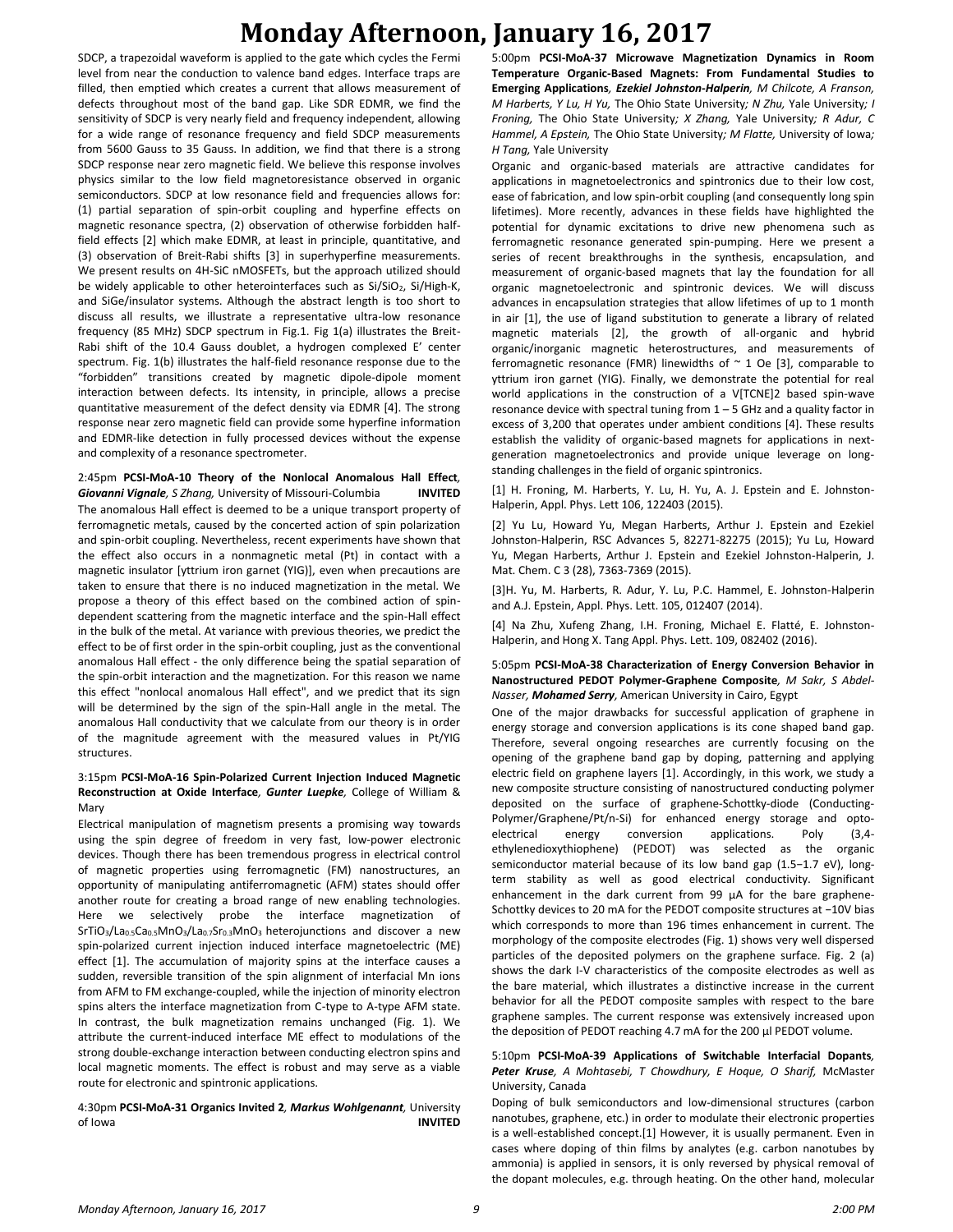# **Monday Afternoon, January 16, 2017**

switches are also an old concept by now, but practical examples of facile detection of their state with a thin film sensor are less common. We demonstrate the facile doping and de-doping of iron oxide films as well as carbon nanotube networks in contact with different oligoaniline oxidation states as an example of interfacial doping with a switchable dopant, i.e. a molecular switch. The idea that a small local change in carrier concentration (in this case due to a modification of the doping state) results in a large change in resistivity is somewhat reminiscent of (but not identical to) a chemical field effect transistor (in which case the electric field is modulated due to creation of electric charges), in that it also constitutes an active sensor. While for most conventional sensing applications, the removal of the dopants from the film present one challenge and the selectivity to a particular dopant another, even bigger, challenge, our devices keep the dopants in place. The sensing performance is achieved by switching the dopants between active and inactive states. A redox sensor for measuring chlorine concentrations in drinking water [2] is the first member of this new class of sensors, although the concept certainly can be applied to many other systems. Not only are these systems relevant for sensors, but charge transfer in closely coupled redox systems (e.g. oligonanilines and iron oxide) also find applications in corrosion inhibition [3] and smart coatings, another application that we are exploring in our group.

[1] K. R. Moonoosawmy and P. Kruse, J. Am. Chem. Soc. **132**, 1572-1577 (2010).

[2] L. (H. H.) Hsu, E. Hoque, P. Kruse, and P. R. Selvaganapathy, Appl. Phys. Lett. **106,** 063102 (2015).

[3] M. T. Greiner, M. Festin, and P. Kruse, J. Phys. Chem. C **112,** 18991- 19004 (2008).

#### 5:15pm **PCSI-MoA-40 On the Possibility of the Development of Vicinal Superlattices in Quantum Wires on Semiconductor Low - Index Surfaces***, Victor Petrov,* Russian Academy of Science, Russian Federation

As is well known, vicinal superlattices (VSLs) are realized in 2D electron systems on semiconductor high-index Miller surfaces. The possibility of existence of such VSLs was predicted theoretically [1,2]; simultaneously and independently they were realized [3]. The existence of SL effects in VSLs is due to the appearance in these systems of a new cristallographic translation period in the plane of quantum wells  $A \gg a_0$  (a<sub>0</sub> is the lattice constant). A new translation period A produces minigaps (MGs) in the energetic spectrum of the particles in these systems and, as a result, different SL effects. At the present time, all these VSLs are developed only in 2D systems. At the same time, it is known that superlattice effects should be maximal in quantum wires (QWR) when the SL period A appears along the axis of the QWR.

In this work we suggest a new method of development of VSL in QWR on semiconductor low-index surfaces. For this purpose we suggest to orient the axis of the QWR at the necessary angles to the basic translation vectors on a low-index surface. In this case in the QWR the new basic translation period along the axis of the QWR  $A > a_0$ . Thus, the period A along the surface in the one-dimensional VSL is selected by the orientation of the QWR on the low-index surface. If the QWR is realized in the MOS system with the use of a narrow gate [4] then the orientation of the wire will be determined simply by the appropriate orientation of the gate. The analytic expressions of the new periods A were obtained as a function of the angles which determine orientation of the QWR for the different low-index surfaces GaAs and Si. The positions of MGs in the one-dimensional k-space were determined. It is should be noted that in the region of the particle wave function localization in the QWR there are many crystallographic planes which form a SL energetic spectrum of the particle. Illustrative estimates of the magnitude of the MGs for the QWR of the rectangular cross-section made in the weak coupling approximation demonstrate their dependence on the geometric parameters of the cross-section, on the period A as well as on the crystal potential.

[1] V.A.Petrov, 6th All-Union Conf.on the Physics of Surface Phenom. in Semicond. 1977, Kiev, Abstracts of Paper, Kiev, part **2**,80 (1977);

[2] Sov.Phys. Semicond.**12**,219 (1978)

[3] T. Cole, A. A. Lakhani and P. J. Stiles, Phys. Rev. Lett.**38**,722 (1977)

[4] V. A. Petrov, Sov. Tech. Phys. Lett.**4**,285 (1978)

5:20pm **PCSI-MoA-41 Site-dependent Oxygen Reduction Reaction of Ndoped Graphene Nanoclusters***, Haruyuki Matsuyama, S Gomi, M Ushirozako, A Akaishi, J Nakamura,* The University of Electro-Communications (UEC-Tokyo), Japan

Nitrogen-doped graphene exhibits high oxygen reduction reaction (ORR) activity [1]. Recently, it has been theoretically revealed that nitrogen atoms prefer to locate near the zigzag edge of graphene [2]. Therefore, many theoretical researchers have focused on the nitrogen atom existing at the graphene edge. In this study, we focus on the role of edge structures of nitrogen-doped graphene on the ORR activity.

We investigated the ORR activity for the hexagonal nitrogen-doped graphene nanoclusters having zigzag or armchair edges, using firstprinciples calculations within the density functional theory. Electrocatalytic activities were evaluated on the basis of the computational hydrogen electrode model proposed by Nørskov *et al.* [3] In general, the ORR mainly proceeds in two pathways: For the two-electron pathway (2e<sup>-</sup>), O<sub>2</sub> is reduced to hydrogen peroxide  $(H_2O_2)$ , and for the direct four-electron pathway (4e<sup>-</sup>), the final product is water (H<sub>2</sub>O). H<sub>2</sub>O<sub>2</sub> for the 2e<sup>-</sup> pathway might erode electrocatalyst materials, leading to low durability. Therefore, we also pay attention to the selectivity for the 4e-pathway.

Figure 1 shows a model of the zigzag graphene nanocluster. Doping sites of nitrogen atoms are indicated in this figure. Figure 2 shows maximum electrode potentials for ORR at each doping site. The maximum potential for the 4e<sup>-</sup> pathway is higher than that for the 2e<sup>-</sup> pathway in almost all reaction sites. It is noted that the high selectivity for the 4e<sup>-</sup> pathway is assured not just at the edge but inside the cluster. The effects of edge structures, cluster sizes, and doping configurations on the ORR activity will be discussed in the presentation.

5:25pm **PCSI-MoA-42 Nanopore Formation with Au Cluster via Ostwald Ripening for Optical Nanobio Sensor***, SeongSoo Choi, M Park, C Han, S Oh,*  SunMoon University, Republic of Korea*; D Park,* Hallym University, South Korea*; Y Kim,* Sungkyunkwan University, Republic of Korea*; N Park,* Seoul National University, Republic of Korea

There have been tremendous interests about the fabrication of portable optical nano-biosensor due to its potential application of single molecule analysis such as DNA and RNA, and protein. Recently the fabrication of the portable device with an electrical detection technique ( MinION by Oxford nanopore technology) was reported, however, the high error rate for DNA analysis were reported and are being hindered its practical application [1]. In this report, we will address the fabrication of optical nanopore by using plasmonic effect. The freestanding  $\sim$  40 nm thick Au films were obtained by using conventional sputter deposition of Au on the SiN films followed by removal of supporting SiN film with a plasma etching technique. The deposited Au films would consist of the mixture of various size Au nanoclusters and nanoparticles. Depending upon the Au cluster size, the melting points would vary due to the cluster shell model. The  $\sim$  100 nm diameter Au aperture was initially fabricated with 30 keV Ga ion focused ion beam on the deposited Au film. Then, the Au pore membrane incorporated with carbon atoms inside the 100 nm diameter Au aperture was formed under electron beam irradiations The Au pore-membrane incorporated with carbon atoms under electron beam irradiations were formed. Initially, the Au atoms (less than 1 nm) on the diffused pore membrane were not able to be detected due to resolution limit of TEM. ~ 1 nm. When the samples were kept under the room environment for several months, the Au nanoclusters were formed on the diffused membrane [2]. During electron beam irradiations, melting of the Au films would be dependent upon the Au nanocluster size, conductivity of the Au films, electrical contacts between the specimen and the sample holder, etc. Under the laboratory environments, the Au clusters on the diffused membrane were formed via Ostwald ripening [2]. The spinodal decoposition, i.e, unstable structural change of the Au structures in the amorphous Au-C membrane system [3] were observed during electron beam irradiations. The Au clusters formed on the Au-C pore membrane can be utilized as an optical nanopore sensor.

Author for correspondence: sscphy2010@gmail.com [mailto:sscphy2010@gmail.com]

- [1] A. Mikheyev, M. M. Y. Tin, Mol. Ecol. Res. **14**, 1097(2014).
- [2] J. A. Marqusee1 and John Ross, J. Chem. Phys. **79**, 373(1983)
- [3] J. Androulakis , et al, J. Am. Chem. Soc., **129**, 9780(2007).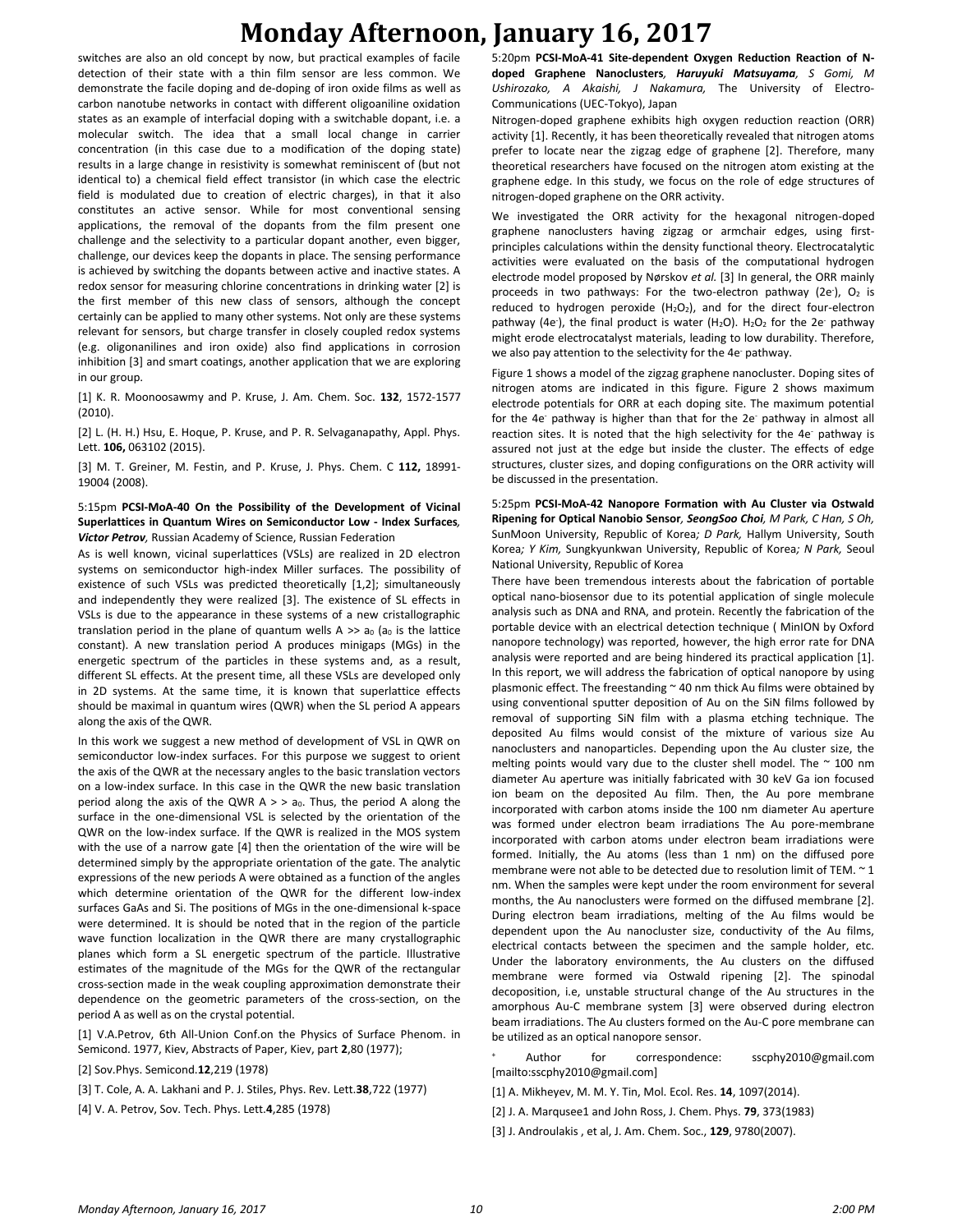## **Monday Afternoon, January 16, 2017**

5:30pm **PCSI-MoA-43 Tunable-Composition Multi-Component Thin Films using Split-Target Pulsed Laser Deposition***, Wayne McGinnis, A Hening, T Emery-Adleman,* SPAWAR Systems Center Pacific

A new technique has been developed that uses pulsed laser deposition (PLD) with a two-part (split) ablation target to grow thin layers of a multicomponent oxide film with improved control over the resultant film elemental composition. One often heralded advantage of PLD for growth of chemically complex materials is stoichiometric transfer of the target material to the substrate. In some cases, though, target stoichiometry is preserved only under very specific deposition conditions that vary depending on the target material and the substrate temperature. Such conditions are often difficult and time-consuming to determine. The new technique overcomes these difficulties, and has been used to demonstrate the ability to grow mixed-metal oxide films of varied stoichiometry from a single split target.

5:35pm **PCSI-MoA-44 Effective Nitrogen Doping into TiO<sup>2</sup> for Visible Light Response Photocatalysis by Ion Implantation Technique***, Tomoko Yoshida,* Osaka City University, Japan*; S Niimi, M Yamamoto, S Yagi,*  Nagoya University, Japan

Photocatalytic reactions at the surface of titanium dioxide (TiO<sub>2</sub>) under UV light irradiation have been attracting much attention in view of their practical applications to environmental cleaning such as self cleaning of tiles, glasses, and windows. Recently, Asahi *et al.* reported that the doping of nitrogen into TiO<sup>2</sup> contributes to band gap narrowing to provide visiblelight response.

In the present study, the thickness-controlled  $TiO<sub>2</sub>$  thin films were fabricated by thepulsed laser deposition (PLD) method. These samples functioned as photocatalysts under UV light irradiation and the reaction rate depended on the  $TiO<sub>2</sub>$  thickness, i.e., with an increase of thickness, it increased to the maximum, followed by decreasing to be constant. Such variation of the reaction rate was fundamentally explained by the competitive production and annihilation processes of photogenerated electrons and holes in TiO<sub>2</sub> films, and the optimum TiO<sub>2</sub> thickness was estimated to be ca. 10 nm

We also tried to dope nitrogen into the effective depth region (ca. 10 nm) of TiO<sub>2</sub> by an ion implantation technique. The nitrogen doped TiO<sub>2</sub> enhanced photocatalytic activity under visible-light irradiation. XANES and XPS analyses indicated two types of chemical state of nitrogen, one photocatalytically active N substituting the O sites and the other inactive NOx (1 ≤ x ≤ 2) species (Fig.1). In the valence band XPS spectrum of the high active sample, the additional electronic states were observed just above the valence band edge of a TiO<sub>2</sub>. The electronic state would be originated from the substituting nitrogen and be responsible for the band gap narrowing, i.e., visible light response of TiO<sub>2</sub> photocatalysts.

5:40pm **PCSI-MoA-45 Study on Photodeposition Process of Pt Nanoparticles on TiO<sup>2</sup> Photocatalyst by XAFS Spectroscopy***, Yuji Nakano, M Akatsuka, M Yamamoto, C Tsukada, S Ogawa, S Yagi,* Nagoya University, Japan*; T Yoshida,* Osaka City University, Japan

TiO<sup>2</sup> is one of the representative photocatalysts used, for example, to purify water and air. In order to enhance the activity of the  $TiO<sub>2</sub>$ photocatalyst, Pt nanoparticles are often deposited on the surface[1]. In this study, we aimed to investigate the photodeposition process of Pt nanoparticles on TiO<sub>2</sub> using Pt L<sub>3</sub>-edge XAFS spectroscopy focusing on the bonding states of Pt on TiO<sub>2</sub> surface and local structures around Pt atoms.

Before irradiation, the feature of Pt L<sub>3</sub>-edge XANES spectrum of the TiO<sub>2</sub> sample adsorbing the Pt precursor was similar to that of PtO<sub>2</sub>. The energy position of the main peak of XANES shifted to lower X-ray energy with the photoirradiation time, indicating a decrease in the ratio of  $Pt^{4+}$  ions by reduction.

All XANES spectra were reproduced with the linear combination of two XANES spectra of PtO<sub>2</sub> and Pt metal, and the fractions of Pt<sup>4+</sup> and Pt<sup>0</sup> for all the Pt/TiO<sub>2</sub> samples were directly evaluated. Fig.1 shows irradiation-time dependence of edge jump intensity at 11740 eV and the fraction of  $Pt^{0}$ . The edge jump intensity corresponds to the deposited Pt concentration.

Before photoirradiation, only 20% of Pt<sup>4+</sup> ions were adsorbed on TiO<sub>2</sub>. The Pt<sup>4+</sup> ions increased to 45% by photo-assisted adsorption after 5 minutes, in which most of the adsorption sites of Pt on the TiO<sub>2</sub> surface would be occupied. Subsequently, the adsorbed  $Pt^{4+}$  ions were gradually reduced during the following 5 to 20 minutes of photoirradiation. In the successive period for 20-30 min, the amount of the adsorbed Pt<sup>4+</sup> ions drastically increased and the reduction of  $Pt^{4+}$  to  $Pt^{0}$  drastically occurred. After that, the fraction of Pt<sup>0</sup> gradually increased by further photoreduction.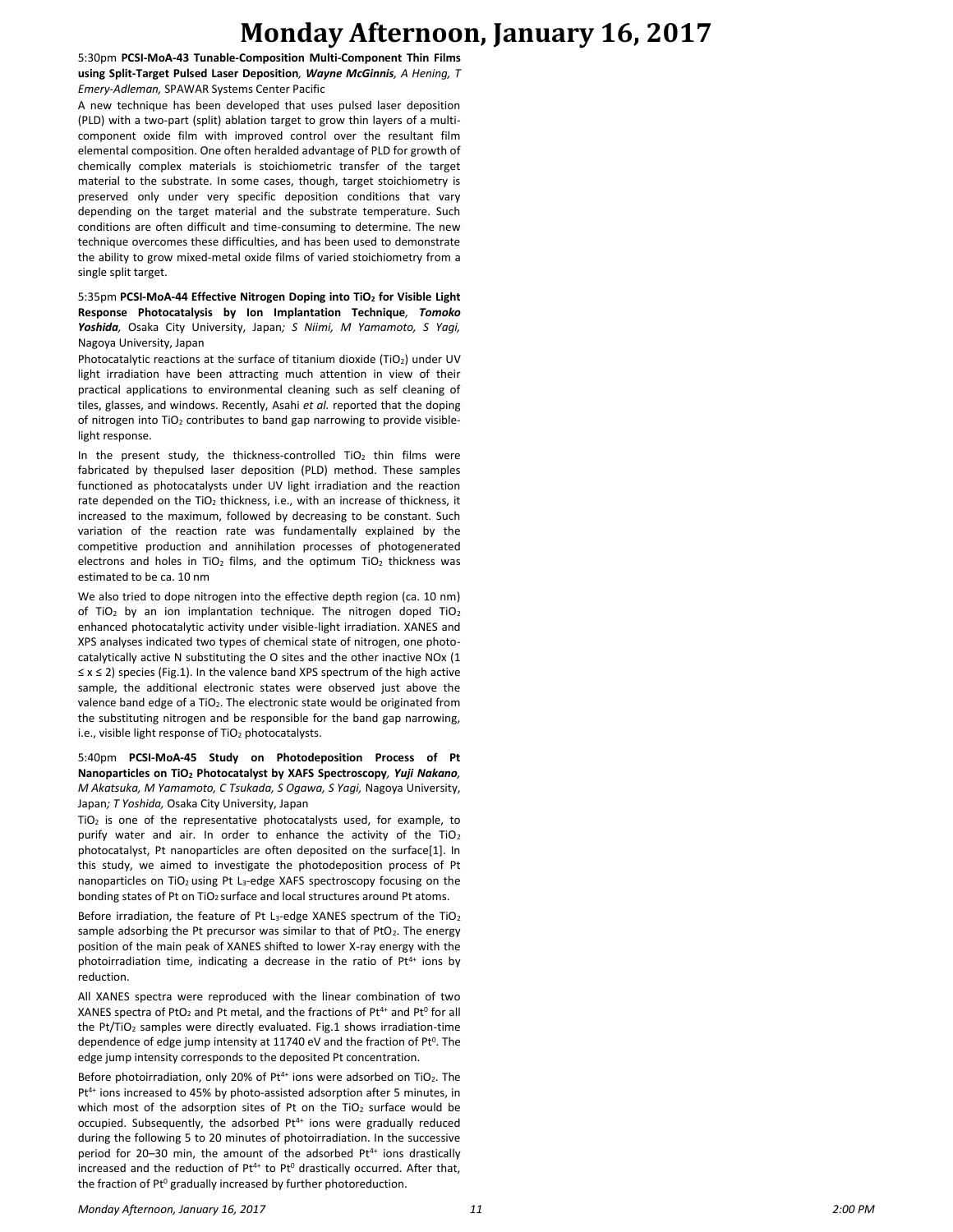**PCSI**

#### **Room Ballroom South - Session PCSI-MoE**

#### **Van der Waals Heterostructures II & New Techniques II**

**Moderators:** Lincoln Lauhon, Northwestern University, Kyle Seyler, University of Washington

### 7:30pm **PCSI-MoE-1 Controlled Interfaces in 2D Materials***, Arend van der*  **Zande**, University of Illinois at Urbana Champaign **INVITED** Interfaces are ubiquitous in material science and technologies. For

example, grain boundaries often dominate the mechanical and electrical properties in crystalline materials, while interfaces between dissimilar materials form the fundamental building blocks to diverse technologies, such as building electrical contacts in transistors and PN diodes in solar cells. Interfaces become even more important in 2D materials such as graphene and transition metal dichalcogenides, where the lack of dangling bonds enables material stability down to a single monolayer. In this entirely surface-dominated limit, the usual rules governing 3D interface devices, such as depletion regions, break down.

In this talk, we will discuss our work on engineering in- and out-of-plane 2D materials interfaces, and taking advantage of the outstanding mechanical properties of atomic sheets to build novel devices. We will examine the structure of atomically-thin membranes and the impact of in-plane and out of plane interfaces such as grain boundaries and heterostructures on the mechanical, optical, and electronic properties, and discuss how to utilize interlayer interactions to tailor band alignment and build new optoelectronic devices such as tunable photodiodes. In addition, atomic membranes represent the ultimate limit of mechanical devices. We will discuss our progress on engineering devices utilizing 3D deformations of 2D sheets. Looking to the future, the rapidly expanding family of 2D materials with a diverse set of electronic properties provide a promising palette for discovering emergent phenomena and a motivation for developing overarching design principles for understanding, controlling and manipulating lower dimensional interfaces in 1D, 2D and 3D.

#### 8:00pm **PCSI-MoE-7 Long-lived Spin/Valley Dynamics of Resident Electron and Holes in Gated Monolayer Wse2***, Prasenjit Dey, L Yang, S Crooker,* Los Alamos National Laboratory*; C Robert, G Wang, B Urbaszek, X Marie,*  Institut National des Sciences Appliquées, LPCNO

Monolayer transition-metal dichalcogenides (TMDs) such as MoS<sub>2</sub>, MoSe<sub>2</sub>,  $WS<sub>2</sub>$  and WSe<sub>2</sub> represent an excellent platform to explore the spin and valley dynamics of electrons, holes, and excitons. Although excitons and charged excitons (trions) are known to exhibit rather short recombination lifetimes of the order of 10 picoseconds, it was recently demonstrated by optical Kerr-rotation spectroscopy that *resident* electrons in electrondoped MoS<sub>2</sub> and WS<sub>2</sub> monolayers exhibit surprisingly long nanosecondtimescale spin lifetimes and spin coherence [1,2].

These developments have opened up a new route to investigate the dynamics of resident carriers (both electrons and holes) in 2D semiconductors. Here we extend these measurements to single exfoliated flakes of monolayer WSe<sub>2</sub> that are electrostatically gated to tune the carrier density (see Figure). We employ both continuous-wave Kerr rotation (CWKR) spectroscopy and also time-resolved Kerr rotation (TRKR) spectroscopy to directly measure the dynamics of spin and valley polarization of resident carriers in both the electron and hole-doped regimes [3]. Both CW and TR- Kerr rotation data as a function of transverse magnetic field and temperature for different electron and hole doping will be discussed.

Author for correspondence: crooker@lanl.gov

- [1] Luyi Yang *et al.*, *Nature Physics***11**, 830 (2015).
- [2] Luyi Yang *et al.*, *Nano Letters***15**, 8250 (2015).

[3] P. Dey *et al.*, submitted (2016).

#### 8:15pm **PCSI-MoE-10 Building Complex Semiconductor Nanowires via** *in situ* **Growth Experiments***, Frances Ross,* IBM T. J. Watson Research Center **INVITED**

Semiconductor nanostructures can be grown while under observation in a transmission electron microscope by flowing chemical vapor deposition precursor gases over a heated substrate. Video-rate observations, where tens or hundreds of images are obtained per second, provide a unique view of the physics of the self-assembly process that generates the individual nanostructures. Morphology, crystal structure and growth kinetics can be measured, including the response of the growth process to changes in parameters such as pressures and temperature [1]. We have used this

technique to examine the epitaxy and self-assembly of Si, Ge, GaAs and GaN nanowires. These nanowires are grown from nanoscale metallic catalytic droplets that act to accelerate growth at the catalyst/nanowire interface (the *vapor-liquid-solid* growth mode), thereby forming an elongated crystal.

We find that the VLS growth mode allows quite complex nanowire-based structures to be grown controllably if we obtain a detailed understanding of the mechanisms at work. We first describe the formation of "nanocrystal-in-nanowire" structures, achieved by supplying metals such as Ni or Mn sequentially to the catalyst during Si nanowire growth [2]. We discuss the range of structures that can be achieved in other materials such as Ge and GaAs. We next consider the opportunities for crystal engineering in III-V nanowires. GaAs, for example, can grow in nanowire form in both the zinc blende crystal structure, which is the equilibrium phase, and the non-equilibrium wurtzite structure, allowing crystal phase heterostructures to be formed. *In situ* microscopy allows the mechanism of this phase selection to be clarified [3]. Finally, we describe nanowires grown into bridges between macroscopically large contacts. Electrical transport through such nanowires can be correlated with their structure and the morphology of the junctions at either end, also measured and controlled *in situ* [4], and electric fields can be used to control nanowire growth directions [5]. This is potentially useful for device integration. We conclude with a perspective on multi-modal experimental probes that may provide the promise of correlating nanowire surface chemistry with structure and properties measured *in situ*.

8:45pm **PCSI-MoE-16 GaN Nanowires as Probes for Scanning Tunneling Microscopy***, Sofie Yngman,* Lund University, Sweden*; O Scholder,* Lund Univesrity, Sweden*; F Lenrick, M Khalilian, R Timm, L Samuelson, J Ohlsson, A Mikkelsen,* Lund University, Sweden

The high spatial resolution makes scanning tunneling microscopy/spectroscopy (STM/S) an excellent tool for advanced surface characterization, such as local density of states mapping on atomic scales. The most common probes today are metallic (W, Pt/Ir), however, over the years effort has been aimed towards developing probes with particular electronic, optical and mechanical properties[1]. Semiconducting materials, such as doped diamond and InAs nanowires (NWs)[2] have for example been proposed as alternatives.

The electronic, optical and mechanical properties of GaN NWs could make them interesting for both STM/S and Scanning Nearfield Optical Microscopies (SNOM). For the electrical measurements an important potential advantage is if tunneling can be made to occur from a narrow band of states close to the band-edge of the semiconductor. The X-ray optical density of GaN is much lower than W/Pt which significantly simplifies simultaneous STM and synchrotron radiation experiments. Such experiments are difficult with W probes due to the shadowing effect of the probe. Additionally, the large band gap GaN NWs can potentially function as light guides for SNOM applications. Finally, for the mechanical properties, GaN has a hardness which is on par with W and thus constitute a viable candidate in terms of stability and robustness.

We have successfully used GaN NWs based on LED technology[3] as probes in STM/S. We demonstrate atomic resolution imaging on GaAs (110) surfaces (Fig. 1(c)-(d) and STS (not shown). The morphology of the NWs has been tailored for STM by growing them with a sharp tip for measurements (Fig. 1(b)) and high thickness for robustness (Fig. 1(a)). The NWs are *n*doped and grown by catalyst-free metal organic vapor phase epitaxy using a two-step process. The first growth forms the GaN NW core and the second growth adds a layer of high quality GaN which also builds up the ultra-sharp tip. Several different options for viable probe fabrication based arrays of grown NWs have been evaluated.

*Figure 1 – (a) SEM image of a GaN NW. (b) TEM image of a GaN NW tip apex. (c)-(d) STM image and line scan of a GaAs(110) surface acquired using a GaN NW probe.*

8:50pm **PCSI-MoE-17 TERS: New Method for Nanoscale Characterization of 2D Materials - from Graphene to TMDCs.***, Andrey Krayev, S Bashkirov, V Gavrilyuk, D Evplov, V Zhizhimontov, A Robinson,* AIST-NT Inc.*; M Chaigneau,* Horiba Scientific

Recent advances in tip-enhanced Raman scattering (TERS) instrumentation, availability of commercial highly enhancing probes and development of dedicated TERS imaging modes have brought TERS characterization to the level of an everyday analytical method that can provide important information on structural and electronic properties of different materials at the scale of a few nanomenters.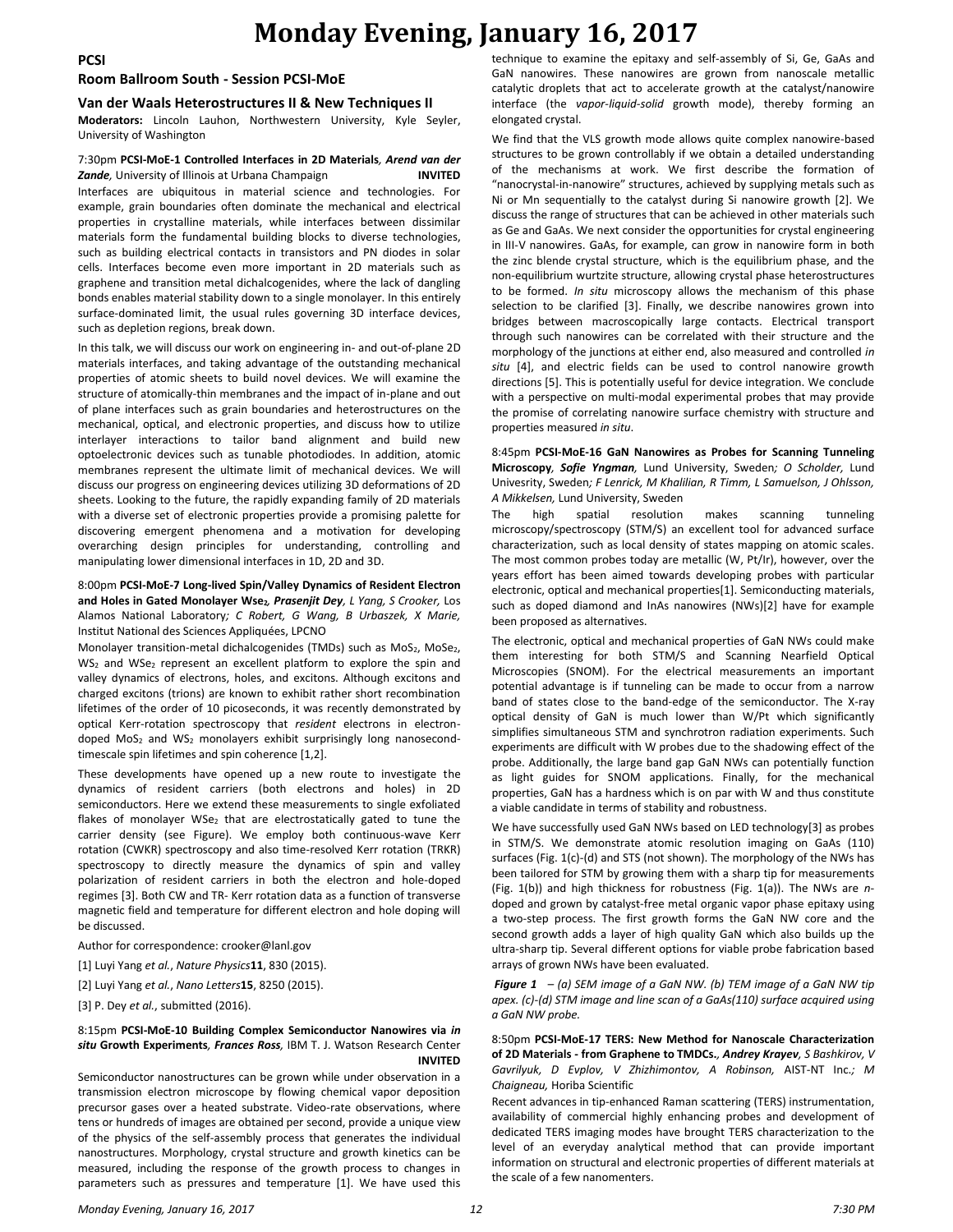# **Monday Evening, January 16, 2017**

We report the results of TERS characterization of 2 classes of 2D materials: graphene and its derivative and two members of transition metal dichalcolgenides (TMDCs) class- MoS<sub>2</sub> and WS<sub>2</sub>. We discovered that the gap mode TERS signal of these 2D materials becomes dramatically enhanced over wrinkles and creases, as well as over nanopatterns imprinted into flakes using a sharp diamond probe.

Resonant Raman spectra of TMDCs contain additional peaks normally forbidden by selection rules. TERS maps of few-layer-flakes of  $MoS<sub>2</sub>$  show that the spatial distribution of Raman intensity across the flake varies for different peaks, specifically, the lower energy component of the complex resonant 465cm-1 peak is significantly decreased at the edges of the flakes. TERS and tip-enhanced photoluminescence (TEPL) characterization of WS<sub>2</sub> grown on Si/SiO2 show that, similar to the case of  $MoS<sub>2</sub>$  flakes, the properties are not uniform across the flake: there exists a narrow, 150-200 nm wide, area along the edges of the flakes with decreased and blue shifted photoluminescence and in the same time enhanced TERS response, both of which indicate decreased charge carrier density in the vicinity of the flake outer edges.

Based on these results, we argue that TERS and TEPL can be an extremely useful tool for nanoscale characterization of the 2D materials.

8:55pm **PCSI-MoE-18 Robust High-Resolution Imaging and Quantitative Force Spectroscopy in Vacuum with Tuned-Oscillator Atomic Force Microscopy***, Omur Dagdeviren, J Goetzen,* Yale University*; H Hoelscher,*  KIT*; E Altman, U Schwarz,* Yale University

Since the first demonstration of atomic resolution in ultrahigh vacuum more than twenty years ago, frequency modulation-based noncontact atomic force microscopy (FM-NC-AFM) has significantly matured and is now routinely applied to study problems that benefit from high-resolution surface imaging. In FM-NC-AFM, control of the tip's vertical position is accomplished by detecting a shift in the cantilever's resonance frequency upon approach to the sample. Consistently ensuring reliable distance control during extended data acquisition periods has nevertheless remained challenging, as most FM-mode-based control schemes employ three feedback loops that may interfere. As a consequence, sample throughput in FM-NC-AFM is often low compared to ambient condition AFM, where the easy-to-implement amplitude-modulation (AM) control scheme is predominantly used. Transfer of the AM methodology to highresolution measurements in vacuum is, however, difficult as with AM-AFM, instabilities during approach are common. In addition, the lack of viscous air damping and the related significant increase of the cantilever's quality factor generate prolonged settling times, which cause the system's bandwidth to become impractical for many applications. Here we introduce a greatly simplified approach to NC-AFM imaging and quantitative tip-sample interaction force measurement that prevents instabilities while simultaneously enabling data acquisition with customary scan speeds by externally tuning the oscillator's response characteristics [1]. After discussing background and basic measurement principle, examples for its application to a variety of sample systems are provided (see Fig. 1). A major advantage of this operational scheme is that it delivers robust position control in both the attractive and repulsive regimes with only one feedback loop, thereby carrying the potential to boost the method's usability.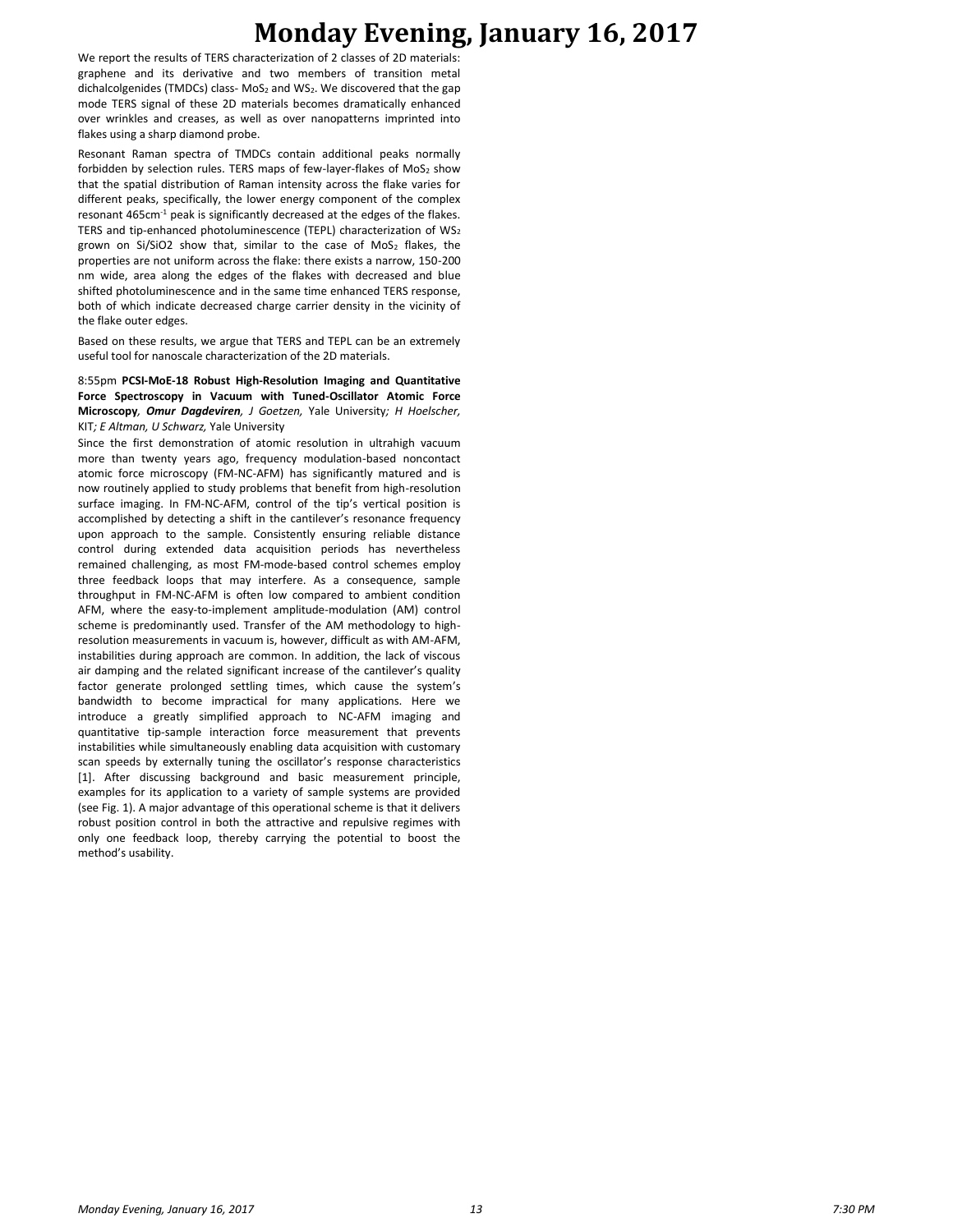**PCSI**

#### **Room Ballroom South - Session PCSI-TuM**

### **Complex Oxides I/Topological Materials II/Semiconductor Growth I-Extended**

**Moderators:** Andrew Millis, Columbia University, Joanna Millunchick, University of Michigan, Ann Arbor, Can-Li Song, Tsinghua University

8:30am **PCSI-TuM-1 Polar Metals by Geometric Design***, Chang-Beom Eom,*  University of Wisconsin-Madison **INVITED Polar Metals by Geometric Design**

#### **Chang-Beom Eom**

#### *Department of Materials Science and Engineering, University of Wisconsin-Madison, Madison, WI 53706, USA*

Gauss's law dictates that the net electric field inside a conductor in electrostatic equilibrium is zero by effective charge screening; free carriers within a metal eliminate internal dipoles that may arise owing to asymmetric charge distributions. Quantum physics supports this view, demonstrating that delocalized electrons make a static macroscopic polarization, an ill-defined quantity in metals—it is exceedingly unusual to find a polar metal that exhibits long-range ordered dipoles owing to cooperative atomic displacements aligned from dipolar interactions as in insulating phases. Here we describe the quantum mechanical design and experimental realization of room-temperature polar metals in thinfilm *A*NiO<sup>3</sup> perovskite nickelates using a strategy based on atomicscale control of inversion-preserving (centric) displacements. We predict with *ab initio*  calculations that cooperative polar *A* cation displacements are geometrically stabilized with a nonequilibrium amplitude and tilt pattern of the corner-connected NiO6 octahedra—the structural signatures of perovskites—owing to geometric constraints imposed by the underlying substrate. Heteroepitaxial thin-films grown on LaAlO<sub>3</sub> (111) substrates. Heteroepitaxial thin-films grown on LaAlO<sub>3</sub> (111) substrates fulfil the design principles. We achieve both a conducting polar monoclinic oxide that is inaccessible in compositionally identical films grown on (001) substrates, and observe a hidden, previously unreported, non-equilibrium structure in thin-film geometries [1]. We expect that the geometric stabilization approach will provide novel avenues for realizing new multifunctional materials with unusual coexisting properties.

This work has been done in collaboration with T. H. Kim, D. Puggioni, Y. Yuan, L. Xie, H. Zhou, N. Campbell, P. J. Ryan, Y. Choi, J.-W. Kim, J. R. Patzner, S. Ryu, J. P. Podkaminer, J. Irwin, Y. Ma, C. J. Fennie, M. S. Rzchowski, X. Q. Pan, V. Gopalan, J. M. Rondinelli.

<sup>+</sup> Author for correspondence: ceom@wisc.edu

[1] T. H. Kim, et al., *Nature.***533**, 68 (2016)

9:00am **PCSI-TuM-7 Scavenging of Oxygen from SrTiO<sup>3</sup> during Oxide Thin Film Deposition and 2DEG at Oxide Interfaces***, A Posadas, K Kormondy, W Guo, P Ponath, J Geler Kremer, Alexander Demkov,* The University of Texas The discovery of a 2DEG at the interface between epitaxial LaAlO<sub>3</sub> (LAO) and  $SrTiO<sub>3</sub> (STO)$  over a decade ago has led to a flurry of research activity exploring the nature and origin of this conductive interface. This 2DEG has sufficient mobility to exhibit SdH oscillationsand much work on developing device applications of this system has been published. Experiment and theory show that the 2DEG at the oxide/oxide interface has many exotic features. It can be paramagnetic, ferromagnetic or even superconducting, with strong Rashba splitting leading to a controllable magnetic moment One explanation involving oxygen vacancies is used for 2DEGs arising in several related interfaces such as amorphous LAO on STO and g -Al2O3 on STO. In the vast majority of 2DEGs reported to form at oxide interfaces, the substrate has been TiO2-terminated STO with only a handful of exceptions.Potential chemical reactions between the arriving metal species during oxide thin film deposition and the substrate have been largely ignored in these explanations for the 2DEG formation although this has recently begun to change. There is growing evidence that many metals steal oxygen from STO even in the presence of relatively high oxygen pressures.

To better understand the effect of metal oxide deposition on a STO surface, we examine the effect of depositing various metals layer by layer on STO in terms of the evolution of the electronic structure and oxidation state of the metal overlayer. We show that the deposition of metals that have a high oxygen affinity on STO, even under an oxygen-rich atmosphere such as in oxide thin film deposition, typically leads to an interfacial layer of oxygendeficient STO. We analyze the electronic and chemical evolution of metals

deposited on STO using in situ XPS and classify metals into three regimes depending on their oxide formation energy and work function. We demonstrate how redox reactions with STO of metals belonging to one of these regimes can be used to produce interfacial 2DEGs that are quite similar to the crystalline LAO on STO system, and that an oxygen-deficient STO layer could even explain the 2DEG in that system.

#### 9:15am **PCSI-TuM-10 Realization of a Vertical Topological p-n Junction in Sb2Te3/Bi2Te<sup>3</sup> Heterostructures***, Gregor Mussler, M Eschbach, M Lanius, N Demarina, M Luysberg, L Plucinski, D Grützmacher,* Forschungzentrum Jülich, Germany **INVITED**

I will present results on molecular-beam epitaxy (MBE) of the threedimensional TI materials Bi<sub>2</sub>Te<sub>3</sub> and Sb<sub>2</sub>Te<sub>3</sub> grown in Si(111). Due to naturally occurring defects,  $Bi_2Te_3$  and  $Sb_2Te_3$  exhibit a high unintentional carrier concentration in the order of  $\sim 10^{19}$  cm<sup>-3</sup>. It turns out that Bi<sub>2</sub>Te<sub>3</sub> and  $Sb<sub>2</sub>Te<sub>3</sub>$  is intrinsically n-type doped, whereas  $Sb<sub>2</sub>Te<sub>3</sub>$  show p-type behavior. Consequently, a stack of Sb<sub>2</sub>Te<sub>3</sub>/Bi<sub>2</sub>Te<sub>3</sub> poses a p-n junction, where a builtin voltage drags away carriers from its interface, allowing to tune the carrier concentration by varying the thickness of the topmost  $Sb_2Te_3$  layer.

9:45am **PCSI-TuM-16 Surface Structure and Electronic Properties of Epitaxial Topological Crystalline Insulator Films***, Omur Dagdeviren, C Zhou, K Zou, G Simon, S Albright, S Mandal, M Acosta, X Zhu, S Beigi, F Walker, C Ahn, U Schwarz, E Altman,* Yale University

Topological crystalline insulators (TCI) feature surface electronic states are protected by crystal symmetry. As a representative TCI, the structural and electronic properties of SnTe films grown on SrTiO $_3$ (001) were investigated using scanning tunneling microscopy (STM), noncontact atomic force microscopy (NC-AFM), electron and x-ray diffraction, and density functional theory. Initially, SnTe (111) and (001) surfaces formed; however, the (001) surface dominated with increasing film thickness. The film grows domainby-domain with the [011] direction of SnTe (001) islands rotated up to 7.5° with respect to SrTiO<sub>3</sub> [010]. Analysis of the diffraction data reveals a mosaic distribution of SnTe (001) domains. Complementary STM and NC-AFM experiments address the properties of the thicker films in real space. It is found that the growth mechanism induces a variety of defects on different length scales that affect the electronic properties, including: domain boundaries; dislocations at the domain boundaries that serve as periodic nucleation sites for pit growth; screw dislocations; and point defects. These features give rise to variations in the electronic structure of the surface states as evidenced in STM images by standing wave patterns and a non-uniform nanometer scale background superimposed on atomic scale images. Simultaneous force versus and tunneling current versus distance curves indicate that the tip is unusually close to the surface during STM imaging making the surface susceptible to tip-induced modification. The results indicate that both the growth process and the scanning probe tip are candidates to induce symmetry breaking defects in a controlled way to pattern the topological surface states which then eventually enable fabrication of devices.

#### 11:00am **PCSI-TuM-31 Epitaxial Semiconductor – Superconductor Hybrid Materials for Topological Superconductivity***, Peter Krogstrup,* Niels Bohr **Institute, Denmark** *INVITED*

Semiconductor-metal interfaces are key elements in nanostructured electronics and device architectures. This is in particular true in the field of low dimensional topological superconductivity, where semiconductor nanowires with high spin orbit coupling coupled to a superconducting phase constitute some of the most promising candidates in the search for materials suitable for quantum information technology[1] . I will discuss the synthesis, structural and compositional properties hybrid semiconductor-superconductor nanowire and hybrid materials grown insitu by Molecular Beam Epitaxy [2] . Because these materials give a hard superconducting gap proximitized in the semiconductor, they serve as excellent platform for studying Andreev bound states and Majorana bound states, which opens for new application possibilities in the field. I will present on the synthesis of various types of hybrid semi-super materials and discuss the challenges and material requirements needed for realizing and eventually manipulating topological protected quantum states.

[1] Nayak et al. *Rev. Mod. Phys.***80**, 1083 (2008)

[2] Krogstrup et al. *Nature Mater.* **14**, 400-406 (2015)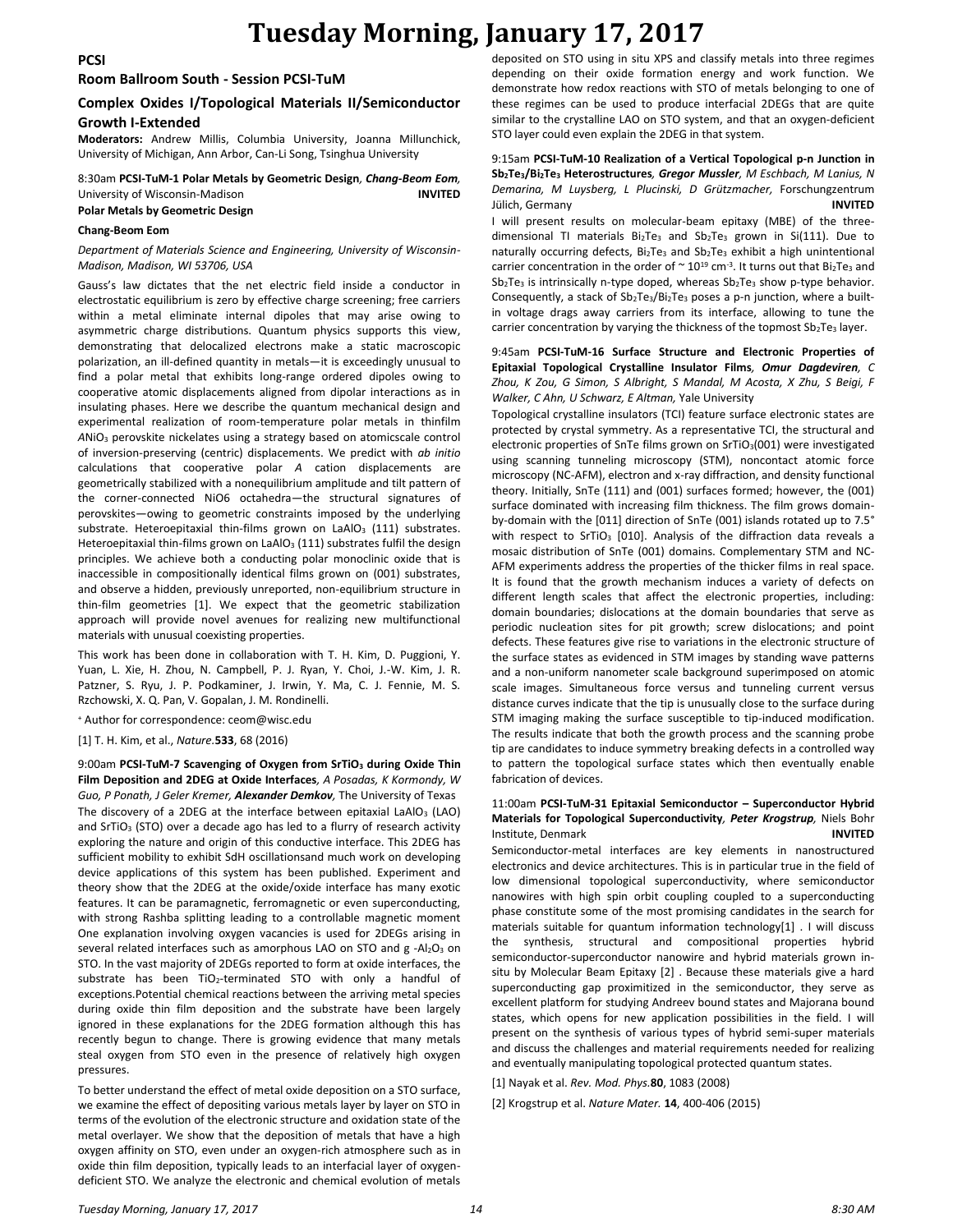# **Tuesday Morning, January 17, 2017**

11:30am **PCSI-TuM-37 One-dimensional Electronic Transport in Epitaxial-AI/InAs Quantum Well Heterostructures***, JoonSue Lee, B Shojaei, M Pendharkar, A McFadden, C Palmstrom, Y Kim,* University of California, Santa Barbara*; M Kjaergaard, C Marcus,* Niels Bohr Institute, Denmark One-dimensional (1D) electronic transport as well as induced superconductivity in a semiconductor is a crucial ingredient to realize topological superconductivity. Our approach employs two-dimensional (2D) semiconductors (InAs quantum wells), which are advantageous for fabricating complex nano-structures consisting of electrically confined 1D channels and superconductors. To achieve transparent superconductor/semiconductor contacts, the InAs quantum wells are cleanly interfaced with epitaxial AI by molecular beam epitaxy. Gatetunable supercurrent is observed in an S-N-S geometry with a top gate, and it persists in the presence of in-plane magnetic field up to ~800 mT.

We study 1D electronic transport in shallow InAs quantum wells with a thin top potential barrier (10 nm In<sub>0.75</sub>Ga<sub>0.25</sub>As), after removing AI layer on top, using quantum point contacts and gate-defined quasi-1D channels. Conductance through a quantum point contact is quantized in units of the conductance quantum (2e<sup>2</sup> /h), and half-integer values of the conductance quantum, due to Zeeman spin splitting, appear as perpendicular magnetic field is applied. We also observe an evolution of 0.5 conductance quantum as the lateral potential confinement of a quantum point contact becomes highly asymmetric. Conductance through gate-defined quasi-1D channel shows quantization only in the quantum Hall regime with large perpendicular magnetic field. Weak localization from magnetoconductance measurements at various gate-voltages, reveals a systematic change of the coherence length of the InAs channel. Our studies of the 1D electronic transport as well as the induced superconductivity in epitaxial superconductor/2D semiconductor systems could realize large-scale nanostructures utilizing multiple Marjorana fermiones for quantum computing applications

#### 11:35am **PCSI-TuM-38 Theoretical Investigations for the Stability and Electronic Structures of Two-dimensional Group-IV Ternary Alloy Monolayers***, Toru Akiyama, G Yoshimura, K Nakamura, T Ito,* Mie University, Japan

Two-dimensional (2D) nanostructures in the honeycomb lattice have currently been paid much attentions due to their peculiar electronic properties. Furthermore, Si, Ge, and Sn monolayers (silicene, germanene, and stanene, respectively) are expected to be potential alternatives to graphene for electronic devices [1-3]. In contrast to flat 2D monolayers consisting of  $sp^2$  hybridization such as graphene, silicene, germanene, and stanene form a mixture of  $sp^2$  and  $sp^3$  hybridization, resulting in the buckled hexagonal configuration. Recent theoretical calculations within density functional theory (DFT) have suggested that these materials possess a linear band dispersion with Dirac cone at the *K* point regardless of the buckled atomic configuration [4]. Moreover, it has been suggested that monolayer SiGe with buckled configuration also has a linear band dispersion similar to graphene [5]. However, there are few systematic studies for the atomic structure and electronic properties of group-IV alloy monolayers from theoretical viewpoints. In our previous study, we have systematically investigated the structural stability and electronic properties of group-IV binary alloy monolayers, such as monolayer Si*x*Ge1-*x*, Ge*x*Sn1-*x*, and Si<sub>x</sub>Sn<sub>1-x</sub> on the basis of electronic structure calculations within the DFT [6]. In this study, we extend our study to ternary alloy semiconductor monolayers.

Our DFT calculations for Si<sub>x</sub>Ge<sub>y</sub>Sn<sub>1-x-y</sub> monolayers demonstrate that the buckled configuration is stabilized over the entire composition range. The calculated excess energy of Si<sub>x</sub>Ge<sub>y</sub>Sn<sub>1-x-y</sub> monolayers (~0.11 eV/atom) is found to be comparable to that of bulk phase of ~0.16 eV/atom, indicating that the miscibility of ternary alloy monolayers is similar to that of bulk phase. The analysis of band structures reveals that an almost linear band dispersion with Dirac cone at the *K* point similar to graphene appears in Si<sub>x</sub>Ge<sub>y</sub>Sn<sub>1-x-y</sub> over the wide range of Si and Ge compostions, while a small energy gap within 0.17 eV is formed at the *K* point for Si<sub>0.5</sub>Ge<sub>0.125</sub>Sn<sub>0.375</sub>. These results thus suggest that the composition control is of importance in tailoring the electronic properties of group-IV ternary alloy monolayers. Furthermore, effects of carbon incorporation on the atomic structures and electronic properties of group-IV monolayers are clarified.

[1] B. Aufray *et al.*, Appl. Phys. Lett. **96**, 183102 (2010).

[2] M. E. Dávila *et al.*, New J. Phys. **16**, 095002 (2014).

[3] F. Zhu *et al*., Nature Mater. **14**, 1020 (2015).

[4] J. C. Garcia *et al.*, J. Phys. Chem. C **115**, 13242 (2011).

[5] P. Jamdagni *et al.*, Mater. Res. Express **2**, 016301 (2015).

[6] T. Akiyama *et al.*, Jpn. J. Appl. Phys. **55**, 04EP01 (2016).

#### 11:40am **PCSI-TuM-39 A Simple Interpretation for Heteroepitaxial Growth Mode in Terms of Surface and Interface***, Tomonori Ito, T Akiyama, K Nakamura,* Mie University, Japan

It is well known that hetero-epitaxial systems exhibit various growth behaviors depending on the lattice mismatch including three dimensional island growth (3D-coherent) and two dimensional growth with misfit dislocation formation (2D-MD). Despite a constant lattice mismatch of InAs on GaAs, the 3D-coherent is found on (001) while the 2D-MD appears on (110) and (111)A. Moreover, it is found that insertion of buffer-layer in the InAs/GaAs(110) changes its growth mode from the 2D-MD to the 3Dcoherent. Although many studies have been done to investigate the 3Dcoherent on the InAs/GaAs(001) [1], there have been very few studies for systematic interpretation for the growth mode depending on orientations. In this study, the growth mode of the InAs/GaAs system is simply interpreted by using our phenomenological macroscopic theory in terms of surface and interface with the aid of microscopic theory such as ab initio and empirical interatomic potential calculations.

In our macroscopic theory, free energy *F* (eV/Å 2 ) for the 2D-coherent, the 3D-coherent and the 2D-MD is described as a function of layer thickness *h* as follows [2].

#### *F*=*γ*(1+*β*)+1/2*M*(1-*α*)*ε* 2 (1-*l*0/*l*)*h*+*E*d/*l*,

where *γ, β, M, α, ε, l0, l,* and*E*<sup>d</sup> denote the surface energy, the effective increase in surface energy of the epitaxial layer due to 3D island formation, the effective elastic constant, the effective decrease in strain energy due to 3D island formation, the intrinsic strain of the system, the average MD spacing, the MD spacing at which strain is completely relaxed, and the formation energy of the MD, respectively. Using eq. (1), the boundary between the 2D-MD and the 3D-coherent is described as *β*/*α*=1/(2*γ*)(*E*d/*l*0). Using *E*<sup>d</sup> obtained by ab initio and empirical potential calculations, the growth mode boundaries for the InAs/GaAs is shown in Fig. 1 as functions of *β*/*α* and *γ*. Employing *β*/*α*~0.2 and *γ~*0.05(eV/Å 2 ), the 2D-MD is favourable in the (110) and the (111)A, while the (001) exhibits the 3Dcoherent. This depends on the values of *E*d, i.e., the smaller the *E*d, the more favourable the 2D-MD. Moreover, decrease in *γ*due to lattice relaxation with the buffer-layer insertion tends to favour the 3D-coherent found in the (110). Consequently, the growth mode on the InAs/GaAs can be qualitatively interpreted by considering *γ*and  $E_d$ .

[1] L. G. Wang et al., Phys. Rev. B **62**, 1897 (2000).

[2] K. Shiraishi et al., J. Cryst. Growth **237-239**, 206 (2002).

#### 11:45am **PCSI-TuM-40 Surface Mediated Formation of Horizontal ErSb Nanowires***, Nathaniel Wilson, S Kraemer, C Palmstrøm,* University of California, Santa Barbara

ErSb, and related Rare Earth-Group V materials, are semi-metallic in nature and compatible with III-V semiconductors structures, forming sharp stable epitaxial interfaces. Unfortunately overgrowth of III-V material is hampered due to the difference in symmetry between ErSb [001] (4-fold) and GaSb [001] (2-fold) resulting in symmetry defects preventing the use of ErSb as a buried contact. One proposed method of circumventing this problem is to use ErSb horizontal nanowires as a buried contact while allowing percolative GaSb growth to occur between the nanowires to maintain crystal orientation. ErSb is known to form a variety of nanostructures in GaSb depending on the ratio of Ga to Er flux during deposition. [1] Understanding the growth mechanisms behind the formation of these different nanoparticles is an important step towards their use as buried contacts, and to achieve nanowire formation in other material systems.

We investigate the growth of horizontal nanowires in the ErSb/GaSb material system, and observe a growth process involving large GaSb macrosteps as the mechanism behind the transition from vertical nanowires to horizontal nanowires.

We also observe a previously unseen low temperature growth mode resulting in horizontal nanowire formation under a much wider range of flux conditions. This new growth mode does not use the embedded growth observed at higher temperatures and may allow for horizontal nanowire formation without the presence of macrosteps, as well as the formation of significantly smaller nanoparticles which may be useful for accessing nanoparticle dimensions that result in electron confinement.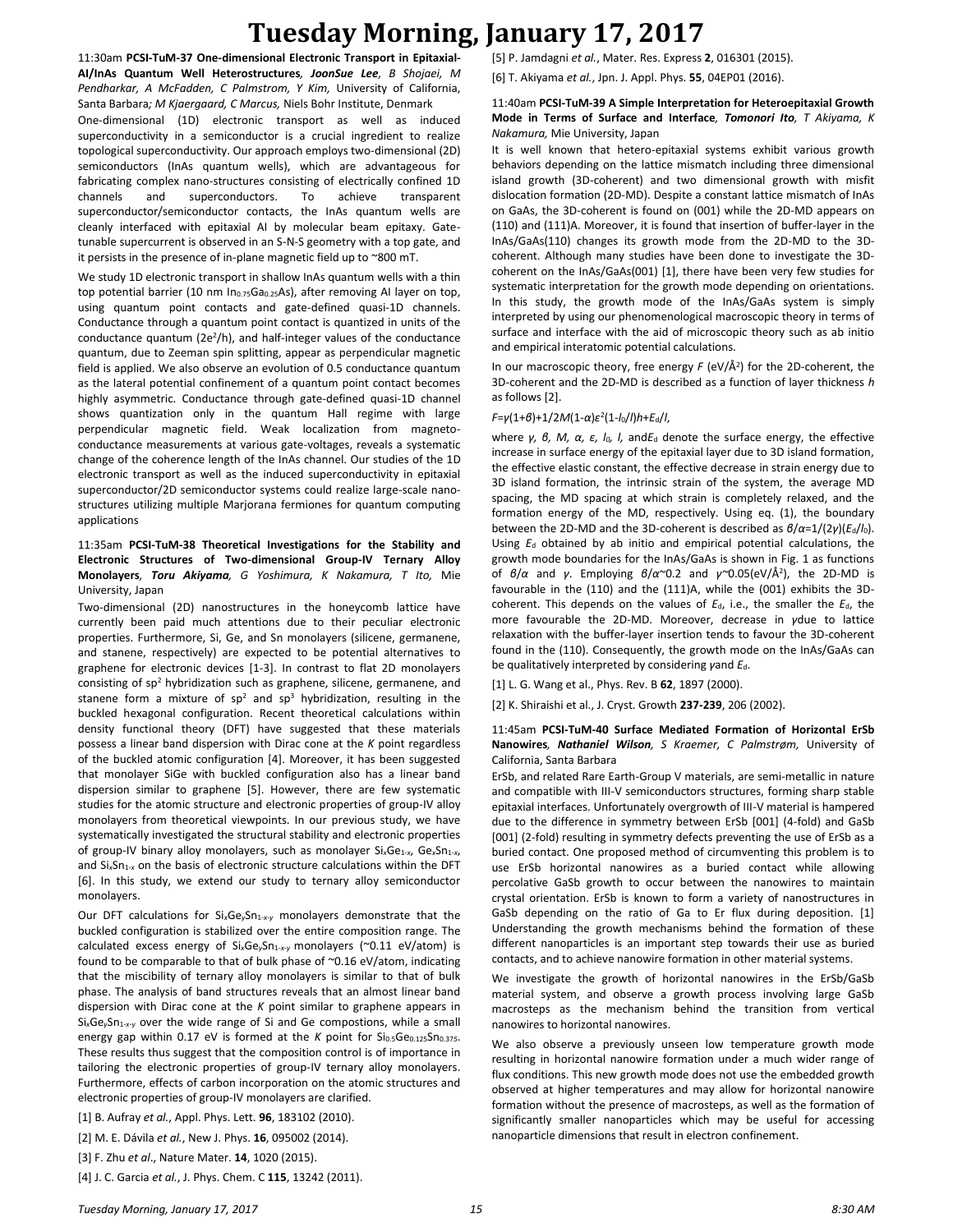## **Tuesday Morning, January 17, 2017**

12:00pm **PCSI-TuM-43 Effect of Ga-Dangling Bonds at the GaSb/GaAs Interface of GaSb TPV Cells Grown on GaAs Substrates by IMF Technique***, Emma Renteria, A Mansoori, S Addamane, A Soudachanh, G Balakrishnan,*  University of New Mexico

The growth of metamorphic GaSb epitaxial layers on GaAs substrates has become of significant interest in the areas of mid to long wave infra-red (IR) optoelectronic devices. In the case of thermophotovoltaics (TPVs), GaAs substrates are an attractive alternative to GaSb substrates on account of their semi-insulating nature, relatively lower cost, and ability to scale up to large wafer sizes. Unfortunately, the mismatched growth of GaSb epitaxial layers on GaAs substrates results in significant threading dislocations in the GaSb epitaxial layer due to the 7.78% lattice mismatch between the two binary semiconductors. However, the threading dislocation density (TDD) on the GaSb epitaxial layer can be reduced by inducing arrays of 90° interfacial misfit dislocations (IMF) at the GaSb/GaAs interface [1]. This technique reduces the TDD in the GaSb epitaxial layer to the low  $10^8$  defects/cm<sup>2</sup>, which has been sufficient to demonstrate a wide range of devices. However, for TPVs, the residual threading dislocations on the GaSb epitaxial layer severely affects the performance of the GaSb diodes under illumination. Although we are continuously working on optimizing the growth technique to further reduce the TDD, the 90° IMF are made of Ga-dangling bonds localized along the GaSb/GaAs interface which also affect the electronic properties of the devices [2]. These Gadangling bonds can act as trap carriers and further affect the performance of metamorphic GaSb TPVs. We have grown and processed a p-n GaSb TPV cell on GaAs substrates. To study the effect of the Ga-dangling bonds on the performance of the cell, we placed the n-type contacts above the IMF interface for some cells and below the IMF for other cells. The presentation will provide extensive characterization data including J-V characteristics of solar cells under dark and illumination.

12:05pm **PCSI-TuM-44 Surface Recombination in Sb-based Infrared Detectors Obtained by Release and Transfer of Membranes***, Marziyeh Zamiri,* University of New Mexico*; B Klein,* Sandia National Laboratory*; V Dahiya, F Cavallo, S Krishna,* University of New Mexico

We have recently isolated Sb-based type II superlattice (T2SL) in the form of free-standing membranes. The tremendous potential of these new structural elements has been demonstrated through fabrication and characterization of infrared (IR) detectors on T2SLs transferred to Si substrates. Here we investigate the effect of surface recombination on the dark current density of IR detectors obtained by release and transfer of membranes. Specifically, we perform a theoretical and experimental study to isolate the contribution of rough sidewalls on the device characteristics.

For this purpose we fabricate and characterize IR detectors on InAs/GaSb T2SLs transferred to bulk Si using two different techniques. Briefly, a 1.6 μm p-i-n T2SL is epitaxially grown onto a 60 nm Al0.4Ga0.6Sb sacrificial layers on a GaSb substrate. Upon selective removal of the Al<sub>0.4</sub>Ga<sub>0.6</sub>Sb layer *via* chemical etching, the 25  $\times$  25  $\mu$ m<sup>2</sup> membrane becomes freestanding, and it can be transferred to the alternative host. In one case, both the top surface and the sidewalls of the membrane are coated with a hard-baked polymer film (*i.e.*, photoresist), and therefore they are unexposed to the chemical etchant. Scanning electron microscopy of the membrane bonded to bulk Si shows that the structure of the T2SL is not altered during release. In the other case, the photoresist is isolating only the top surface of the T2SL, thereby resulting in a significant roughening of the sidewalls. The poor selectivity of the etching solution between GaSb and the  $Al<sub>0.4</sub>Ga<sub>0.6</sub>Sb$ sacrificial layer is responsible of this structural change in the transferred membrane. Rough sidewalls are expected to enhance surface recombination in the T2SL and therefore increase the dark current density of an IR detector. We quantify this effect by characterizing IR detectors fabricated on the two mesas. A comparative analysis of the dark current density measured for the two devices signify the effect of having exposed sidewalls during membrane release. These experimental results are consistent with theoretical calculations which show a relative enhancement of surface recombination at increasing roughness of the membrane sidewalls.

<sup>+</sup> Author for correspondence: marziyeh.zamiri@gmail.com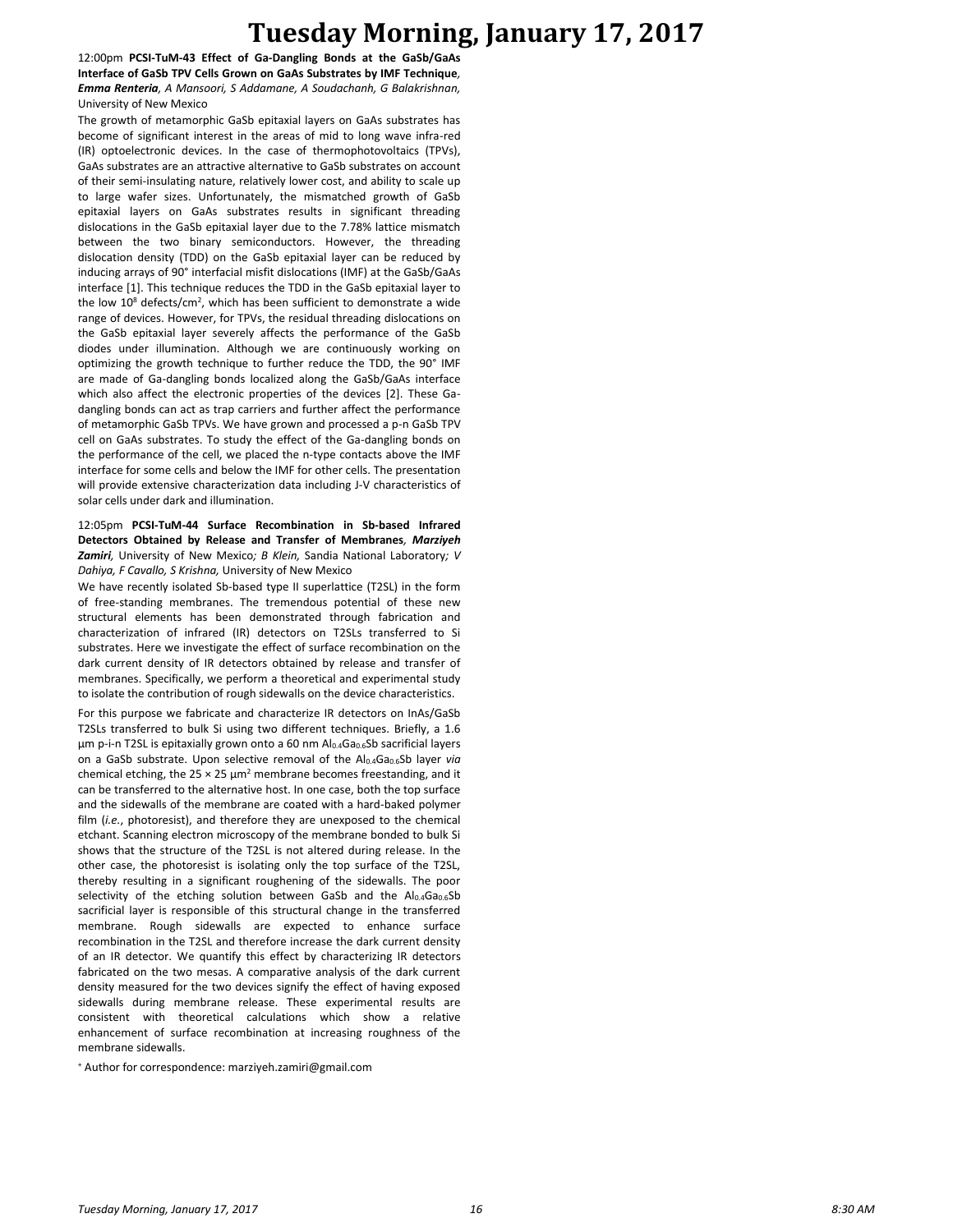**PCSI**

#### **Room Ballroom South - Session PCSI-TuE**

#### **Majorana Fermions in Atomic Structures**

**Moderator:** Paul M. Koenraad, Eindhoven University of Technology, Netherlands

#### 7:30pm **PCSI-TuE-1 From Majorana Fermions to Parafermions in Nanowires and Atomic Chains***, Daniel Loss,* University of Basel, Switzerland **INVITED**

I will present recent results on Majorana fermions and parafermions which can emerge in one nanowires and atomic chains in the presence of spin orbit interaction or spatially periodic magnetic fields, in RKKY systems forming intrinsic spin helices, and in the presence of superconductivity. I will present candidate materials such as semiconducting Rashba nanowires, <sup>13</sup>C nanotubes, and atomic magnetic chains. In contrast to Majorana fermions, parafermions emerge only in the presence of strong electronelectron interactions and have a more powerful braid statistics enabling entanglement and CNOT gates.

8:00pm **PCSI-TuE-7 Probing Atomic Structure and Majorana Wavefunctions inMono-Atomic Fe-chains on Superconducting Pb-Surface***, Rémy Pawlak, M Kisiel, J Klinovaja, T Meier, S Kawai, T Glatzel, D Loss, E Meyer*, University of Basel, Switzerland **INVITED** 

Motivated by the striking promise of quantum computation, Majorana bound states (MBSs) [1] in solid-state systems [2-3] have attracted wide attention in recent years [4-6]. In particular, the wave-function localization of MBSs is a key feature and crucial for their future implementation as topological qubits [2-3]. Here, we investigate the spatial and electronic characteristics of topological superconducting chains of iron atoms on the surface of Pb(110) by combining scanning tunneling microscopy (STM) and atomic force microscopy (AFM) at low temperature. We demonstrate that the Fe chains are mono-atomic, structured in a linear fashion, and exhibit zero-bias conductance peaks at their ends which we interpret as signature for a Majorana bound state. Spatially resolved conductance maps of the atomic chains reveal that the MBSs are well localized at the chain ends (< 25 nm), with two localization lengths as predicted by theory [7-8]. Our observation lendsstrong support to use MBSs in Fe chains as qubits for quantum computing devices.

+ Author for correspondence: remy.pawlak@unibas.ch

[1] E. Majorana, Nuovo Cimento 14, 171 (1937).

[2] A.Y. Kitaev, Phys.-Usp. 44, 131 (2001).

[3] J. Alicea, Rep. Prog. Phys. 75, 07501 (2012).

[4] V. Mourik, et al. Science 336, 1003 (2012).

[5] S. Nadj-Perge, et al. Science 346, 602 (2014).

[6] M. Ruby, et al, Science 346, 602 (2014).

[7] R. Pawlak et al, npj Quantum Information, in press, (2016).

[8] J. Klinovaja, D. Loss, Phys. Rev. B 86, 085408 (2012).

[9] J. Klinovaja, P. Stano, A. Yazdani, D. Loss, Phys. Rev. Lett. 111, 186805 (2013).

#### 8:30pm **PCSI-TuE-13 Majoroana Fermions in Atomic Chains: Spin and Charge Signatures***, Ali Yazdani,* Princeton University **INVITED**

I will review the platform for realization of topological superconductivity and Majorana fermions in chains of magnetic atoms on the surface of a superconductor. I will describe high resolution studies of spatial mapping of spectroscopic signature of Majorana fermions in spectroscopic experiments with the STM. These will include experiments at lowest possible temperature with the STM, with superconducting tips, as well as those using spin-polarized STM techniques. In each case Majoranas are predicted to leave a distinct signature than other in gap states of a superconductor, which can be diagnosed experimentally.

Author for correspondence: Yazdani@princeton.edu

[1] S. Nadj-Perge et al. Science 346, 6209 (2014).

[2] J. Li et al. Physical Review B 90, 235433 (2014).

[3] B. Feldman et al. Nature Physics to appear (2016).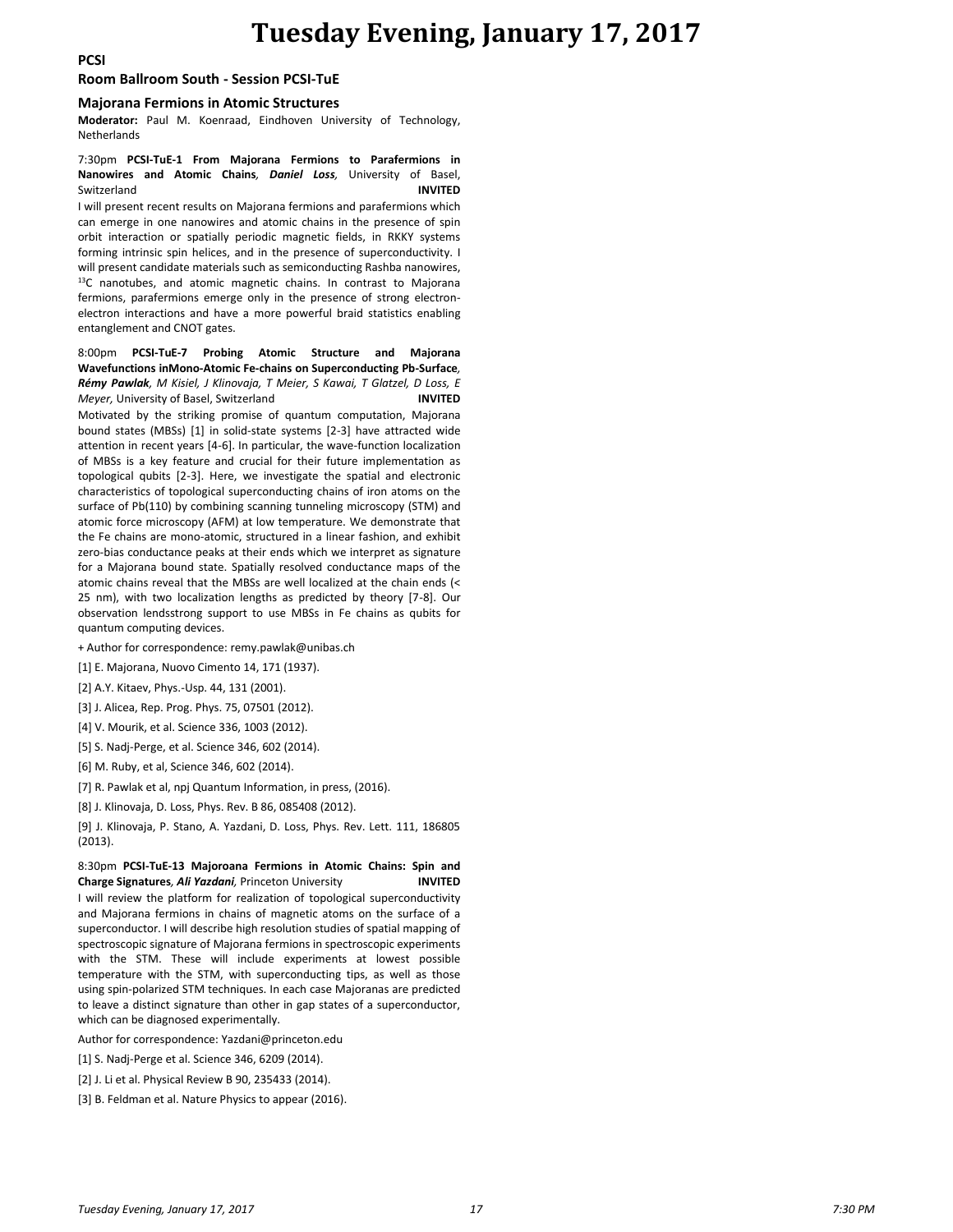## **Room Ballroom South - Session PCSI-WeM**

### **Spintronics II/Van der Waals Heterostructures II/Semiconductor Interfaces/Complex Oxides II**

**Moderators:** Aaron Arehart, The Ohio State University, Michael Flatte, University of Iowa, Masataka Higashiwaki, National Institute of Information and Communications Technology, Chakrapani Varanasi, ARO

### 8:30am **PCSI-WeM-1 Current Switching of a Single Ferromagnetic Layer***, Chia-Ling Chien,* Johns Hopkins University **INVITED**

Spin Hall effect (SHE) switching allows current switching of a single ferromagnetic (FM) layer in contact with a heavy metal (HM), where the pure spin current from the HM exerts a spin orbit torque to switch the adjacent FM layer. However, this highly attractive pure current switching scheme cannot occur unless a magnetic field is also applied along the current direction, thus greatly diminishing its prowess. In this work, we describe the essential role of the necessary magnetic field, which not only breaks geometrical symmetry and but also causes asymmetrical domain wall motion that accomplishes switching. More importantly, we demonstrate a new method of pure current switching by exploiting HMs with opposite spin Hall angles, different Dzyaloshinskii-Moriya interaction constants and competing pure spin current. We describe the intricate physics that accomplishes pure current switching of a single ferromagnetic layer without external field, built-in exchange bias or asymmetrical structure.

#### 9:00am **PCSI-WeM-7 Epitaxial Heusler Superlattices with Perpendicular Magnetization***, Tobias Brown-Heft, A McFadden, J Logan, C Palmstrom,*  University of California, Santa Barbara

Magnetic tunnel junctions for use in system-on-chip memory require ferromagnetic electrodes with four key ingredients. First, single crystal thin film contacts must grow epitaxially on a variety of substrates to facilitate uniform performance across large arrays of devices. Second, perpendicular magnetic anisotropy (PMA) is desired to reduce spin transfer torque critical current, which reduces Joule losses for electrically switched devices. Perpendicular contacts also possess higher magnetic thermal stability as compared with in-plane magnetized contacts, which serves to preserve the magnetic state for technologically useful timescales. Third, Fermi level spin polarization must be high to enhance the tunnel magnetoresistance ratio and thereby improve state discrimination during read operations. Fourth, the contact must have low Gilbert damping, which further decreases spin transfer torque critical current.

Recently, J.G. Azadani *et al.* utilized theory calculations to argue that superlattices composed of alternating layers of certain full-Heusler compounds produce materials with all four of the properties mentioned above [1]. Specifically, epitaxial  $Co<sub>2</sub>MnAl - Fe<sub>2</sub>MnAl$  (CMA-FMA) superlattices are predicted to be half-metallic with 100% spin polarization, possess dominant PMA, and are composed of low Z elements with low damping coefficients. Furthermore, the spin polarization and PMA depend strongly on the superlattice periodicity, which is on the order of a single unit cell.

In this work, we utilize molecular beam epitaxy with computer controlled source shutters to grow CMA-FMA superlattices of varying periodicity on both GaAs(001) and MgO(001) substrates. High resolution x-ray diffraction is used to verify epitaxial growth. SQUID magnetometry and anomalous Hall effect are used to probe the magnetic and electronic properties of the films. We show that CMA-FMA films with a periodicity of 1.5 unit cells grown on GaAs(001) have lattice parameter a  $\approx$  c = 5.98Å, and exhibit dominant PMA below 200K. Similar films grown on MgO(001) are epitaxial with  $a = 5.74$ Å and  $c = 5.80$ Å, and work is in progress to find conditions giving strong perpendicular behavior. Future work includes spin-resolved photoemission and point contact Andreev reflection spectroscopy to probe the spin polarization of the films.

<sup>+</sup> Author for correspondence: cpalmstrom@ece.ucsb.edu

[1] J.G. Azadani, *Jour. of App. Phys.*, *119*(4), 43904 (2016)

#### 9:05am **PCSI-WeM-8 Interface-dependent Spin Transfer Torque at Ferromagnetic Topological-Insulator Contacts***, Sarmita Majumder,*  University of Texas, Austin

*Wednesday Morning, January 18, 2017 18 8:30 AM* In previous work, we have shown large magnetoresistances at room temperature (RT) for three Ferromagnet/Topological Insulator (FM/TI) devices (Fe/Bi<sub>2</sub>Te<sub>3</sub>-based devices with and without an evaporated  $SiO<sub>2</sub>$ oxide, and an Fe/Bi2Se3-based device without evaporated oxide) [1]. The observed magnetoresistance was substantially larger than previously

reported for the same system at RT [2] and at low temperatures [3, 4], and was particularly enhanced when an evaporated SiO<sub>2</sub> layer was introduced between the Fe and Bi<sub>2</sub>Te<sub>3</sub>, and when Bi<sub>2</sub>Se<sub>3</sub> was used instead of Bi<sub>2</sub>Te<sub>3</sub>. We have speculated that the Fe deposition directly onto the TI might form an Fe-rich FeTI compound [5] which might have been prevented in the case when an evaporated oxide was present between Fe and  $Bi<sub>2</sub>Te<sub>3</sub>$ .

In this presentation, we will show large interface-dependent magnetoresistances in these devices due to spin polarization of the Fe bar via electron injection and extraction from the TI to the Fe (STT) at 2 K. The required switching current for STT in our case is comparable to the previous results in [6] for Cr-TI/TI contacts. Moreover, to support our speculation regarding the interfacial dependencies, we have performed cross-sectional transmission electron microscopy (XTEM) at the FM/TI interfaces. Cross-sectional samples were prepared using focussed Ga-ion beam milling. Fig. 2 shows XTEM images from (a) Fe/Bi2Se<sub>3</sub>, and (b) Fe/SiO<sub>2</sub>/Bi<sub>2</sub>Te<sub>3</sub> interfaces. The Fe/Bi<sub>2</sub>Se<sub>3</sub> interface shows an extra crystalline layer at the interface with a slightly larger half period of 0.53 nm compared to the Bi<sub>2</sub>Se<sub>3</sub> fringes (1.02 nm/2 = 0.50 nm). Energy dispersive X-ray spectroscopy (EDX) profiling using scanning transmission electron microscopy (STEM) imaging across the interface confirmed the inclusion of Se into Fe. Fig. 1(b) shows an abrupt interface between the crystalline Bi<sub>2</sub>Te<sub>3</sub> and evaporated SiO<sub>2</sub>.

#### 9:10am **PCSI-WeM-9 Annealing Effects on Interfacial Electronic Structure in Epitaxial Co2MnSi/MgO/CoFe Magnetic Tunnel Junctions***, Anthony McFadden, T Brown-Heft, C Palmstrom,* University of California, Santa Barbara

We investigate the effects of post-growth annealing in ultrahigh vacuum on the temperature dependent transport properties and tunneling magnetoresistance (TMR) in single crystal CoFe/MgO/Co2MnSi magnetic tunnel junctions (MTJ's) grown by molecular beam epitaxy. Full-Heusler Co2MnSi(001) layers were grown at elevated temperature on Cr buffered MgO(001) substrates while MgO tunnel barriers and CoFe top electrodes were grown at room temperature and annealed post-growth. MTJ's with areas varying from 2.5x5µm<sup>2</sup> to 12.5x25µm<sup>2</sup> were fabricated using optical lithography. The MTJ structures were determined to be epitaxial and single crystalline before annealing as assessed by *in-situ* reflection high energy electron diffraction (RHEED). While they crystal quality of the top CoFe layer was observed by RHEED to improve somewhat upon annealing, we find that the transport properties of fabricated devices are altered dramatically. Samples annealed above 250°C show an expected monotonic increase in tunneling magnetoresistance (TMR) with decreasing temperature while the omission of the annealing step results in devices with an unexpected maximum TMR at temperature near 30K while TMR declines for lower temperatures. Differential conductance vs. voltage measurements performed at 2K show the presence of electronic structure near zero bias which vanishes upon annealing and which suppresses conductance when the magenetic layers are in a parallel orientation while enhancing conductance when in the antiparallel configuration. The anomalous decline of TMR with decreasing temperature in unannealed MTJ's is explained by the presence of this interfacial electronic structure combined with the thermal distribution of tunneling electrons about the Fermi energy

9:15am **PCSI-WeM-10 Valley Excitons in van der Waals Heterostructures***, Kyle Seyler, P Rivera, D Zhong,* University of Washington*; J Schaibley,*  University of Arizona*; X Linpeng, B Huang, E Schmidgall,* University of Washington*; R Cheng,* Carnegie Mellon University*; H Yu,* University of Hong Kong*; M McGuire, J Yan, D Mandrus,* Oak Ridge National Laboratory*; W Yao,* University of Hong Kong*; D Xiao,* Carnegie Mellon University*; K Fu, X Xu,* University of Washington **INVITED**

Two-dimensional materials have recently developed into a powerful platform from which to explore the science of surfaces and interfaces. Of particular excitement is their use as versatile building blocks for more advanced van der Waals heterostructures. Here we present our latest experimental progress in understanding the interfacial effects on excitons in two types of van der Waals heterostructures. We first discuss the interlayer excitons formed at the interface between two different monolayer semiconductors, MoSe<sub>2</sub> and WSe<sub>2</sub>. Through photoluminescence measurements, we reveal that these excitons possess valley pseudospin properties like their intralayer counterparts, but with enhanced lifetime and intriguing relaxation dynamics. We then introduce a new van der Waals heterostructure between monolayer WSe<sub>2</sub> and an ultrathin ferromagnetic semiconductor, CrI<sub>3</sub>. Strong interfacial magnetic interactions have a dramatic effect on the WSe<sub>2</sub> exciton valley properties. We also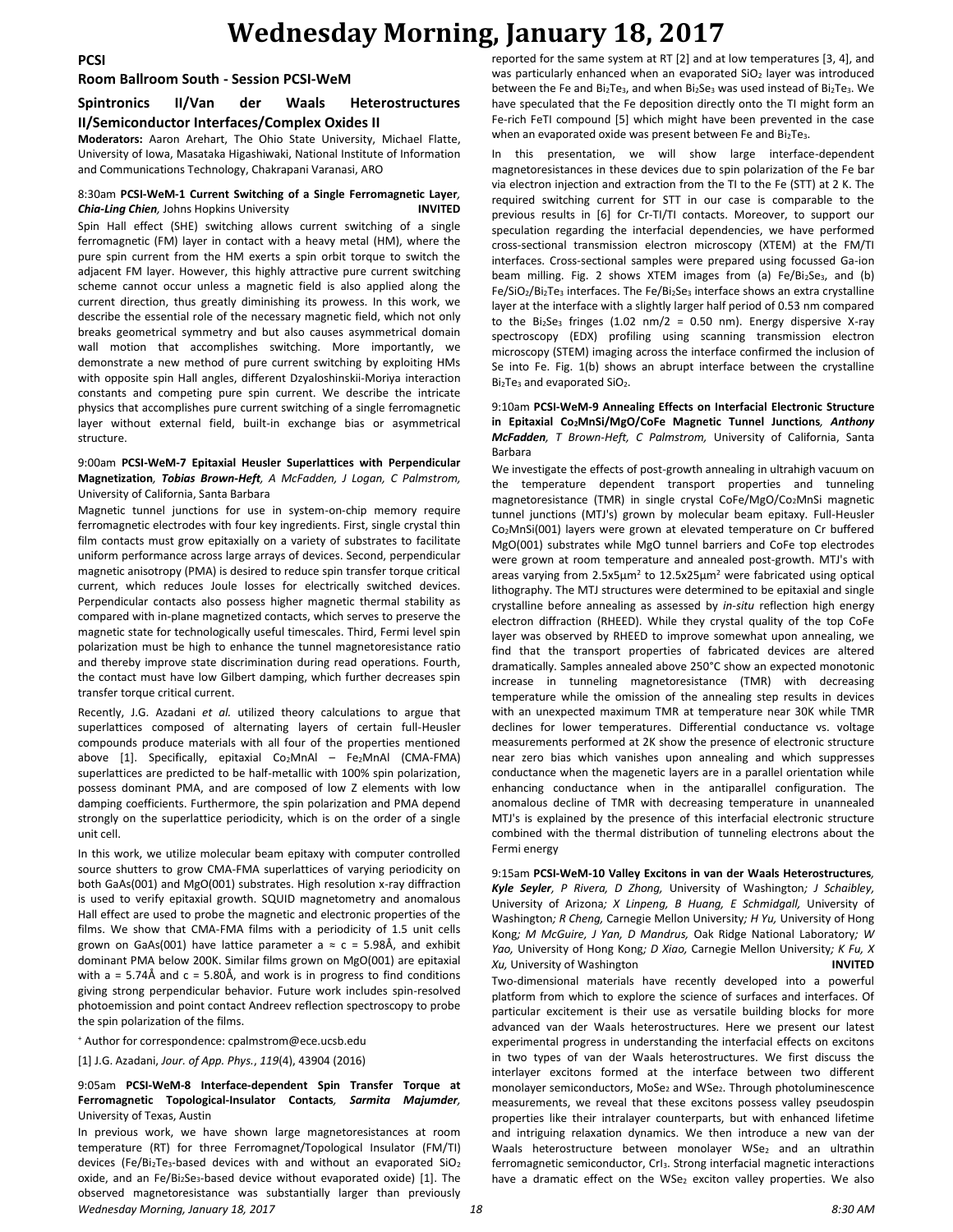demonstrate that basic optical studies on this type of heterostructure can provide rich information on the spin interactions in layered magnets.

9:45am **PCSI-WeM-16 Influence of the Dielectric Environment on Exciton Properties in 2D Semiconductors: Insights from High Magnetic Fields***, Andreas Stier,* Los Alamos National Laboratory*; N Wilson, G Clark, X Xu,*  University of Washington*; S Crooker,* Los Alamos National Laboratory

Excitons in atomically thin 2D semiconductors such as monolayer  $MoS<sub>2</sub>$  or WSe<sup>2</sup> necessarily lie close to a surface, and therefore their properties such as size and binding energy ( $E_B$ ) are expected to be strongly influenced by the surrounding dielectric environment.

However, studies exploring this role are both scarce and challenging, in part because the most readily accessible exciton property, its optical transition energy, is largely unaffected by the surrounding dielectric medium. This is because any reduction in  $E_B$  is accompanied by an equal reduction of the free-particle bandgap, resulting in a nearly unchanged exciton transition energy. Therefore, it is desirable to identify alternative optical probes of some other exciton parameter that is directly impacted by the surrounding dielectric medium.

Here we show that the exciton size can be directly measured via the small diamagnetic shift of the exciton transition energy in pulsed magnetic fields to 65 Tesla [1]. Utilizing a new measurement technique (Fig. 1(a)), in which we transfer exfoliated WSe<sub>2</sub> flakes over the core of a single mode optical fiber, we tune the surrounding dielectric environment by encapsulating the flakes with different materials and perform circularly-polarized lowtemperature magneto-absorption studies [2]. As determined from the systematic increase of the diamagnetic shift of the exciton with increasing dielectric screening of the environment (Fig. 1(b)), we find a systematic increase of the A exciton size in monolayer WSe<sub>2</sub> from 1.2 nm to 1.6 nm.

The increase in exciton size and concurrent reduction in the binding energy are compared with the leading theoretical (Keldysh) model. Within this model, we find  $E_B$  systematically varying from 200 - 450 meV for our examined samples and extrapolate to freestanding WSe<sub>2</sub> where we find  $E_B \approx$ 500 meV.

#### 9:50am **PCSI-WeM-17 Electronic Properties and Defects in Germanane***, Thaddeus Asel, E Yanchenko, S Jiang, K Krymowski, W Windl, J Goldberger, L Brillson,* The Ohio State University

We have used a combination of surface science techniques to study the electronic properties and defects in germanane, a chemically functionalized two dimensional (2D) material. With the advent of graphene there has been a focus on 2D materials due to their unique properties, and the ability to further manipulate them both chemically and mechanically. Similar to graphene and MoS<sub>2</sub>, germanane is a 2D material with a direct band gap that can be manipulated by terminating with different ligands, making it an exciting candidate for optoelectronic applications. Germanane is synthesized by deintercalating CaGe<sub>2</sub> in an acid to result in a particular termination [1]. We applied depth-resolved cathodoluminescence spectroscopy (DRCLS)[2] to measure the electronic transitions including the band gap in hydrogen terminated germanane (GeH), methyl-terminated germanane (GeCH<sub>3</sub>), dimethylether terminated germanane (GeCH<sub>2</sub>OCH<sub>3</sub>), and allyl-terminated germanane (GeCH<sub>2</sub>CH=CH<sub>2</sub>). Using surface photovoltage spectroscopy (SPS) and DRCLS we have directly observed defects in "bulk" germanane.

A key feature of germanane is that terminating the germanium lattice with different ligands can affect the size of the direct band gap. The combination of the effects due to ligand size and electronegativity. The electronegativity of the ligand is believed to determine the extent of electron density withdrawal from the germanium scaffold, which weakens Ge-Ge bonding and reduces the band gap. Large ligand size can introduce strain and as a result also reduce the band gap energy. We used DRCLS to examine this relationship. The electronegativity of each ligand decreases from -CH<sub>2</sub>OCH<sub>3</sub> > -H > -CH<sup>3</sup> > -CH2CH=CH2. DRCLS finds the band gap energies increase from CH<sub>2</sub>OCH<sub>3</sub> (1.47 eV) > -CH<sub>2</sub>CH=CH<sub>2</sub> (1.50 eV) > -H (1.52 eV) > -CH<sub>3</sub> (1.62 eV). These values follow the trend in electronegativity with the exception of the allyl termination, which can be explained using strain as it is the largest ligand.

We used SPS and DRCLS to observe sub band gap optical states in GeCH3. SPS shows  $E_c$  - 0.85 eV and  $E_v+1.05$  eV. DRCLS shows complementary transtions due to gap states at 0.82, 0.96, 1.02, and 1.35 eV. Investigating GeCH<sup>3</sup> samples that have been deintercalated for one week and three weeks the 1.02 eV feature disappears in the sample that had been deintercalated for three weeks. This can be tentatively attributed to the removal of residual CaI<sub>2</sub> from interlayer spacing of the GeCH<sub>3</sub> layers. This demonstrates that defects can be identified and eliminated. through systematic chemical processing. This work supported by NSF MRSEC under award number DMR-1420451.

### 9:55am **PCSI-WeM-18 Electrostatic Doping and Hybrid Carriers in Graphene on a Polar SrTiO<sup>3</sup> (111) Surface: Theoretical Investigation***, D Shin, Alexander Demkov,* The University of Texas

Figure 1. (a) Band structure of graphene on STO (111). A dashed line represents the Fermi level which is set to zero. Probability distribution calculated within the energy window (± 0.03 eV) corresponding to the band crossing point (b) and charge density corresponding to the Fermi level ©. It shows the charge density of graphene sheet and the surface of STO (111).

Graphene is a two-dimensional carbon sheet with a honeycomb lattice structure. It is a zero-gap-semiconductor that has a linear energy dispersion near the Fermi level [ [file:///C:/Users/Alexander/Documents/ALEX/Papers/Abstracts/2016/PCSI-44 Abstract grphene.doc# ENREF\_1],

[file:///C:/Users/Alexander/Documents/ALEX/Papers/Abstracts/2016/PCSI-44\_Abstract\_grphene.doc#\_ENREF\_2]].Doping graphene layers presents a difficult practical and fundamental problem. We consider theoretically, the possibility of electrostatic doping of graphene by the intrinsic field of a polar substrate. Density functional theory calculations are carried out for a graphene sheet placed on the  $(111)$ -oriented perovskite SrTiO<sub>3</sub> surface. We find that the Fermi surface moves well below the Dirac point of graphene, resulting simultaneously in a fast conducting channel in graphene, and a slow, large effective mass channel in the oxide surface. Electrostatic gating may allow one to explore peculiar states that, through the "no-crossing" reminiscent of polaritons, would represent a hybrid carrier that exists simultaneously in both materials. In Fig. 1 we show the near edge electronic structure and corresponding charge distribution of the system. Importantly, in addition to the field doping, we identify a more "obvious" mechanism of doping through the contact potential difference, which may have wider applications in the doping of two-dimensional materials.

<sup>+</sup> Author for correspondence: demkov@physics.utexas.edu

[3] K. S. Novoselov, A. K. Geim, S. V. Morozov, D. Jiang, Y. Zhang, S. V. Dubonos, I. V. Grigorieva, and A. A. Firsov, Science , 666 (2004).

[2] A. H. Castro Neto, F. Guinea, N. M. R. Peres, K. S. Novoselov, and A. K. Geim, Rev. Mod. Phys. **81**, 109 (2009).

11:00am **PCSI-WeM-31 Dielectric Related Issues in GaN Based MIS HEMTs***, Gaudenzio Meneghesso,* University of Padova, DEI, Italy*; D Bisi, I Rossetto, M Ruzzarin, C De Santi, M Meneghini, E Zanoni,* University of Padova - DEI, Italy **INVITED**

Over the last few years GaN has emerged as an excellent material for the fabrication of high-voltage devices (high electron mobility transistors, HEMTs) for application in the power conversion systems. Thanks to the low on-state resistance (<100 mW for a 20 A transistor [1]) and the low leakage  $($  <1-10  $\mu$ A at 650 V [2]) these devices are currently targeting the 650 V market segment. One of the most promising solutions for normally-off operation is the combined use of a normally-on GaN HEMT and a lowvoltage silicon MOSFET in cascode configuration [3], [4]. A metal-insulatorsemiconductor (MIS) HEMT can be used to this aim. This approach guarantees low gate leakage current levels and a high intrinsic robustness. However, in a MIS-HEMT the dielectric represents a critical element, that is subject to a relevant electric field: under off-state conditions, the field peaks at the edge of the gate (or field plate) on the drain side, while under positive gate bias conditions the field on the dielectric is more uniform, since the 2-dimensional electron gas (2DEG) is formed under the gate.

Several dielectrics can be used for the fabrication of MIS-HEMTs including SiN[5],  $Al_2O_3[6]$ , SiO<sub>2</sub>[7], HfO<sub>2</sub>[8], and TiO<sub>2</sub>[9]. In most of the cases these dielectrics are deposited by chemical vapor deposition (CVD, as in the case of SiN) or by atomic layer deposition (ALD, as in the case of  $Al_2O_3$ ).

This paper reviews the most relevant dielectric-related trapping mechanisms in GaN-based transistors. Metal-insulator-semiconductor (MIS) devices with partially-recessed gate have been submitted to pulsed and constant voltage stress, with the aim of evaluating the impact of charge trapping processes on the dynamic properties of the devices and on the negative-bias threshold instabilities (NBTI) induced by negative gate bias. Three different dielectrics were considered for this investigation: SiN deposited by rapid thermal chemical vapour deposition (RTCVD), SiN deposited by plasma enhanced atomic layer deposition (PE-ALD), and Al2O3 deposited by atomic layer deposition (ALD). The results obtained within this paper are critically compared to previous literature reports, to provide a more complete view of the state-of-the-art.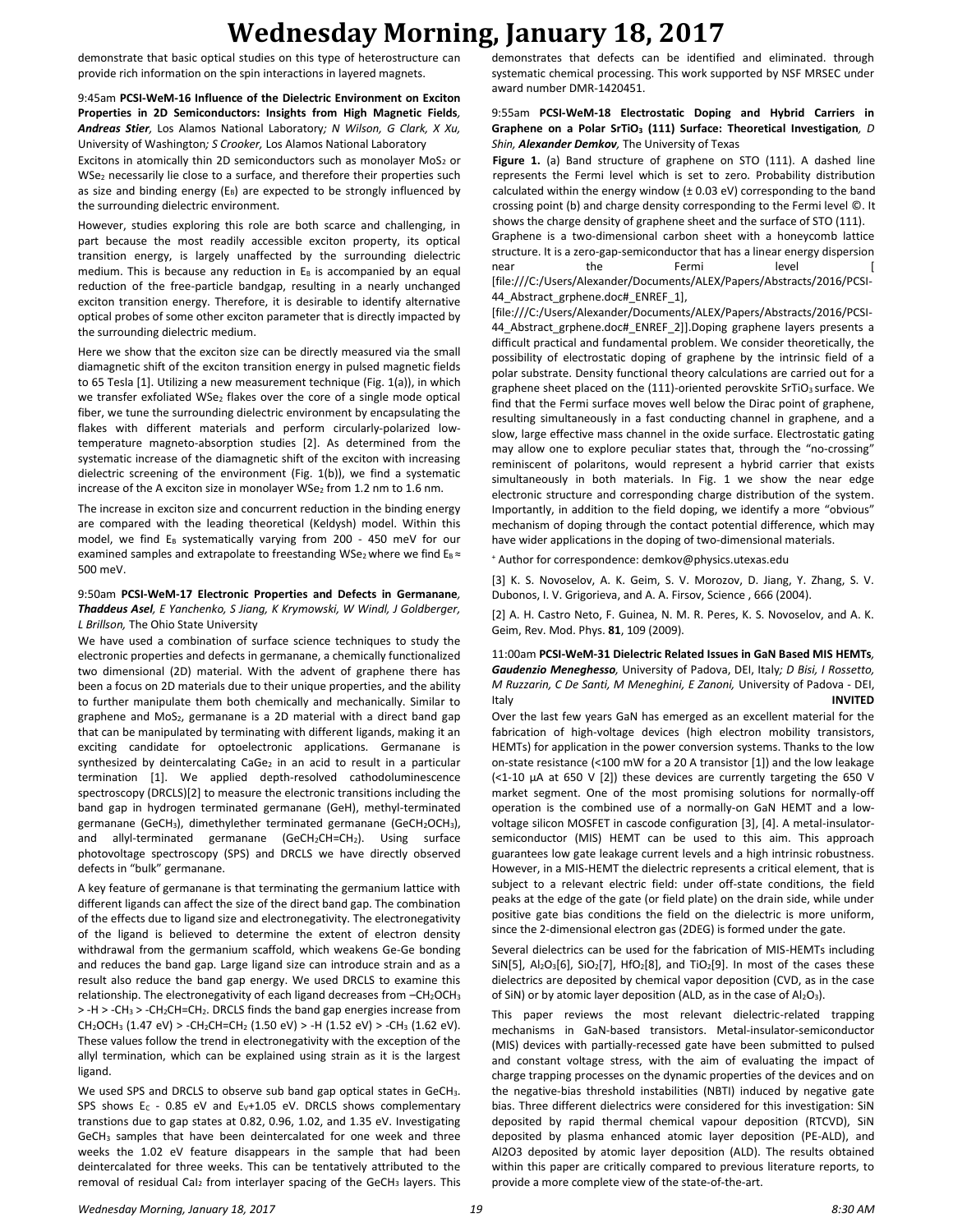- [1] P. Moens et al., IEEE IEDM 2015 Techical Dig., pp. 903–906, 2015
- [2] P. Moens et al., ISPSD, pp. 37–40, 2015
- [3] T. Hirose et al., IEEE APEC, pp. 174–181, 2014
- [4] X. Huang et al., IEEE TPE., 29, 2453, 2014
- [5] J. Derluyn et al., APL., vol. 98, p. 054501, 2005
- [6] P. D. Ye et al., APL., vol. 86, p. 063501, 2005
- [7] M. A. Khan et al., APL., vol. 77, p. 1339, 2005
- [8] C. Liu et al., APL vol. 88, p. 173504, 2006
- [9] S. Yagi et al., SSE., 50, 1057–1061, 2006

#### 11:30am **PCSI-WeM-37 Device Physics Modeling of Metal-Semiconductor Interfaces from an Induced Gap State Perspective***, John Wager, K Kuhn,*  Oregon State University

Induced gap state (IGS) modeling attempts to explain the electronic properties of metal, semiconductor, or insulator surfaces or interfaces in terms of intrinsic behavior associated with quantum mechanically induced evanescent states arising from the abrupt termination of a bulk material at a surface or interface [1]. Although IGS modeling pertains to a wide variety of surfaces and interfaces, this presentation will focus primarily on one specific case – the metal-semiconductor (MS) interface – in order to provide a tutorial introduction to the topic of IGS modeling.

Figure 1. Equivalent circuit of a MS interface for (a) an ideal (ignoring interface states) macroscopic dipole, (b) a non-ideal (including interface states) microscopic dipole, and © a non-ideal (including interface states) macroscopic dipole.

A very unusual but powerful aspect of IGS modeling is its persistent use of equivalent circuits to elucidate surface and interface electronic behavior. For example, Figure 1 shows three equivalent circuits that are useful for assessing an MS interface. For an ideal situation in which interface states are ignored, Figure 1a reveals that the surface potential,  $\psi_{\text{Sm}}$ , is simply equal to the MS work function difference,  $\Phi_{\rm S} - \Phi_{\rm M}$ . This idealized case is described as involving a macroscopic dipole since charge separation between the sheet of charge at the MS interface and the charge centroid associated with the semiconductor space charge region is of macroscopic (rather than atomic) dimensions. In contrast, Figure 1c shows that when interface states are accounted for, the true surface potential,  $\psi$ <sub>s</sub>, is degraded from what it would be in the absense of interface states, i.e.,  $\psi_{\text{Sm}}$ , by a microscopic (atomic dimensions) dipole voltage due to interface states, i.e., Δ<sub>MS</sub>. Evaluation of Δ<sub>MS</sub> requires using Figure 1b to determine how much the charge neutrality level misalignment voltage,  $\Phi_{CNLS} - \Phi_{M}$ , drops across the microscopic dipole interface capacitance, Ci.

The origin of the eqivalent circuits shown in Figure 1 will be clarified in the presentation via a discussion of the electrostatics of MS interface formation.

<sup>+</sup> Author for correspondence: jfw@ece.orst.edu

[1] J. F. Wager and K. Kuhn, Crit. Rev. Solid State Mater. Sci. (in press).

11:35am **PCSI-WeM-38 Investigation of ZnO/PbS Nanocrystal Interfaces for Photonic Device Applications***, Diogenes Placencia,* Naval Research Laboratory*; I Sellers,* University of Oklahoma*; J Boercker, J Tischler,* Naval Research Laboratory

Research into lead sulfide (PbS) nanocrystal devices has garnered much attention recently due to their notable performance as photovoltaic devices and short wave infrared photodetectors, among other applications.**1,2** Common within such devices is the use of metal oxide thinfilms (e.g., ZnO, ITO, NiO, etc.) that act as charge-selective contacts. Therefore, characterization of the interfacial properties between metal oxides and PbS nanocrystals is crucial to the overall development of these technologies. In this contribution, we present our investigations into the properties that dominate operational efficiency of the ZnO/PbS heterojunction. Through a series of varying oxide pre-treatments (e.g., plasma cleaning, small-molecule surface modifications, and wet-chemical etching), we investigate how the state of the surface affects band-edge offsets (via Ultraviolet Photoemission Spectroscopy), changes in the surface chemistry at the interface (through X-ray Photoemission Spectroscopy), and overall structural changes (utilizing Scanning Probe Microscopy). Additionally, we provide insight into how these pre-treatments affect overall device performance in the standard inverted device geometry.

<sup>+</sup> Author for correspondence: d.placencia@nrl.navy.mil

[1] E. H. Sargent, Chem. Rev. **115**, 12732(2015).

[2] R. J. Curry, Nat. Photonics **10**, 81(2016).

11:40am **PCSI-WeM-39 Defect Density Reduction in Core layer of ZnTe Electro-Optical Waveguide by Low Lattice Mismatched Interfaces***, Wei-Che Sun,* Waseda University, Japan*; T Nakasu, K Odaka,* Waseda University*; M Kobayashi,* Waseda University, Japan*; T Asahi,* JX Nippon Mining & Metals Corp.

ZnMgTe(Cladding)/ZnTe(Core) thin film waveguide has been proposed to form a practical Electro-optical (EO) device due to the high EO coefficient of ZnTe  $(r_{41} = 4.5 \text{ pm/V})$  [1]. For low loss ZnMgTe/ZnTe waveguide, large refractive index difference between layers can be achieved by adding Mg content (Mg %). However, high Mg% results in lattice mismatch enlargement (lattice mismatch between ZnTe and MgTe is 4.1%), and misfit dislocations at interfaces would befall and degrade the crystal quality. In previous study, waveguide with Mg 20%, 0.6 µm cladding layer was found to have high-performance [2]. However, large in-plane lattice mismatch (0.8%) between ZnMgTe and core layers, and high defect density in core layer at the interface region was observed  $(4\times10^9$  /cm<sup>2</sup>). Therefore, low Mg % interlayers were introduced to create a series of low lattice mismatch interfaces and circumvent the effect of the large lattice mismatch (twostep index waveguide). In this study, two kinds of structures were considered to realize a low loss two-step index waveguide. One structure was designed to insert 0.1 µm low Mg% interlayers, and cladding layer thickness and Mg % were kept about 0.6 µm and 20%, respectively (sample 1). The other structure was designed to have the cladding layer 0.3 µm with Mg 20% and Mg 10% 0.45-µm-thick interlayer (sample 2).

By cross-sectional transmission electron microscope observation, both samples had lower defect densities ( $2\times10^8$  /cm<sup>2</sup> for sample 1;  $2\times10^9$  /cm<sup>2</sup> for sample 2) than the single-step index waveguide in core layer at the interface region. It indicates that extra interfaces with lower lattice mismatches were successfully helped to improve crystallographic properties. The interlayer worked efficiently even if thickness was only about 0.1 µm thick. With the reduction in defect density of the ZnTe layer, the EO property of the device is expected to be improved. However, the propagation loss was not improved by the introduction of the low Mg % interlayers when the average Mg % of ZnMgTe layers was in sufficient. By carefully control of the average Mg %, ZnTe waveguide with a series of low lattice mismatches interfaces could have better crystal quality without dropping the optical confinement.

#### 11:45am **PCSI-WeM-40 Charge Transfer and Lattice Strain at Oxide Interfaces: Emergent Mottness, Multiferroicity and Antisite Defects***, Andrew Millis,* Columbia University **INVITED**

Interfaces separating transition metal oxide materials of different functionalities have the potential to host novel and potentially behavior. Understanding how to design interfaces that optimize desired properties while minimizing the potential for undersireable effects is an important research goal. In this talk I highlight the important roles of substrateinduced strain and across-interface charge transfer in controlling the properties of transition metal oxide-based superlattices. Charge transfer is controlled by the relative electronegatives of the transition metal ions while strain is controlled by the substrate. I give examples of how charge transfer and strain may lead to desirable properties including emergent Mott insulating behavior [1] and multiferroicity [2] as well as undesirable properties including antisite defects [3]. Strengths and weaknesses of calculational methods are outlined [4]. This work was performed in collaboration with Hanghui Chen and supported by DOE ER-046160 and NSF-DMR-1120296.

12:15pm **PCSI-WeM-46 Large Piezoelectric Characteristics of KNbO<sup>3</sup> Nanorods***, SeolHee Oh,* Ewha Womans University, Republic of Korea*; B Yun, J Jung,* Inha University, Republic of Korea*; W Jo,* Ewha Womans University, Republic of Korea

Piezoelectric nanomaterials have been receiving a great deal of attention because its applicable features to an energy conversion devices using mechanical-electrical-thermal coupling. KNbO<sub>3</sub> (KNO), potassium niobate, is one of the promising lead-free piezoelectric materials due to its high Curie temperature and large piezoelectric constants for nanoscale energy harvesting devices [1,2]. In this study, the piezoelectric properties of KNO nanorods (NRs) with respect to their intrinsic structural properties were studied via piezoresponse force microscopy. High-quality KNO NRs with orthorhombic as well as monoclinic structures were synthesized by using a hydrothermal method. It is notable that the stable monoclinic phase is only observed in nanoscale structure. The effective value of piezoelectric constant, *deff*, is 83.5(1) pm/V for monoclinic KNO NRs, which is 1.6 times larger than that of the orthorhombic KNO NRs (54.2(1) pm/V). It is caused by unconstrained rotational polarization of monoclinic KNO NRs, whereas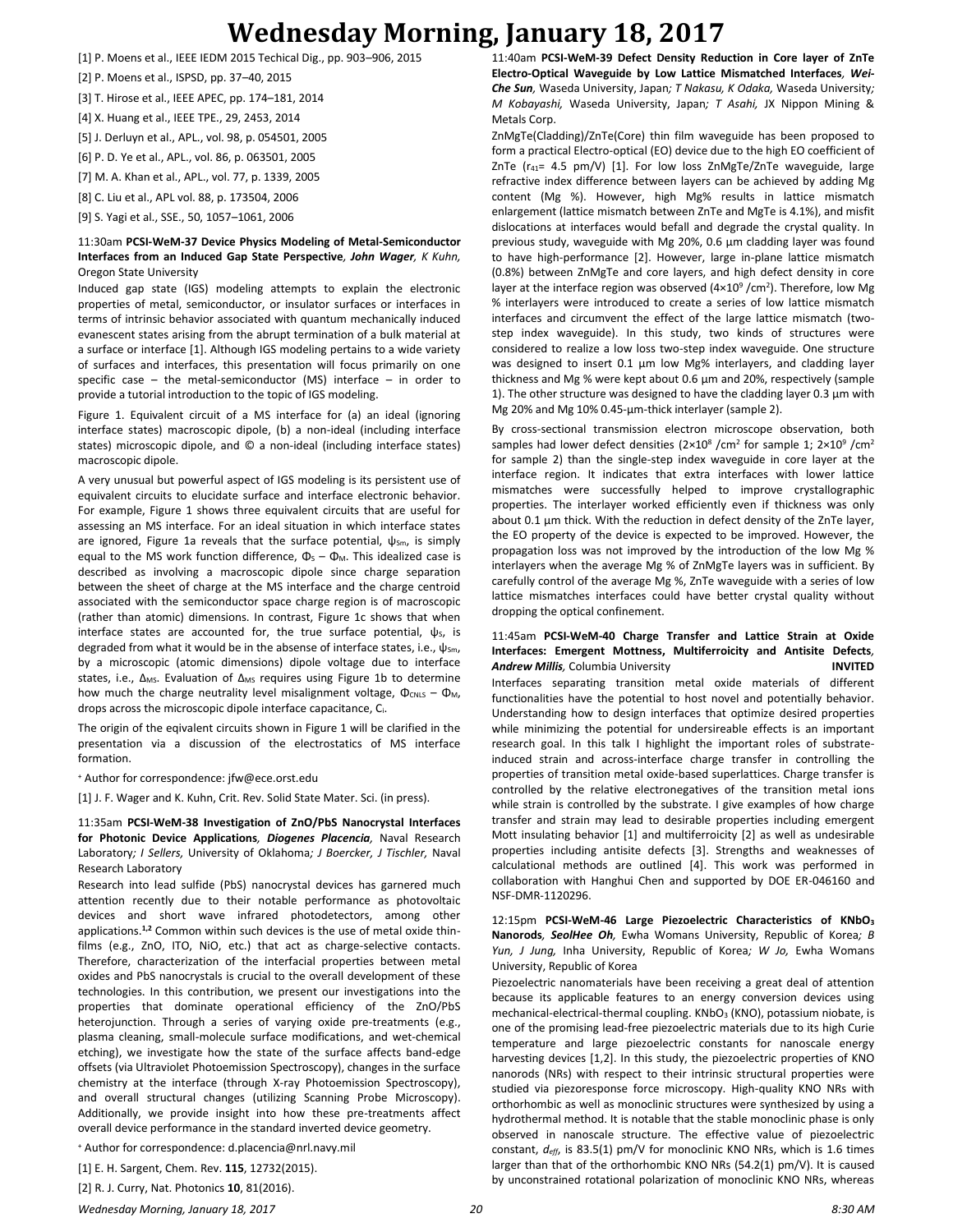polarizations of orthorhombic KNO NRs are constrained along the direction which is differ from maximum piezoresponse axis. In addition to, approximately 6% piezoelectric enhancement compared to as-grown KNO NRs was observed as a result of the alignment of the polarization of KNO NRs by applying bias on monoclinic and orthorhombic KNO NRs.

12:20pm **PCSI-WeM-47 Strain Engineering and Interfacial Effects on the Photovoltaic Response in Epitaxial Complex Oxides***, Adrian Podpirka, A Bennett-Jackson, D Imbrenda, Z Gu,* Drexel University*; V Fridkin,* Drexel University/Shubnikov Inst. for Crystallography

Ferroelectric oxide perovskites are promising for use in photovoltaic solar energy conversion because carrier separation can occur even in the absence of a *p-n* junction, photovoltage can exceed the band gap, and power conversion efficiencies greater than the band gap-specific limit can be attained.[1] While ferroelectric devices exhibit efficiencies as high as ≈8%,[2] the influences of strain and of space charge near the ferroelectricmetal interface on photovoltaic properties are only beginning to be understood. [3] Using epitaxial BaTiO<sub>3</sub> films produced by pulsed laser deposition as a model system, we report here on investigation of the effects of strain profiles and interfacial band offsets on the photovoltaic response. Work supported by the US Army Research Office under W911NF-14-1-0500 and the SunShot Program of the US Department of Energy under DE-SC000144664.

[1] J. E. Spanier, V. M. Fridkin, A. M. Rappe, A. R. Akbashev, A. Polemi, Z. Gu, Y. Qi, S. M. Young, D. Imbrenda, G. Xiao, A. L. Bennett-Jackson, C. L. Johnson, Power conversion efficiency exceeding the Shockley-Queisser limit in a ferroelectric insulator, *Nature Photon*. 10, 611 (2016).

[2] R. Nechache, C. Harnagea, S. Li, L. Cardenas,W. Huang, J. Chakrabartty, F. Rosei, Bandgap tuning of multiferroic oxide solar cells, *Nature Photon*. 9, 61 (2015).

[3] Pilar Lopez-Varo, Luca Bertoluzzi, Juan Bisquert, Marin Alexe, Mariona Coll, Jinsong Huang, Juan Antonio Jimenez-Tejada, Thomas Kirchartz, Riad Nechache, Federico Rosei, Yongbo Yuan, *Phys. Rep.*, 653, 1-40 (2016)

12:25pm **PCSI-WeM-48 Symmetry Breaking in Abnormally Elongated PbVO<sup>3</sup> Thin Films Epitaxially Grown by Pulsed Laser Ablation***, SeolHee Oh,*  Ewha Womans University, Republic of Korea*; C Roh, J Lee,* Gwangju Institute of Science and Technology (GIST), Republic of Korea*; W Jo,* Ewha Womans University, Republic of Korea

An intriguing polar magnetic PbVO<sub>3</sub> (PVO) has a VO<sub>5</sub> square-pyramidal structure rather than VO<sub>6</sub> octahedron due to extreme tetragonal distortion, which leads the 2-dimensional antiferromagnetic ordering and large pyroelectric polarization by  $152 \mu C/cm^2$ . In this study, we fabricated epitaxial PVO thin films on LaAlO<sub>3</sub> (LAO) (001) and SrTiO<sub>3</sub> (STO) (001) substrates by pulsed laser deposition with off-stoichiometric condition [1]. Structural properties of the epitaxial PVO thin films with respect to mechanical strain induced by lattice mismatch with substrates were investigated by X-ray diffraction, high-resolution transmission electron microscopy, Raman scattering spectroscopy. As a result, abnormal lattice elongation of the PVO thin films along c-axis and consequent octahedral distortion were observed. In addition, the experimental characterizations of linear and nonlinear optical properties for the PVO thin films were performed through spectroscopic ellipsometry and second harmonic generation (SHG), respectively. Symmetry breaking along c-axis in PVO thin films were demonstrated by using SHG signal with nonlinear susceptibility and Fresnel's formula fitting.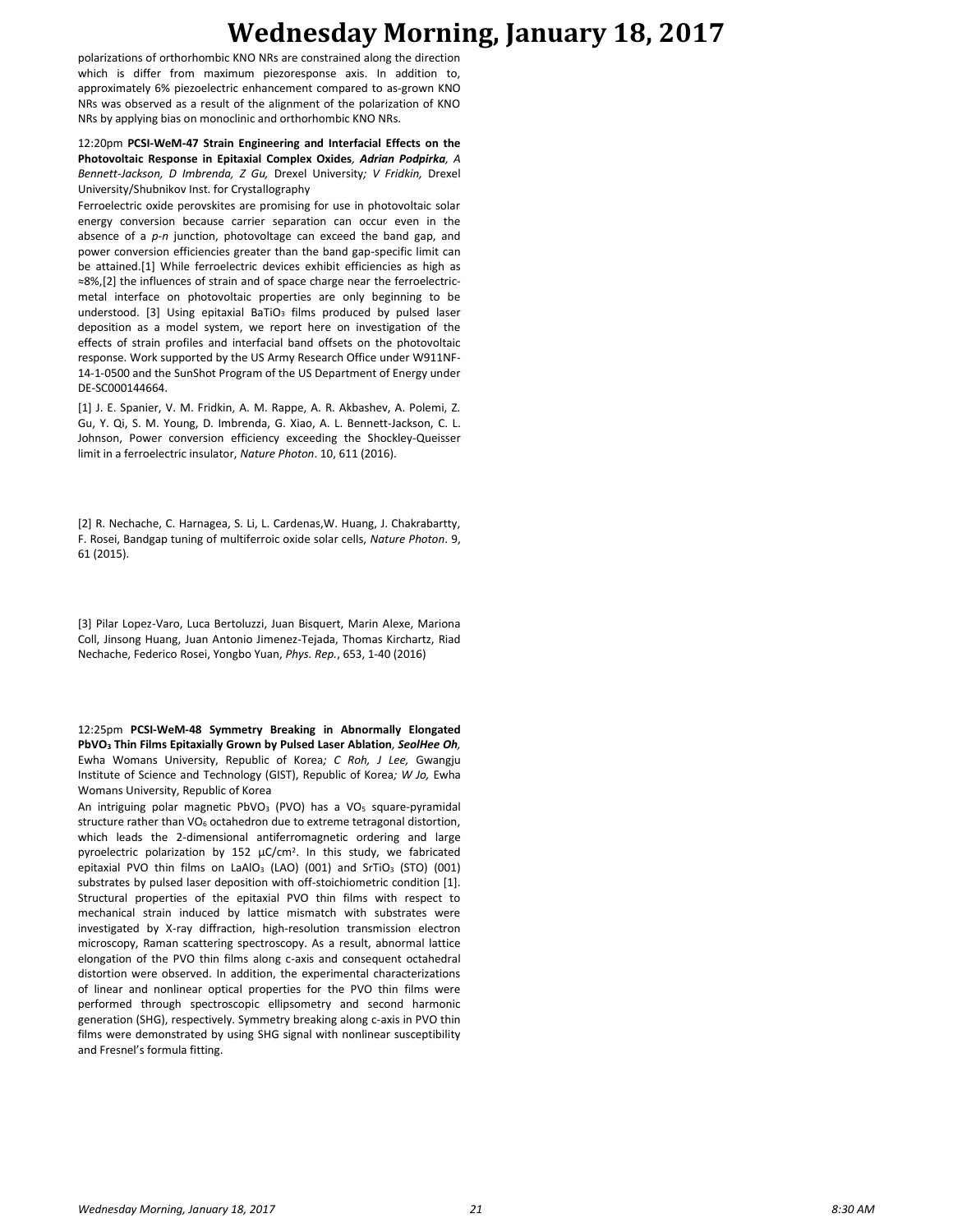**PCSI**

#### **Room Ballroom South - Session PCSI-WeA**

### **Semiconductor Growth III/Wide Gap/Oxide Interfaces/Low-D Structures**

**Moderators:** Chang-Beom Eom, University of Wisconsin-Madison, Stefan Fölsch, Paul-Drude-Institut für Festkörperelektronik, Gaudenzio Meneghesso, University of Padova - DEI, Markus Wohlgenannt, University of Iowa

#### 2:00pm **PCSI-WeA-1 The Application of Bismuth as a Surfactant During the Growth of Strain-balanced InAs/InAsSb Superlattices***, Shane Johnson, P Webster,* Arizona State University **INVITED**

Recent investigations of the optoelectronic properties of MBE grown strain-balanced type–II InAs/InAsSb superlattices indicate that they have the minority carrier lifetimes and absorption properties necessary for high performance infrared photodetectors [1,2]. The optical performance of this material system can be enhanced by optimizing the constituent layer thicknesses and the Sb mole fraction [2], and through the utilization of bismuth as a surfactant during growth. The presence of a Bi surface layer reduces the incorporation of surface Sb into the InAs/InAsSb superlattice structure and enhances the photoluminescence intensity for dilute Bi fluxes (Bi/In ratio  $\sim$  1%) [3]. As a surfactant, Bi can be applied during the growth of the entire superlattice structure or only during the growth of the constituent InAs layers as a means to moderate the unintentional incorporation of Sb into the InAs material. The figure shows photoluminescence from strain-balanced InAs/InAsSb superlattices grown at 430 ºC using Bi/In flux ratios ranging from 0 to 3%. The inset provides the integrated photoluminescence intensity versus Bi/In flux ratio (%). The peak efficiency occurs at a Bi/In flux ratio around 1% for 430 ºC growth temperatures. These results and the examination of the unintentional incorporation of Sb into the InAs layers will be presented.

#### 2:30pm **PCSI-WeA-7 Atomic Scale Study of Isovalent Bi Atoms in the (110) InP Surface***, Christian Krammel,* Eindhoven University of Technology, Netherlands*; F Davis-Tilley, M Roy, P Maksym,* University of Leicester, UK*; L Zhang, P Wang, K Wang, Y Li, S Wang,* Chinese Academy of Sciences, China*; P Koenraad,* Eindhoven University of Technology, Netherlands

Recent advances in semiconductor growth technology have led to the development of highly mismatched III-V semiconductors, such as dilute nitrides and bismides. This novel material class has attracted much attention from both a fundamental and application-oriented point of view [1,2]. Compared to the well-studied dilute nitrides, little is known about dilute bismides at the atomic length scale, which are in many ways complementary to dilute nitrides [3,4]. We address this issue in state of the art Bi:InP by cross-sectional scanning tunneling microscopy (X-STM) [5].

Bi atoms up to the second monolayer below the (110) InP surface are identified with the help of a geometrical hard sphere model [6] and complementary density functional theory (DFT) calculations. It is found that the contrast of Bi atoms in and directly beneath the (110) surfaces is mainly related to local strain effects of the large Bi atoms on the InP matrix. Besides these structural effects, the influence of Bi impurities on the local electronic structure is addressed in dI/dU point spectra. Here, specific Bi related resonances in the valence band of Bi atoms in the first three surface layers are discussed with respect to theoretical expectations. Bi:InP shows compared to other Bi doped III-Vs an unusual sub band gap photo luminescence. In this light, the short-range ordering of Bi atoms is addressed in Bi doped InP quantum wells and films. The X-STM measurements revealed an enhanced tendency for the formation of first nearest neighbor Bi pairs. At higher Bi contents additional Bi clustering is observed. Bi:InP/InP quantum wells show in contrast to dilute nitrides characteristic segregation patterns.

<sup>+</sup> Author for correspondence: c.m.krammel@tue.nl

- [1] D. G. Cooke et al., Appl. Phys. Lett. **89**, 122103(2006)
- [2] A. Janotti et al., Phys. Rev. B **65**, 115203(2002)
- [3] D. L. Sales et al., Appl. Phys. Lett. **98**, 101902(2011)
- [4] G. Ciatto et al., Phys. Rev. B **78**, 035325(2008)
- [5] K. Wang et al., Scientific Reports **4**, 5449(2014)
- [6] F. J. Tilley et al., Phys. Rev. B **93**, 035313(2016)

2:45pm **PCSI-WeA-10 Current State-of-the-Art of Gallium Oxide Power Device Technology***, Masataka Higashiwaki, M Wong, K Konishi,* National Institute of Information and Communications Technology, Japan*; K Sasaki, K Goto,* Tamura Corporation, Japan*; R Togashi, H Murakami, Y Kumagai,*  Tokyo University of Agriculture and Technology, Japan*; B Monemar,*  Linkӧping University, Sweden*; A Kuramata, S Yamakoshi,* Tamura Corporation, Japan **INVITED** Recently, gallium oxide (Ga<sub>2</sub>O<sub>3</sub>) has emerged as a new competitor to SiC and GaN in the race toward next-generation power devices by virtue of the excellent material properties and the relative ease of mass wafer production. Following a short introduction of material properties and features of Ga<sub>2</sub>O<sub>3</sub>, this presentation will review our recent development progress in device processing and characterization of  $Ga<sub>2</sub>O<sub>3</sub>$  metal-oxidesemiconductor field-effect transistors (MOSFETs) and Schottky barrier diodes (SBDs).

 $Ga<sub>2</sub>O<sub>3</sub>$  MOSFETs were fabricated with unintentionally-doped (UID)  $Ga<sub>2</sub>O<sub>3</sub>$ epitaxial layers grown on semi-insulating Fe-doped  $\beta$ -Ga<sub>2</sub>O<sub>3</sub> (010) substrates by ozone molecular beam epitaxy [1]. Selective-area Si-ion implantation doping of the UID Ga<sub>2</sub>O<sub>3</sub> epitaxial layer formed the device channel and ohmic contacts [2], while the high resistivity of UID  $Ga<sub>2</sub>O<sub>3</sub>$  was utilized for planar device isolation without mesa etching. SiO<sub>2</sub>-passivated depletion-mode MOSFETs with a gate-connected field plate (FP) demonstrated a high off-state breakdown voltage (V<sub>br</sub>) of 755 V, a large drain current on/off ratio of over nine orders of magnitude, DC-RF dispersion-free output characteristics, and stable high temperature operation against thermal stress at 300°C.

We also fabricated and characterized Pt/Ga2O3 FP-SBDs on n-Ga2O3 drift layers grown on n<sup>+</sup>-Ga<sub>2</sub>O<sub>3</sub> (001) substrates [3], owing to the success of halide vapor phase epitaxy for high-speed growth of high-quality Ga2O3 thin films [4, 5]. The illustrative device with a net donor concentration of  $1.8\times10^{16}$  cm<sup>-3</sup> exhibited a specific on-resistance of 5.1 mΩ·cm<sup>2</sup> and an ideality factor of 1.05 at room temperature. Successful FP engineering resulted in a high *V*br of 1076 V. Note that this was the first demonstration of V<sub>br</sub> of over 1 kV in any Ga<sub>2</sub>O<sub>3</sub> power devices.

In summary, the FP-MOSFETs and FP-SBDs revealed excellent device characteristics and demonstrated great potential of  $Ga<sub>2</sub>O<sub>3</sub>$  devices for power electronics applications.

This work was partially supported by Council for Science, Technology and Innovation (CSTI), Cross-ministerial Strategic Innovation Promotion Program (SIP), "Next-generation power electronics" (funding agency: NEDO).

<sup>+</sup> Author for correspondence: mhigashi@nict.go.jp

[1] M. H. Wong *et al.*, IEEE Electron Device Lett **37**, 212 (2016), [2] K. Sasaki *et al.*, Appl. Phys. Express **6**, 086502 (2013), [3] K. Konishi *et al.*, 74th Device Research Conference IV-A.5, 2016, [4] K. Nomura *et al.*, J. Cryst. Growth **405**, 19 (2014), [5] H. Murakami *et al*., Appl. Phys. Express **8**, 015503 (2015).

#### 3:15pm **PCSI-WeA-16 CO<sup>2</sup> Reduction with H2O over Ga2O<sup>3</sup> Photocatalysts Prepared at Various Calcination Temperatures***, Masato Akatsuka,* Nagoya University, Japan

Gallium oxide (Ga<sub>2</sub>O<sub>3</sub>) photocatalysts can reduce  $CO<sub>2</sub>$  with H<sub>2</sub>Oto produce CO, although the reaction rate of CO production is very low. It has been reported that the loading of Ag on Ga<sub>2</sub>O<sub>3</sub> promoted CO production [1], on the other hand, improvement of Ga<sub>2</sub>O<sub>3</sub> structure should be also essential. In our previous work [2], Ga<sub>2</sub>O<sub>3</sub> loaded Al<sub>2</sub>O<sub>3</sub> samples (Ga<sub>2</sub>O<sub>3</sub>/ Al<sub>2</sub>O<sub>3</sub>) were prepared to change coordination structures around Ga atoms, and we succeeded to enhance CO production rate. Recently, we found that the photocatalytic activity of  $Ga<sub>2</sub>O<sub>3</sub>$  depended on the calcination temperature for a Ga<sub>2</sub>O<sub>3</sub> precursor in the preparation stage. Therefore, in this study, we will discuss the reason why the CO production was enhanced by controlling calcination temperature.

 $Ga_2O_3$  samples were prepared by calcination of  $Ga(NO_3)_3.8H_2O$  powder in the air at given temperatures (673 - 1173 K) for 4 h. We carried out photocatalytic CO<sub>2</sub> reduction with H<sub>2</sub>O over the Ga<sub>2</sub>O<sub>3</sub> samples. Fig.1 shows CO production rate for each  $Ga_2O_3$  sample.  $Ga_2O_3$  prepared by calcination at 823 K (Ga<sub>2</sub>O<sub>3</sub>(823 K)) showed a specifically high activity for CO production, although the  $H_2$  production rate for this sample was comparable with those for Ga<sub>2</sub>O<sub>3</sub> (673, 773, 873 K). It was found that the H<sub>2</sub> production rate increases with the surface area of the sample.

In XRD measurement of Ga<sub>2</sub>O<sub>3</sub>(823 K), very weak and broad diffraction peaks were observed, suggesting the formation of low crystallinity β-Ga2O3. Taking into account that a low crystallinity photocatalyst has many defects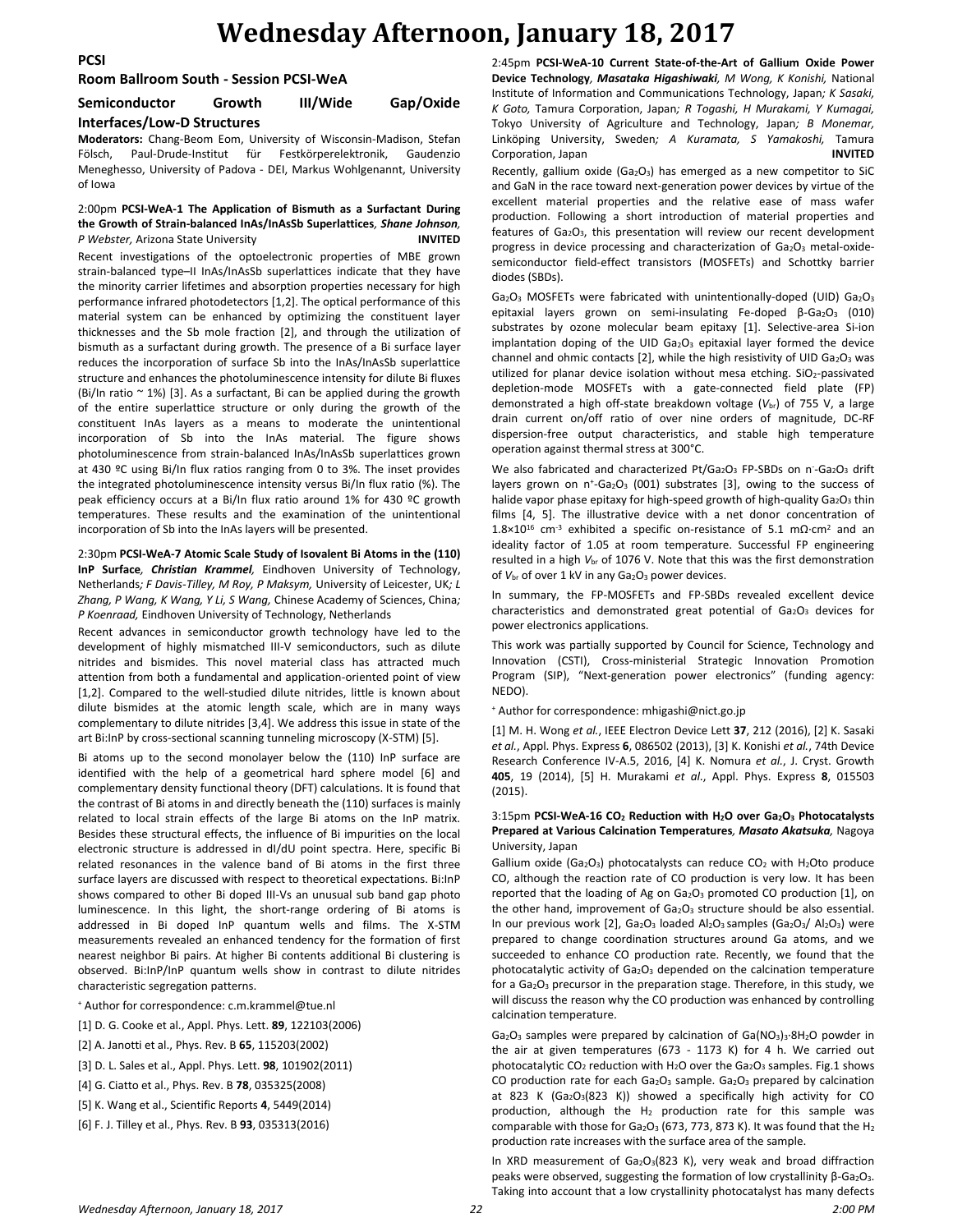to promote the recombination of excited electron-hole pairs, high CO production activity for Ga<sub>2</sub>O<sub>3</sub>(823 K) would be resulted from an improvement of  $CO<sub>2</sub>$  adsorption process rather than electrons and holes diffusion process. Therefore We performed FT-IR measurements for chemisorbed species on Ga<sub>2</sub>O<sub>3</sub> samples after introduction of CO<sub>2</sub>. It was revealed that adsorbed species on Ga<sub>2</sub>O<sub>3</sub>(823 K) are different from those on other Ga2O3 samples. The FT-IR spectrum of Ga2O3(823 K) indicated preferential formation of CO<sub>2</sub> species interacting with water adsorbed on  $Ga<sub>2</sub>O<sub>3</sub>$  surface.

3:20pm **PCSI-WeA-17 ZrO<sup>2</sup> as a High-k Gate Dielectric for Enhancementmode AlGaN/GaN MOS HEMTs***, Charles Eddy, Jr., V Wheeler,* U.S. Naval Research Laboratory*; D Shahin,* University of Maryland*; T Anderson, M Tadjer, A Koehler, K Hobart,* U.S. Naval Research Laboratory*; A Christou,*  University of Maryland*; F Kub,* U.S. Naval Research Laboratory

Advanced applications of AlGaN/GaN high-electron-mobility transistors (HEMTs) in high-power RF and power switching are driving the need for an insulated gate technology. We present here basic and early applied studies of the use of zirconium oxide ( $ZrO<sub>2</sub>$ ) as a high-k, high breakdown gate dielectric for reduced gate leakage and a fully-recessed barrier structure for enhancement-mode operation of AlGaN/GaN HEMTs. We include the study of GaN surface preparations for dielectric deposition, surface/interface characterization and device operation wherein a world record threshold voltage of +3.99V is achieved.

An optimum GaN surface preparation involving a piranha etch followed by a thermal oxidation of the surface has previously been shown [1] to result in smooth, clean GaN surfaces that exhibit the best electrical performance when ALD high-k dielectrics are deposited thereon. This same preparation is applied to ALD  $ZrO<sub>2</sub>$  dielectrics.  $ZrO<sub>2</sub>$  films were deposited by atomic layer deposition (ALD) using two different metal precursors [zirconium (IV) tertbutoxide (ZTB) and tetrakis(dimethylamido)zirconium(IV) (TDMAZ)] and water. For the former we also assessed both water and ozone as the oxygen precursor.  $ZrO<sub>2</sub>$  films grown by ALD with ZTB were found to be slightly oxygen rich whether ozone or water were used as the oxygen source. However, films grown with ZTB and ozone did have carbon contamination. Films grown with TDMAZ and water were found to be stoichiometric and free of carbon.

Films grown with ZTB and water on optimally prepared surfaces again shown the best electrical performance for the dielectric-semiconductor interface in terms of smoothness, low leakage in forward and reverse bias (< 10-5 A cm-2 ) and low hysteresis. Unlike in previous studies with ALD deposited  $Al_2O_3$  and HfO<sub>2</sub>, where total trapped charge was in the mid-10<sup>11</sup> to low  $10^{12}$  cm<sup>-2</sup> range, ZrO<sub>2</sub> films show considerably higher trapped charge densities in the high  $10^{12}$  to mid- $10^{13}$  cm<sup>-2</sup> range. The nature of this charge is uncertain at this time but believed to be due to excess oxygen in ZTB deposited films and is directly responsible for a  $1.5 - 2$  V positive shift in threshold voltage.

<sup>+</sup> Author for correspondence: chip.eddy@nrl.navy.mil

[1] C.R. English, et al., J. Vac. Sci. & Technol. B 32,03D106 (1-17) (2014).

3:25pm **PCSI-WeA-18 Defects and Electrical Characteristics of Pt-based Ohmic and Schottky Contacts to ZnO Nanowires***, Jon Cox, G Foster, A Jarjour,* The Ohio State University*; H Von Wenkstern, M Grundmann,*  Universität Leipzig Institut für Experimentelle Physik II, Germany*; L Brillson,*  The Ohio State University

Zinc oxide has emerged as a promising wide bandgap material (3.35eV at 300K) for use in next-generation nanoelectronics, with important piezoelectric, gas sensing, and optoelectronic (UV) properties. We report the *in-situ* fabrication of both Ohmic and Schottky contacts to single ZnO nanowires prepared by pulsed laser deposition (PLD) and carbothermal vapor phase transport, using only Pt metal and Ga-ion surface modification.

In bulk ZnO, defects have been shown to strongly affect the behavior of metal contacts, by modifying band bending and allowing trap-assisted tunneling transport through the metal-ZnO Schottky barrier [1].

*Wednesday Afternoon, January 18, 2017 23 2:00 PM* A Ga focused ion beam (FIB) was operated at 30 keV to implant NW surfaces before metallization for creation of Ohmic contacts, and at 5 keV to gently mill the outer annulus and reduce defect concentrations at the surface, promoting formation of Schottky contacts. Electron beam induced deposition (EBID) was used to pattern Pt metal contacts to the wires, and current-voltage characteristics were measured. Depth-resolved

cathodoluminescence spectroscopy (DRCLS) was used to measure native point defects at the nanowire surface, into the bulk, and under 30nm Pt contacts. Depth profiles of DRCL spectra at and under Ga-implanted Ohmic contacts reveals interfacial segregation of copper on zinc site defects ( $Cu<sub>Zn</sub>$ , 2.34eV) and oxygen vacancies (V<sub>o</sub>, 2.54eV). Ohmic contact resistivity was also found to decrease with increasing 30 keV Ga-implantation dose. A depth profile of DRCL spectra at the interface of a Ga-milled area and 30nm Pt contact demonstrates that milling of the NW surface decreases concentration of  $Cu_{Zn}$  by an order of magnitude, promoting the formation of Schottky contacts. A Schottky contact with 2 orders of magnitude rectification was fabricated to the thin end of a tapered NW, whose diameter increases linearly from 400nm to 1µm at the other end. Investigation of defect dependence on NW diameter also demonstrated a 2x linear increase in Cu<sub>Zn</sub> from 500nm to 1 $\mu$ m diameter. To cause pinch-off, the depletion width must be comparable to the NW diameter [2]. Thus, thinner wires are easier to pinch-off and have a lower inherent concentration of surface defects, promoting easier formation of Schottky contacts.

The interfacial physics of contacts to NW's is influenced by the diameter of the NW and its defect profile at the interface. Through the control of defects in these NW's by Ga-ion surface modification, Ohmic and Schottky contacts can be fabricated *in-*situ using a single metal. The authors gratefully acknowledge support from National Science Foundation Grant No. DMR-1305193 (Charles Ying and Haiyan Wang).

#### 4:30pm **PCSI-WeA-31 Investigation of Schottky Contacts and Traps in β-Ga2O3***, Aaron Arehart, S Ringel, E Farzana, Z Zhang,* The Ohio State University*; E Ahmadi, Y Oshima, J Speck,* University of California, Santa Barbara **INVITED**

Beta-phase gallium oxide (β-Ga<sub>2</sub>O<sub>3</sub>) is an ultra-wide bandgap (UWBG) semiconductor that is promising for a broad range of applications including power electronics and chemical sensing, but the understanding of this material is still in its infancy. β-Ga<sub>2</sub>O<sub>3</sub> is attracting particular interest due to its large, direct bandgap of ~ 4.8 eV, the availability of *n*-type doping, the ability to create heterostructures, and the availability of native substrates to support homoepitaxial growth. Additionally, several groups have reported promising initial results with high breakdown voltage transistors demonstrating the promise of this material [1-3]. However, there has been little research so far to understand the source and concentration of defects or their impact on device behavior so far [4]. Additionally, the properties of Schottky contact metals are not well explored, but is essential for metal semiconductor field effect transistors (MESFET) and similar devices. This presentation will focus on characterization of defects in  $β$ -Ga<sub>2</sub>O<sub>3</sub> (Fig. 1), exploration of Schottky barrier heights for Ni, Au, Pt, and Pd metals (Fig. 2) using internal photoemission, capacitance-voltage, and current-voltagetemperature (I-V-T) measurements, and the carrier transport in the Schottky contacts using I-V-T.

<sup>+</sup> Author for correspondence: arehart.5@osu.edu

- [1] M.H. Wong et al., Electron Dev. Lett. **37**, 212 (2016).
- [2] M. Higashiwaki et al., Phys. Stat. Sol. A **211**, 21 (2014).
- [3] M. Higashiwaki et al., Semicond. Sci. Tech. **31**, 034001 (2016).
- [4] Z. Zhang, et al., Appl. Phys. Lett. **108**, 052105 (2016).

5:00pm **PCSI-WeA-37 Defect Distribution and Electronic Properties of the IrOx/ZnO Interface***, Geoffrey Foster,* The Ohio State University*; G Mackessy,* Columbus School for Girls*; A Hyland, M Allen,* University of Canterbury, New Zealand*; L Brillson,* The Ohio State University

We used depth-resolved cathodoluminescence spectroscopy (DRCLS) to measure the spatial distribution of native point defects at Zn- and O-polar ZnO interfaces with iridium oxide (IrO<sub>x</sub>) and their impact on Schottky barrier formation. Oxidized metal, such as IrO<sub>x</sub> and PtO<sub>x</sub>, have sparked interest in their high work functions allowing them to be used as both Ohmic and Schottky contacts[1]. These oxidized metal layers produce Schottky contacts with the ZnO. These diodes have rectification of 8.6 and 5.5 orders of magnitude, respectively, with barrier heights of 0.89 eV and 0.67 eV. For the same RF sputter of a 32 nm IrO<sub>x</sub> layer, on ZnO, sample on both Zn-polar and O-polar ZnO, incident electron beams with energies  $E_B =$ 1 -5 keV generated electron-hole (e-h) pairs that recombined to exhibit DRCLS spectra past the IrO<sub>x</sub> layer, with 3.35 eV intrinsic band gap transitions in ZnO, and 2.01 eV and 2.08 eV  $V_{Zn}$  transitions in the Zn-polar and O-polar ZnO respectively.  $V_{Zn}$  acts as a compensating defect, acting to increase the depletion width at the IrO<sub>x</sub>/ZnO interface creating the Schottky diode [2]. DRCLS enabled us to profile the  $V_{\text{Zn}}$  density across the IrOx/ZnO interface on a near nm scale as defined by Monte Carlo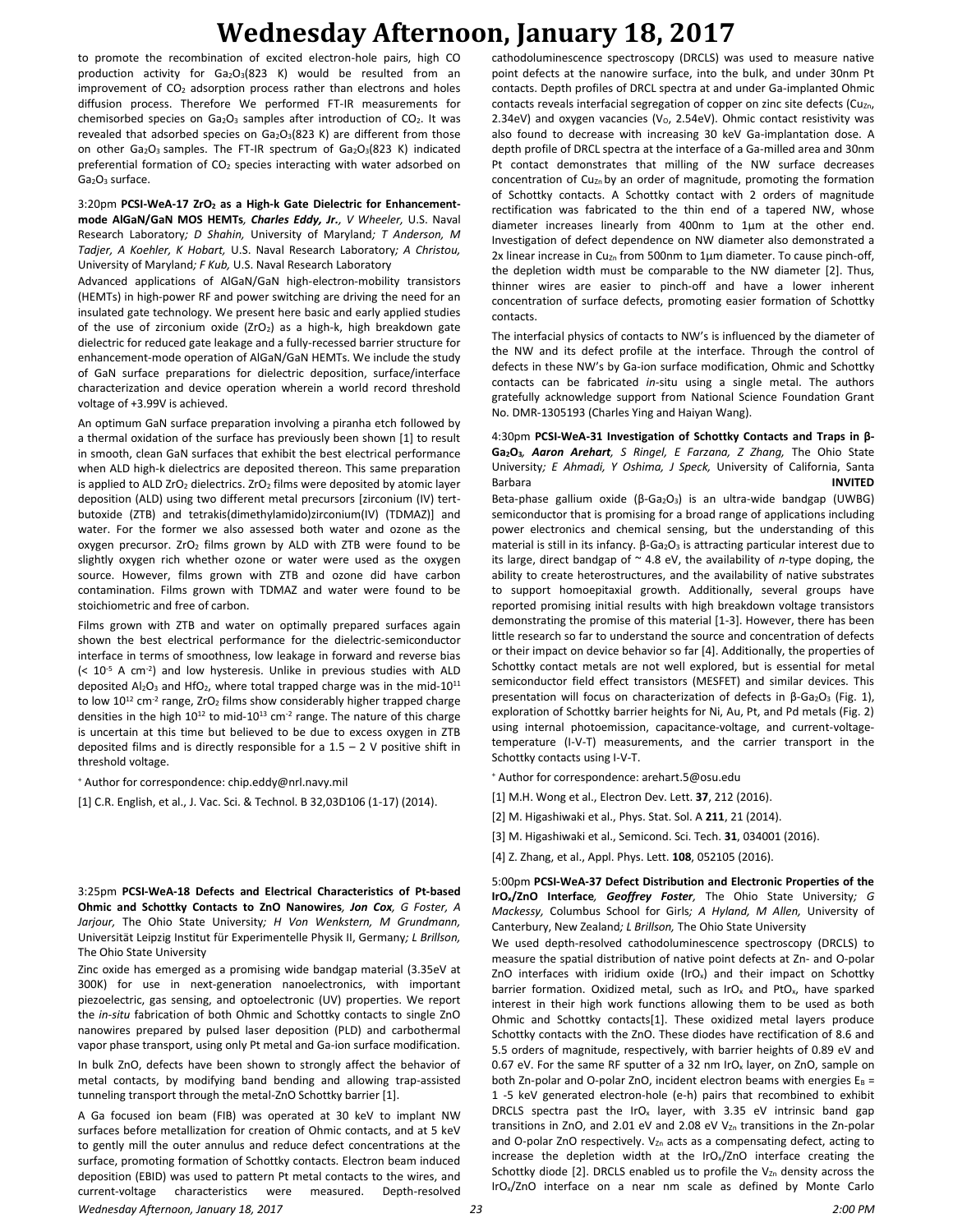simulations of electron-hole (e-h) pair creation rate vs. depth. This defect depth precision revealed interfaces with  $V_{Zn}$  profiles in the ZnO that varied with the Zn-Polar and O-polar ZnO orientations. The depth profiles show a clear difference in the density of  $V_{Zn}$  in each sample with nearly a 1.5 times increase in  $V_{Zn}$  density from the O-polar to the Zn-polar sample.

The variation of the  $V_{Zn}$  between each is significant since it explains the higher barrier height in the Zn-polar ZnO. This increased barrier height from growing oxidized metals on semiconductor films could have implications since these high work function metals could be used as Ohmic contacts on p-type semiconductors. The authors gratefully acknowledge support from National Science Foundation Grant No. DMR-1305193 (Charles Ying and HaiyanWang).

\*Author for correspondence: foster.887@buckeyelamil.osu.edu

[1] G. T. Dang, T. Uchida, T. Kawaharamura, M. Furuta, A. R. Hyndman, R. Martinez, S. Fujita, R. J. Reeves, and M. W. Allen, "Silver oxide Schottky contacts and metal semiconductor field-effect transistors on SnO2 thin films," vol. 041101, 1882.

[2] Y. Dong, F. Tuomisto, B. G. Svensson, A. Y. Kuznetsov, and L. J. Brillson, "Vacancy defect and defect cluster energetics in ion-implanted ZnO," *Phys. Rev. B - Condens. Matter Mater. Phys.*, vol. 81, no. 8, pp. 3–6, 2010

5:05pm **PCSI-WeA-38 Ultrasound Treatment Influece on the Si-SiO<sup>2</sup> Interface Defects Structure***, Daniel Kropman, T Laas,* Tallinn University, Estonia*; A Medvids,* Riga Technical University

The effect of ultrasonic treatment (UST) on the defect structure of the Si– SiO<sub>2</sub> system by means of electron spin resonance (ESR), metallography, MOS capacitance technique and secondary ions mass-spectroscopy is presented. The non-monotonous dependence of the point defect densities on the US wave intensity has been observed. The US frequency influence on the ESR signal intensity of the defect centres depended on the defects type and may be caused by vibrational energy dissipation which are a function of defect centre's type. The density of point defects and absorbed impurities at the Si-SiO<sub>2</sub> interface can be reduced by appropriate choise of UST.

Before UST a signal with g=1.9996 (Pa centers) connected with vacancy complexes is observed. After UST appears another signal with g=2.0055 (broken bonds of Si atoms).Investigation of the dependence of the spin density on the US frequency of the UST in Si-SiO<sub>2</sub> samples with [III] and [100] crystallographic orientation was carried out. It has been shown that the influence of the US frequency and the sample orientation on the ESR signal intensity varies for different centres. The frequency and orientation dep endence of the ESR signal with g=l.9996 and the lack of this dependence for the centres with g=2.0055 show that the vibrational energy dissipation depend on the type of defect centres and their orientation. Defect density grows with an increase of the US intensity or changes nonmonotonously depending on the oxides thickness.In the samples with thick oxide there is a maximum in the dependence of the charge carriers life time on the US wave amplitude, while in samples with thin oxide -a minimum. This shows that the structural defects form electrically active centres and their density can be varied by UST.

#### 5:10pm **PCSI-WeA-39 The Effects of B and Ga Co-doped ZnO Electron Transporting Layer on the Properties of n-ZnO /p- GaN UV Photodetector***, J Huang, Linjun Wang, K Tang, Y Shen, F Gu,* Shanghai University, China

Recently, ZnO has attracted much attention in short wavelength optoelectronic devices and sensors [1-2] due to its direct wide optical bandgap (3.37eV) and high exciton binding energy (60meV). Also ZnO is intrinsically an n-type semiconductor and can easily be a heterojunction with other p-type materials, such as p-Si, p-NiO, p-SiC, p-GaN as well as some p-type organic-polymers. Based on the very good characteristics of ZnO mentioned above, it is very popular to be chosen as electron selective layer in ultraviolet (UV) photodetectors (PDs) [3-4].

B and Ga co-doped ZnO (BGZO), as a transparent conduction oxide electrode, has many good physical properties, such as high electrical conductivity, excellent optical transparency and thermal stability, which would replace the traditional ITO or FTO due to its low cost and easy process [5]. Herein, we prepared BGZO with different thicknesses as an electron transporting layer of the ZnO /GaN heterojunction and the ultraviolet photoresponse characteristics of the devices were investigated. From the results, we find that the PDs with BGZO coating showed higher responsivity.

[1] T.J. Hsueh, C.L. Hsu, S.J. Chang, P.W. Guo, J.H. Hsieh, I.C. Chen, Scr. Mater. **57**, 53 (2007).

[2] H. Zhou, G.J. Fang, L.Y. Yuan, C. Wang, X.X. Yang, H.H. Huang, C.H. Zhou, X.Z. Zhao, Appl.Phys.Lett. **94**, 013503 (2009).

[3]T.C. Zhang,Y. Guo, Z.X. Mei, C.Z. Gu, X.L. Dua, Appl.Phys.Lett. **94**, 113508 (2009).

[4]S. Mridha, D. Basak, J. Appl.Phys. **101**, 083102 (2007).

[5]R.G. Gordon, Mater. Res. Bull. **25**, 52 (2000).

#### 5:15pm **PCSI-WeA-40 2D Silica and Aluminosilicate Bilayers on Pd( 111): From Incommensurate to Commensurate Crystalline***, Jin-Hao Jhang, C Zhou, G Hutchings, E Altman,* Yale University

Zeolite silicate frameworks are essential in facilitating numerous catalytic reactions. Although zeolites have been used for decades, it is still a longterm challenge to understand how surface properties of zeolites promote catalytic reactions. Recently, two-dimensional (2D) van der Waals silica and aluminosilicate bilayers have been successfully prepared on metal substrates, e.g. Pd( 100) [1], Pt( 111) [2], and Ru( 0001) [3,4]. This achievement creates a new pathway for investigating zeolites using surface science approaches.

Both silica and aluminosilicate bilayers can grow in crystalline and amorphous forms. On Pt( 111) only amorphous silica bilayer can be formed likely due to the relatively large lattice mismatch with the crystalline form, whereas on Ru( 0001) both crystalline and amorphous bilayers are seen due to a low lattice strain. However, the structural information of the bilayer -growth transition between crystalline and amorphous phases is still lacking. Pd( 111) thus becomes a suitable substrate to gain the information because of the degree of the lattice mismatch: Pt( $111$ ) = 4.6% > Pd( $111$ ) =  $3.7\%$  > Ru( 0001) = 2%. We report structural studies of silica and aluminosilicate bilayers on Pd( 111) via low energy electron diffraction and scanning tunneling microscopy, complemented by density functional theory (DFT) calculations. Our results reveal that silica bilayers grow in an incommensurate crystalline form on Pd( 111) which is found neither on Pt( 111) nor Ru( 0001) and is in contrast to Pd( 100) where a commensurate form is observed. It puts the maximum biaxial tensile strain that can be imparted on the bilayer to less than 3.7%. The aluminosilicate bilayer was successfully prepared by replacing 25% of the Si with Al, and importantly, it grows commensurately on Pd( 111). The DFT calculations reveal that the longer Al-O bonds reduce the strain energy by decreasing the mismatch to 1.9% as well as by softening it; thereby explaining the transition from incommensurate to commensurate forms. Overall, this work clearly provides an insight into the possibility of manipulating the structure of a 2D material.

[1] E. I. Altman et al., J. Phys. Chem. C **117**, 26144-26155( 2013).

[2] X. Yu et al., Appl. Phys. Lett . **100**, 151608(2012).

[3] D. Loeffler et al., Phys. Rev. Lett . **105**, 146104(2010).

[4] J. A. Boscoboinik et al., Angew. Chem. Int . Ed. **51**, 6005-6008(2012).

#### 5:20pm **PCSI-WeA-41 Electron-phonon Coupling Dynamics for Tunable Bandgap of Transition Metal Dichalcogenide Atomic Layers***, Quinton Rice, T Neupane, D Jayakodige, B Tabibi, F Seo,* Hampton University

The atomic layers of 2-dimensional transition metal dichalcogenides (TMDCs, MX2; M=Mo or W; X=S, Se, or Te) are of great interest in the areas of optoelectronic and photonic applications due to the bandgap conversion from direct for monolayer and indirect for bilayer or multilayer; unique properties of valley orbital, spin, and optical helicity; and compositional tuning of exciton bandgaps in visible and near-infrared region. In this work, the average acoustic phonon energy involved in the electron-phonon interaction as well the coupling strength between electrons and phonons is analyzed using the O'Donnell and Chen relation for the temperaturedependent bandgap of TMDCs. The analysis shows that as the temperature is increased the exciton band energy is decreased. When the electronphonon coupling strength is large (small) the tunability of exciton bandgap is wide (narrow) for a constant acoustic phonon energy. Weak electronphonon coupling (S=2) leads to a linear decrease in the bandgap energy for temperature above ~85 K but strong coupling (S=30) above ~60 K. The bandgap was changed from 2 eV to 0.5 eV for both weakly and strongly coupled electrons, however, for a constant electron-phonon coupling strength, large (small) acoustic phonon energy results in narrow (wide) tunability of the bandgap. The ability to control the exciton bandgap through the electron-phonon interaction and average acoustic phonon energy at various temperatures leads to tunable optoelectronic and photonic devices based on 2-dimensional TMDCs. Acknowledgement: This work at HU is supported by ARO W911NF-15-1-0535, NSF HRD-1137747, and NASA NNX15AQ03A.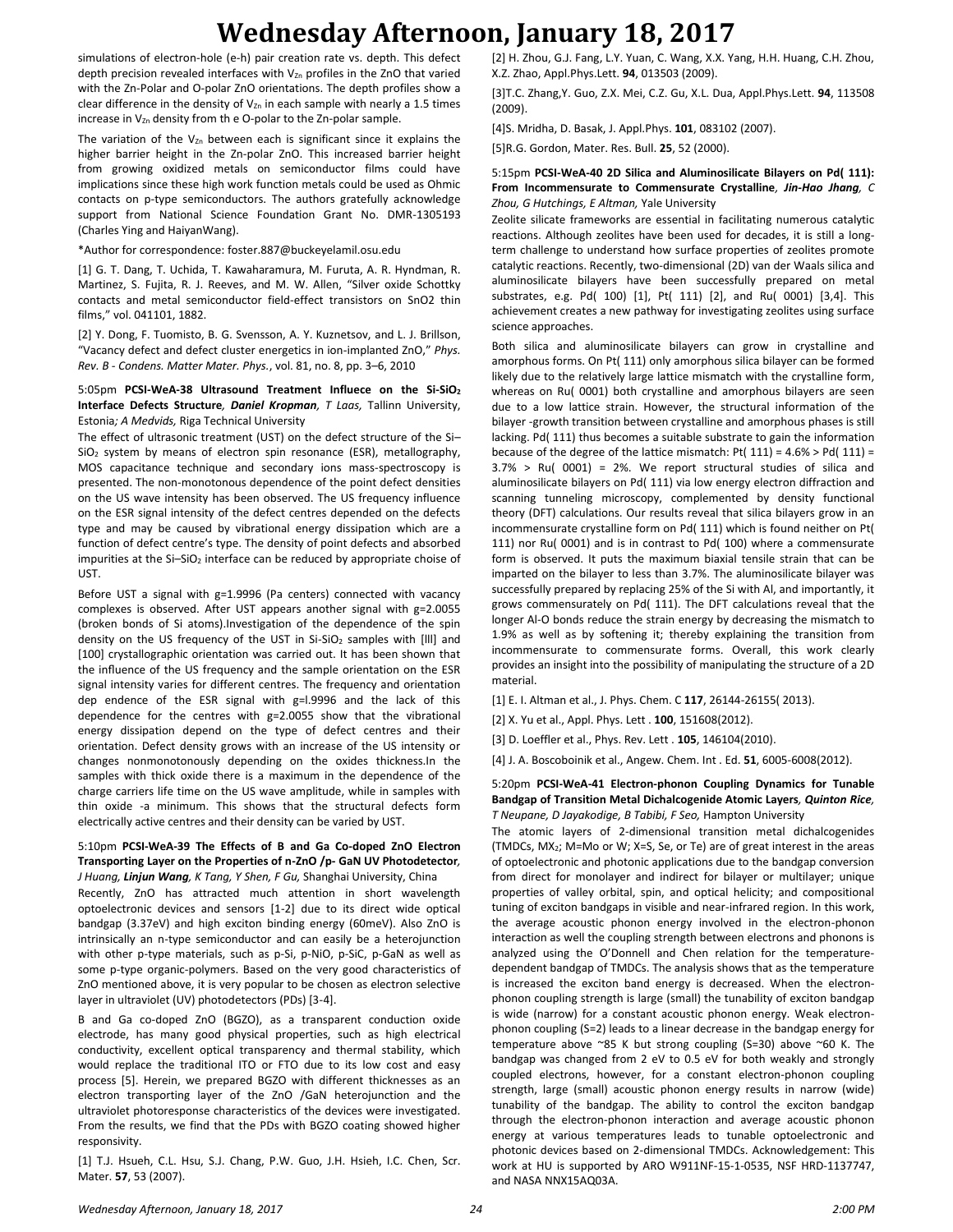5:25pm **PCSI-WeA-42 Nonlinear Absorption Characteristics of Monolayer and Bilayer/Multilayer of TMDC***, Tikaram Neupane, Q Rice, D Jayakodige, B Tabibi, F Seo,* Hampton University

The nonlinear absorption properties of TMDC depends on the changes of band gap where monolayer of TMDC has a direct bandgap and the bilayer and multilayer have an indirect band gap. The bandgap of the monolayer is wider than that of bilayer and multilayer. This absorption process is described by Jablonski diagrams which may include two-step absorption with one-photon for each step, two-photon absorption to the real final state through a virtual intermediate state. In the one-photon excitation, the electric dipole transition  $|i\rangle$  to  $|f\rangle$  is allowed due to other parities between two states. Hence the saturable (negative) absorption (SA) is observed due to the higher ground-state absorption cross-section than the excited-state absorption cross-section,  $\sigma_g > \sigma_e$ . But in the two-photon excitation, the electric dipole transitions  $|i\rangle$  to  $|n|$  and  $|n\rangle$  to  $|f\rangle$  are allowed due to same parities between the initial and final states via intermediate virtual state. Therefore, the reverse saturable (positive) absorption (RSA) is dominant due to the higher value of the excited-state absorption cross-section than the ground-state absorption cross-section. The band gap changes due to the number of layers and temperature switches RSA to SA or vice versa. The atomic layers with SA are utilized for laser Q-switch and mode-locker, while the atomic layers with RSA are utilized for optical power limiter. Acknowledgement: This work at HU is supported by ARO W911NF-15-1-0535, NSF HRD-1137747, and NASA NNX15AQ03A.

#### 5:30pm **PCSI-WeA-43 Graphene Moiré Pattern Ultra-High Resolution Atomic Force Microscopy***, B Kim, Gerald Pascual, K Lee,* Park Systems Corporation

The ultra-high resolution of AFM was demonstrated in a Graphene/hexagonal Boron Nitride (hBN) sample evaluation conducted by AFM. The sample consisted of hBN substrate overlaid with a Graphene layer and was scanned under ambient air. The purpose of the evaluation was to assess the AFM ability to characterize the topography of the moiré pattern that was created when one layer was set on top of the other and offset by rotation. Using non-contact AFM mode and a standard AFM probe tip, the AFM was able to successfully image the moiré pattern super lattice constant of the sample in scans as large as 500 x 500 nm (Figure (a)). In the higher magnification image of Figure (b) taken at a scan size of 60 x 60 nm provides the clear evidence that not only are the super lattice constants of the moiré pattern about 15 nm [1] in width, but that the spacing between each striation on the moiré pattern is roughly 4-5 nm in length. Observations of such striations in Graphene/hBN systems have been previously reported [2]. This latter distance is in line with the expected tip radius curvature values for the AFM tip used to acquire all four sets of data.

#### 5:35pm **PCSI-WeA-44 Nucleation of Cu2Te Layer by a Closed Space Sublimation Method Toward the Growth of Te Based Chalcopyrite***, Youhei Sakurakawa, A Uruno, M Kobayashi,* Waseda University, Japan

The two-step closed space sublimation (CSS) growth of high quality AgGaTe<sub>2</sub> layer was successfully achieved by the formation of the Ag<sub>2</sub>Te layer as a first step. This AgGaTe2 layer was successfully applied to the solar cells. CuGaTe<sub>2</sub> has been focused on because of the lower material cost than AgGaTe<sub>2</sub>. Based on the success of AgGaTe<sub>2</sub>/Ag<sub>2</sub>Te, CuGaTe<sub>2</sub>/Cu<sub>2</sub>Te was proposed and the growth of Cu<sub>2</sub>Te by the CSS method was attempted in this study. It has been confirmed that the surface morphology was widely varied depending on the growth parameter in case of the  $Ag_2Te$  layer growth. The realization of the membrane-filter structure for the  $Ag_2Te$ layer was the key for the formation of high quality AgGaTe2 layer. In this study, Cu2Te layer was formed on various substrate materials and surface orientations using various source materials. Judging from the phase diagram of Cu-Te, Cu-Te compounds would exhibit various structures depending on the temperature and the mole ratio, hence the surface structure of the layer could be drastically controlled. The substrate surface chemistry (dangling bond density, polarity, and so on) would also affect the formation process of Cu-Te compounds.

Cu2Te layers were grown using 3N Cu2Te powder or 3N CuTe powder. The substrate temperature during the layer growth was varied from 590 °C to 700 °C. The substrates used were Si(001), Si(111) and Al2O3(0001). The surface structure of the obtained layer was characterized using scanning electron microscope (SEM) . The crystallographic property of the layer was mainly analyzed by the *θ*-2*θ* profile of the x-ray diffraction.

Figure 1 shows the SEM image of the layer grown on Si (001) at 590 °C. Plateaus and cells surrounding them were observed. This surface structure was probably associated with the peritectoid reaction of Cu and Te [3]. The size of plateau and their spacing were sub-micrometer scale, and such structures would be useful for fabricating various nano-structures. The size and the shape of the plateau revealed to be affected by the substrate temperature and the surface orientation of the substrate. The nucleation of the CuGaTe<sub>2</sub> layer on this surface structure would be also reported.

#### 5:40pm **PCSI-WeA-45 Gallium Nanoparticles Based Heterostructures for Full Color Thermally Stable Plasmonic and Photonic Platforms***, Maria Losurdo,* Cnr-Nanotec, Institute of Nanotechnology, Italy*; A Suvorova,* The University of Western Australia*; K Hingerl,* Johannes Kepler University Linz*; J Humlicek,* Masaryk University, CEITEC, Brno,*; A Brown,* Duke University Gallium, Ga, a group-III metal, is of fundamental interest due to its polymorphism, unusual phase transition behaviors and optical properties. In recent years, substrate-supported Ga nanoparticle ensembles have been shown to be efficacious for plasmonics applications in the full NIR-VIS-UV spectral range [1]. Although bulk Ga is liquid under ambient conditions, new solid phases have been observed when Ga is confined at the nanoscale. Herein, we discuss structural, thermal and optical properties of Ga nanoparticles (Ga NPs) creating heterostructures with silicon, silicon carbide, graphene, and sapphire. We show that at the nanoscale the support plays a fundamental role in determining Ga nanoparticle phases. Specifically, we demonstrate the stable coexistence in sapphire/Ga NPs and SiC/Ga NPs of the Ga solid g-phase core and a liquid shell. The driving forces for the nucleation of the g- phase are a combination of surface energies, the Laplace pressure in the nanoparticles and its epitaxial relationship to the substrate. Amorphous, deformable substrates, like glass and graphene as well as chemically reactive substrates, such as Si, inhibit solid phase nucleation. Sapphire and SiC, which are rigid and non-reactive with Ga, creates a semi-coherent lattice nucleating a g-phase solid core when the nanoparticles are above 50 nm. The solid-liquid phase coexistence is stable from 180K to 800K [2]. We present extensive correlations between structural, using HRTEM and TERS, and optical characterisations using ellipsometry and magneto-spectroscopy, from the infrared to visible and ultraviolet range, to describe phenomena arising from coupling wavelength-resolved light into the various heterostructures. Therefore, impacts of the stable solid-liquid phase coexistence and of superheating and supercooling in core-shell NPs on plasmonics are discussed.

The study is extended also to a variety of Ga-based bimetallic nanoparticles to provide a general framework for understanding how nanoscale confinement, metals interfacial and surface energies, and crystalline relationships to the support (graphene, semiconductor, or insulator) enable and stabilize the coexistence of unexpected phases providing criteria for choosing heterostructure type to control nanoparticle optical behavior and interfacial charge transfer.

*We aknowledge the contribution of the H2020 European programme under the project TWINFUSYON (GA692034)*

<sup>+</sup> Author for correspondence: maria.losurdo@cnr.it

[1] Y. Yang et al. ACS Photonics, 1, 582 (2014)

[2] M. Losurdo et al., Nature Materials. **15**, 995 (2016).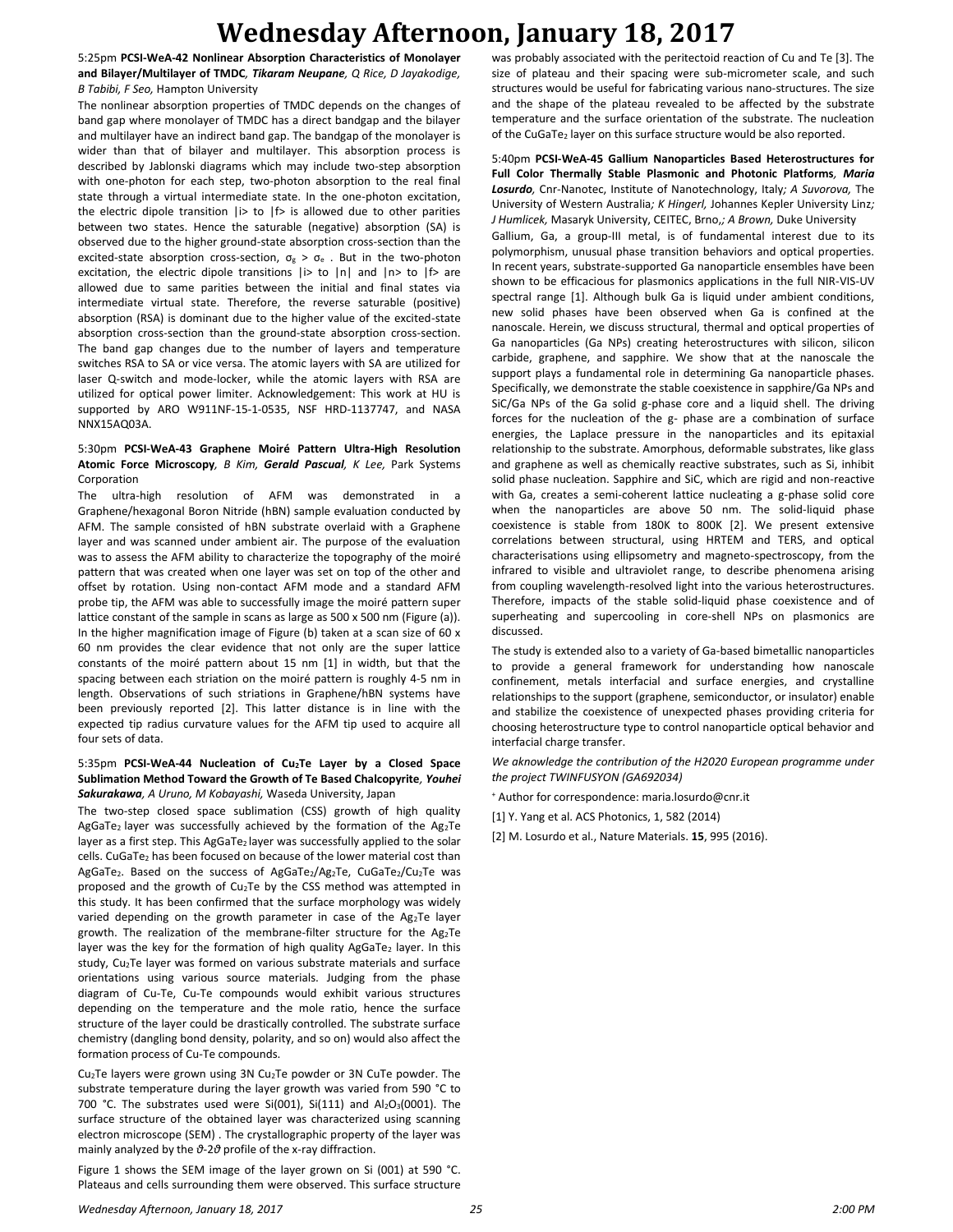## **Thursday Morning, January 19, 2017**

**PCSI**

#### **Room Ballroom South - Session PCSI-ThM**

#### **Grande Finale**

**Moderator:** Chris Palmstrom, University of California, Santa Barbara

8:30am **PCSI-ThM-1 Spin-Dependent Processes in Organic Solar Cells: Recombination at Bulk Heterojunctions***, Martin Brandt,* Walter Schottky Institut, Technische Universität München, Germany*; A Kupijai,* Walter Schottky Institute/Technische Universität München, Germany*; K Behringer, F Schaeble, N Galfe, M Stutzmann,* Walter Schottky Institut, Technische Universität München, Germany

Spin selection rules govern electronic transport and can therefore be used to identify important transport processes. Electrically detected magnetic resonancd provides an extensive toolbox for this purpose with its recently developed techniques based, e.g., on spin locking and electron double resonance. It is partucularly informative when spin pairs are studied, where the constituents can be easily distinguished spectroscopically.

In this talk, studies of the domnant spin-dependent processes in organic solar cells are summarized using bulk heterojunctions of PCBM and P3HT or PCDTBT. At low temperatures, we identify the recombination of bipolar polaron pairs as the dominant processes and determine the time constants characteristic for this recombination. With increasing temperatures, the negative PCBM polaron becomes invisible. At room temperature, we find the spin-dependent transport in P3HT/PCBM to be governed by a recombination process involving two spin species in P3HT, the positive polaron and a hitherto unreported, possibly defect-related state. We introduce electrically detected magnetic resonance as a method, briefly review its range of applications and discuss the results obtained on our organic devices as a function of temperature and bias voltage.

#### 9:00am **PCSI-ThM-7 Exciton Spin Dynamics in Hybrid Organic-inorganic Perovskites***, P Odenthal, W Talmadge, N Gundlach, R Wang, C Zhang, D Sun,* University of Utah*; Z Yu,* Washington State University*; Z Vardeny, Yan Li,* University of Utah **INVITED**

The hybrid organic-inorganic perovskites have emerged as a new class of semiconductors which make excellent solar cells with an efficiency over 20%. They are also highly promising semiconductors for the field of spintronics due to their large and tunable spin-orbit coupling, spin dependent optical selection rules, and predicted electrically tunable Rashba spin splitting. I will present our latest study of exciton spin dynamics on the solution processed polycrystalline CH3NH3PbClxI3-x. With time-resolved Faraday rotation (TRFR) and optical Hanle measurements, we demonstrate the optical orientation and quantum beating of excitons in the perovskites, which confirms the spin-dependent optical transitions. The energy dependence of the Faraday rotation follows the exciton absorption band at low temperatures, confirming its excitonic origin. The TRFR in zero field reveals unexpected long spin lifetimes exceeding 1 ns at 4K, given that Pb and I exhibit large spin-orbit coupling, and usually lead to fast spin relaxation. Application of a transverse magnetic field causes quantum beating at two distinct frequencies, and the approximate linear relationships give two g-factors, which we tentatively assign to electrons and holes as  $g_e = 2.63$ , and  $g_h = -0.33$ . Temperature dependence and power dependence of the spin lifetimes reveal some clues to the spin relaxation mechanisms.

#### 9:30am **PCSI-ThM-13 Group IV-SiGeSn Core/Shell Nanowires***, Simone Assali, A Attiaoui, O Moutanabbir,* École Polytechnique de Montréal, Canada **INVITED**

Sn-containing Si and Ge alloys in an emerging family of semiconductors with the potential to impact group IV materials-based devices. Indeed, the ability to independently engineer both lattice parameter and band gap holds premise to develop enhanced or novel photonic and electronic devices. The ability to incorporate Sn atoms into silicon and germanium at concentrations about one order of magnitude higher than the equilibrium solubility is at the core of these emerging class of semiconductors. Combining the unique properties of SiGeSn with the flexibility in design and fabrication offered by nanowires creates a wealth of opportunities to implement innovative devices. With this perspective, in this presentation we will address the epitaxial growth and stability of these metastable semiconductors with focus on core-shell nanowires. We will discuss their optical and electronic properties based on theoretical and experimental investigation. Strategies to integrate these nanowires in fabrication of optoelectronic devices will also be presented.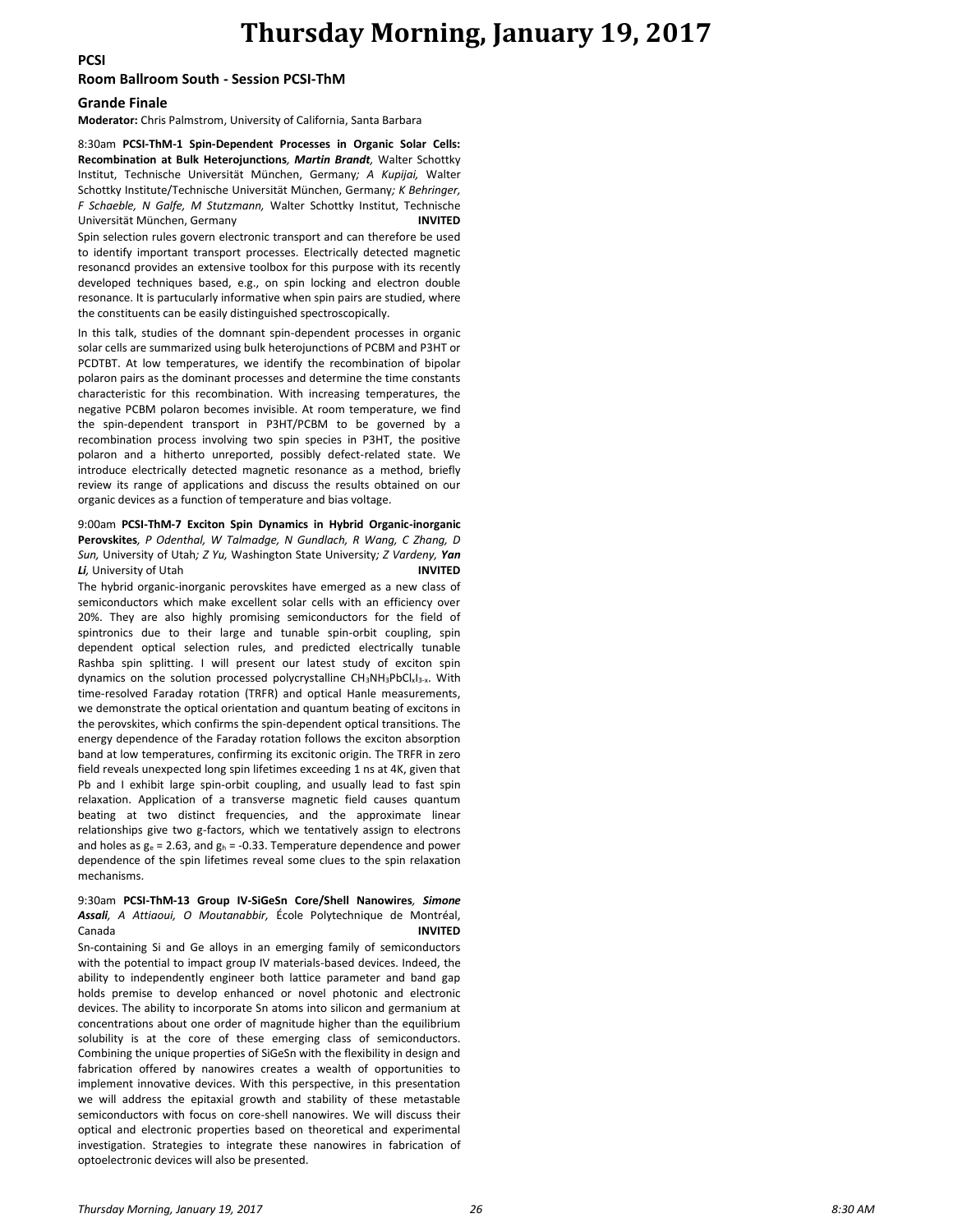### **Author Index**

 $- A -$ 

Abdel-Nasser, S: PCSI-MoA-38, 9 Acosta, M: PCSI-TuM-16, 14 Addamane, S: PCSI-TuM-43, 16 Adur, R: PCSI-MoA-37, 9 Ahmadi, E: PCSI-WeA-31, 23 Ahn, C: PCSI-TuM-16, 14 Akaishi, A: PCSI-MoA-41, 10; PCSI-MoA-7, 8 Akatsuka, M: PCSI-MoA-45, 11; PCSI-WeA-16, **22** Akiyama, T: PCSI-MoM-39, 6; PCSI-TuM-38, **15**; PCSI-TuM-39, 15 Alberi, K: PCSI-MoM-38, **6** Albrecht, T: PCSI-MoM-47, **7** Albright, S: PCSI-TuM-16, 14 Allen, M: PCSI-WeA-37, 23 Altman, E: PCSI-MoE-18, 13; PCSI-MoM-7, 4; PCSI-TuM-16, 14; PCSI-WeA-40, 24 Anders, M: PCSI-MoA-9, **8** Anderson, E: PCSI-MoM-31, 5 Anderson, T: PCSI-WeA-17, 23 Arehart, A: PCSI-WeA-31, **23** Arnold, M: PCSI-MoM-8, 4 Asahi, T: PCSI-WeM-39, 20 Asel, T: PCSI-WeM-17, **19** Asensio, M: PCSI-SuE-16, 3 Assali, S: PCSI-ThM-13, **26** Attiaoui, A: PCSI-ThM-13, 26 Avila, J: PCSI-SuE-16, 3 Awschalom, D: PCSI-SuA-7, 1  $- B -$ Balakrishnan, G: PCSI-TuM-43, 16 Bashkirov, S: PCSI-MoE-17, 12 Batzill, M: PCSI-SuE-16, **3** Beaton, D: PCSI-MoM-38, 6 Bedzyk, M: PCSI-MoM-8, 4 Behringer, K: PCSI-ThM-1, 26 Behzadirad, M: PCSI-MoM-46, **7** Beigi, S: PCSI-TuM-16, 14 Bennett-Jackson, A: PCSI-WeM-47, 21 Bent, S: PCSI-SuA-18, 2; PCSI-SuE-1, **3** Bisi, D: PCSI-WeM-31, 19 Blancon, J: PCSI-SuA-16, **1**; PCSI-SuA-17, **1** Boercker, J: PCSI-WeM-38, 20 Brandt, M: PCSI-ThM-1, **26** Brillson, L: PCSI-WeA-18, 23; PCSI-WeA-37, 23; PCSI-WeM-17, 19 Brown, A: PCSI-WeA-45, 25 Brown-Heft, T: PCSI-WeM-7, **18**; PCSI-WeM-9, 18 Brueck, S: PCSI-MoM-17, 5 Busani, T: PCSI-MoM-46, 7 Bush, K: PCSI-SuA-18, 2 — C — Campbell, G: PCSI-MoM-8, **4** Carmelo, J: PCSI-SuE-16, 3 Cavallo, F: PCSI-MoM-17, 5; PCSI-TuM-44, 16 Chaigneau, M: PCSI-MoE-17, 12 Cheng, R: PCSI-WeM-10, 18 Chien, C: PCSI-WeM-1, **18** Chilcote, M: PCSI-MoA-37, 9 Chism, W: PCSI-MoM-48, **7** Choi, S: PCSI-MoA-42, **10** Choi, T: PCSI-MoA-1, **8** Chowdhury, T: PCSI-MoA-39, 9 Christou, A: PCSI-WeA-17, 23 Clark, G: PCSI-WeM-16, 19 Cognet, L: PCSI-SuA-16, 1 Cox, J: PCSI-WeA-18, **23** Coy Diaz, H: PCSI-SuE-16, 3 Crochet, J: PCSI-SuA-16, 1; PCSI-SuA-17, 1 Crooker, S: PCSI-MoE-7, 12; PCSI-SuA-17, 1; PCSI-WeM-16, 19

### **Bold page numbers indicate presenter**  $-$  D –

Dagdeviren, O: PCSI-MoE-18, **13**; PCSI-MoM-7, **4**; PCSI-TuM-16, **14** Dahiya, V: PCSI-TuM-44, 16 Davis-Tilley, F: PCSI-WeA-7, 22 De Santi, C: PCSI-WeM-31, 19 Demarina, N: PCSI-TuM-10, 14 Demkov, A: PCSI-TuM-7, **14**; PCSI-WeM-18, **19** Dey, P: PCSI-MoE-7, **12**  $- E -$ Eddy, Jr., C: PCSI-WeA-17, **23** Emery-Adleman, T: PCSI-MoA-43, 11 Eom, C: PCSI-TuM-1, **14** Epstein, A: PCSI-MoA-37, 9 Eschbach, M: PCSI-TuM-10, 14 Even, J: PCSI-SuA-17, 1 Evplov, D: PCSI-MoE-17, 12  $- F -$ Farzana, E: PCSI-WeA-31, 23 Feezell, D: PCSI-MoM-46, 7 Flatte, M: PCSI-MoA-37, 9 Fölsch, S: PCSI-MoM-1, **4** Foster, G: PCSI-WeA-18, 23; PCSI-WeA-37, **23** Franson, A: PCSI-MoA-37, 9 Fridkin, V: PCSI-WeM-47, 21 Froning, I: PCSI-MoA-37, 9 Fu, K: PCSI-WeM-10, 18  $-$  G  $-$ Galfe, N: PCSI-ThM-1, 26 Gavrilyuk, V: PCSI-MoE-17, 12 Geler Kremer, J: PCSI-TuM-7, 14 Glatzel, T: PCSI-TuE-7, 17 Goetzen, J: PCSI-MoE-18, 13; PCSI-MoM-7, 4 Goldberger, J: PCSI-WeM-17, 19 Gomi, S: PCSI-MoA-41, 10; PCSI-MoA-7, 8 Goto, K: PCSI-WeA-10, 22 Granz, C: PCSI-MoM-16, 5 Grundmann, M: PCSI-WeA-18, 23 Grützmacher, D: PCSI-TuM-10, 14 Gu, F: PCSI-WeA-39, 24 Gu, Z: PCSI-WeM-47, 21 Guisinger, N: PCSI-MoM-8, 4 Gundlach, N: PCSI-ThM-7, 26 Guo, W: PCSI-TuM-7, 14  $-$  H  $-$ Hammel, C: PCSI-MoA-37, 9 Han, C: PCSI-MoA-42, 10 Harberts, M: PCSI-MoA-37, 9 Heinrich, A: PCSI-MoA-1, 8 Hening, A: PCSI-MoA-43, 11 Hersam, M: PCSI-MoM-8, 4 Higashiwaki, M: PCSI-WeA-10, **22** Hingerl, K: PCSI-WeA-45, 25 Hobart, K: PCSI-WeA-17, 23 Hoelscher, H: PCSI-MoE-18, 13 Hoque, E: PCSI-MoA-39, 9 Huang, B: PCSI-WeM-10, 18 Huang, J: PCSI-WeA-39, 24 Humlicek, J: PCSI-WeA-45, 25 Hutchings, G: PCSI-WeA-40, 24 Hyland, A: PCSI-WeA-37, 23  $-1-$ Imbrenda, D: PCSI-WeM-47, 21 Ito, T: PCSI-MoM-39, 6; PCSI-TuM-38, 15; PCSI-TuM-39, **15** Iyer, P: PCSI-MoM-37, 6  $-1-$ Jacobberger, R: PCSI-MoM-8, 4 Jarjour, A: PCSI-WeA-18, 23 Jayakodige, D: PCSI-WeA-41, 24; PCSI-WeA-42, 25 Jhang, J: PCSI-WeA-40, **24**

Jiang, S: PCSI-WeM-17, 19 Jo, W: PCSI-WeM-46, 20; PCSI-WeM-48, 21 Johnson, S: PCSI-WeA-1, **22** Johnston-Halperin, E: PCSI-MoA-37, **9** Jung, J: PCSI-WeM-46, 20  $-$  K  $-$ Kaida, R: PCSI-MoM-39, **6** Kanatzidis, M: PCSI-SuA-17, 1 Kawai, S: PCSI-TuE-7, 17 Khalilian, M: PCSI-MoE-16, 12 Kim, B: PCSI-WeA-43, 25 Kim, S: PCSI-MoM-16, 5 Kim, Y: PCSI-MoA-42, 10; PCSI-TuM-37, 15 King, S: PCSI-MoA-8, 8 Kiraly, B: PCSI-MoM-8, 4 Kisiel, M: PCSI-TuE-7, 17 Kjaergaard, M: PCSI-TuM-37, 15 Klein, B: PCSI-TuM-44, 16 Klinovaja, J: PCSI-TuE-7, 17 Kobayashi, M: PCSI-WeA-44, 25; PCSI-WeM-39, 20 Koehler, A: PCSI-WeA-17, 23 Koenraad, P: PCSI-WeA-7, 22 Kolekar, S: PCSI-SuE-16, 3 Konishi, K: PCSI-WeA-10, 22 Kormondy, K: PCSI-TuM-7, 14 Kraemer, S: PCSI-TuM-40, 15 Krammel, C: PCSI-WeA-7, **22** Krayev, A: PCSI-MoE-17, **12** Krishna, S: PCSI-TuM-44, 16 Krogstrup, P: PCSI-TuM-31, **14** Kropman, D: PCSI-WeA-38, **24** Kruse, P: PCSI-MoA-39, **9** Krymowski, K: PCSI-WeM-17, 19 Kub, F: PCSI-WeA-17, 23 Kuhn, K: PCSI-WeM-37, 20 Kumagai, Y: PCSI-WeA-10, 22 Kupijai, A: PCSI-ThM-1, 26 Kuramata, A: PCSI-WeA-10, 22  $-1 -$ Laas, T: PCSI-WeA-38, 24 Lanius, M: PCSI-TuM-10, 14 Lauhon, L: PCSI-MoM-40, **6** Lee, J: PCSI-MoM-37, 6; PCSI-TuM-37, **15**; PCSI-WeM-48, 21 Lee, K: PCSI-WeA-43, 25 Lelis, A: PCSI-MoA-9, 8 Lenahan, P: PCSI-MoA-8, 8; PCSI-MoA-9, 8 Lenrick, F: PCSI-MoE-16, 12 Li, Y: PCSI-ThM-7, **26**; PCSI-WeA-7, 22 Linpeng, X: PCSI-WeM-10, 18 Liu, C: PCSI-SuA-7, 1 Logan, J: PCSI-WeM-7, 18 Loss, D: PCSI-TuE-1, **17**; PCSI-TuE-7, 17 Losurdo, M: PCSI-WeA-45, **25** Lu, Y: PCSI-MoA-37, 9 Luepke, G: PCSI-MoA-16, **9** Lutz, C: PCSI-MoA-1, 8 Luysberg, M: PCSI-TuM-10, 14  $- M -$ Ma, Y: PCSI-SuE-16, 3 Macdonald, A: PCSI-MoA-1, 8 Mackessy, G: PCSI-WeA-37, 23 Majumder, S: PCSI-WeM-8, **18** Maksym, P: PCSI-WeA-7, 22 Mandal, S: PCSI-TuM-16, 14 Mandrus, D: PCSI-WeM-10, 18 Mangu, V: PCSI-MoM-17, **5** Mannix, A: PCSI-MoM-8, 4 Mansoori, A: PCSI-TuM-43, 16 Marcus, C: PCSI-TuM-37, 15 Marie, X: PCSI-MoE-7, 12 Marinella, M: PCSI-MoM-10, **4**